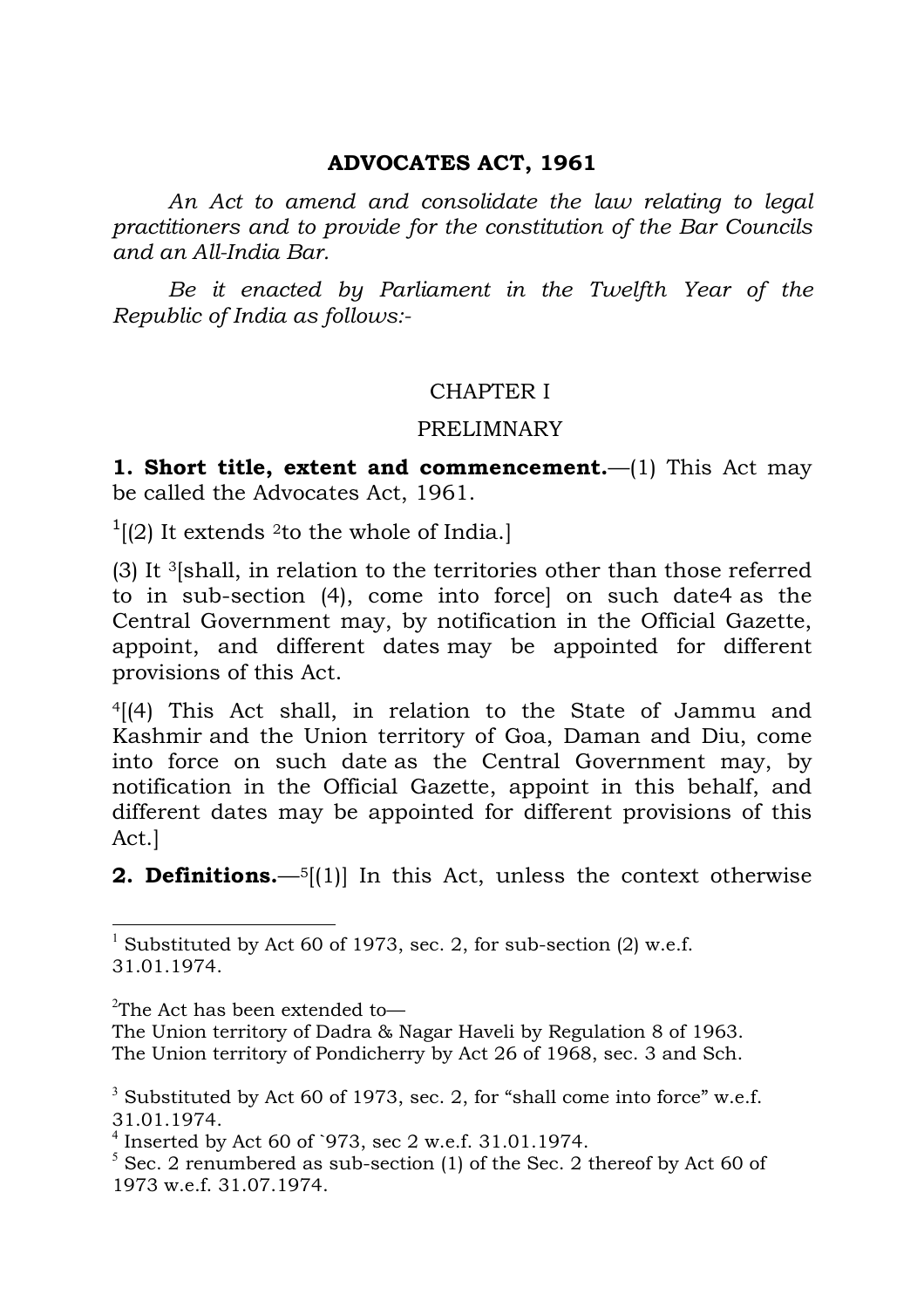requires,—

(a) "advocate" means an advocate entered in any roll under the provisions of this Act;

(b) "appointed day", in relation to any provision of this Act, means the day on which that provision comes into force;

 $1$ [\*\*\*]

(d) "Bar Council" means a Bar Council constituted under this Act;

(e) "Bar Council of India" means the Bar Council constituted under section 4 for the territories to which this Act extends;

 $2[***]$ 

(g) "High Court", except in sub-section  $(1)$  <sup>3</sup>[and sub-section (1A)] of section 34 and in sections 42 and 43, does not include a court of the Judicial Commissioner, and, in relation to a State Bar Council, means,—

(i) in the case of a Bar Council constituted for a State or for a State and one or more Union territories, the High Court for the State;

(ii) in the case of the Bar Council constituted for Delhi, 4[the High Court of Delhi];

(h) "law graduate" means a person who has obtained a bachelor's degree in law from any University established by law in India;

(i) "Legal practitioner" means an advocate  $5$ [or vakil] or any High Court, a pleader, mukhtar or revenue agent;

(j) "prescribed" means prescribed by rules made under this Act;

(k) "roll" means a roll of advocates prepared and maintained under this Act;

 <sup>1</sup> Clause (c) of Section 2(1) omitted by Act 107 of 1976 w.e.f. 15.10.1976.

<sup>&</sup>lt;sup>2</sup> Clause (f) of Section 2(1) omitted by Act 107 of 1976 w.e.f. 15.10.1976.

<sup>3</sup> Inserted by Act 60 of 1973 w.e.f. 31.01.1974.

 $4$  Substituted by Act 60 of 1973 for the "the High Court of Punjab" w.e.f. 31.07.1974.

 $5$  Substituted by Act 107 of 1976 for "vakil or attorney" w.e.f. 15.10.1976.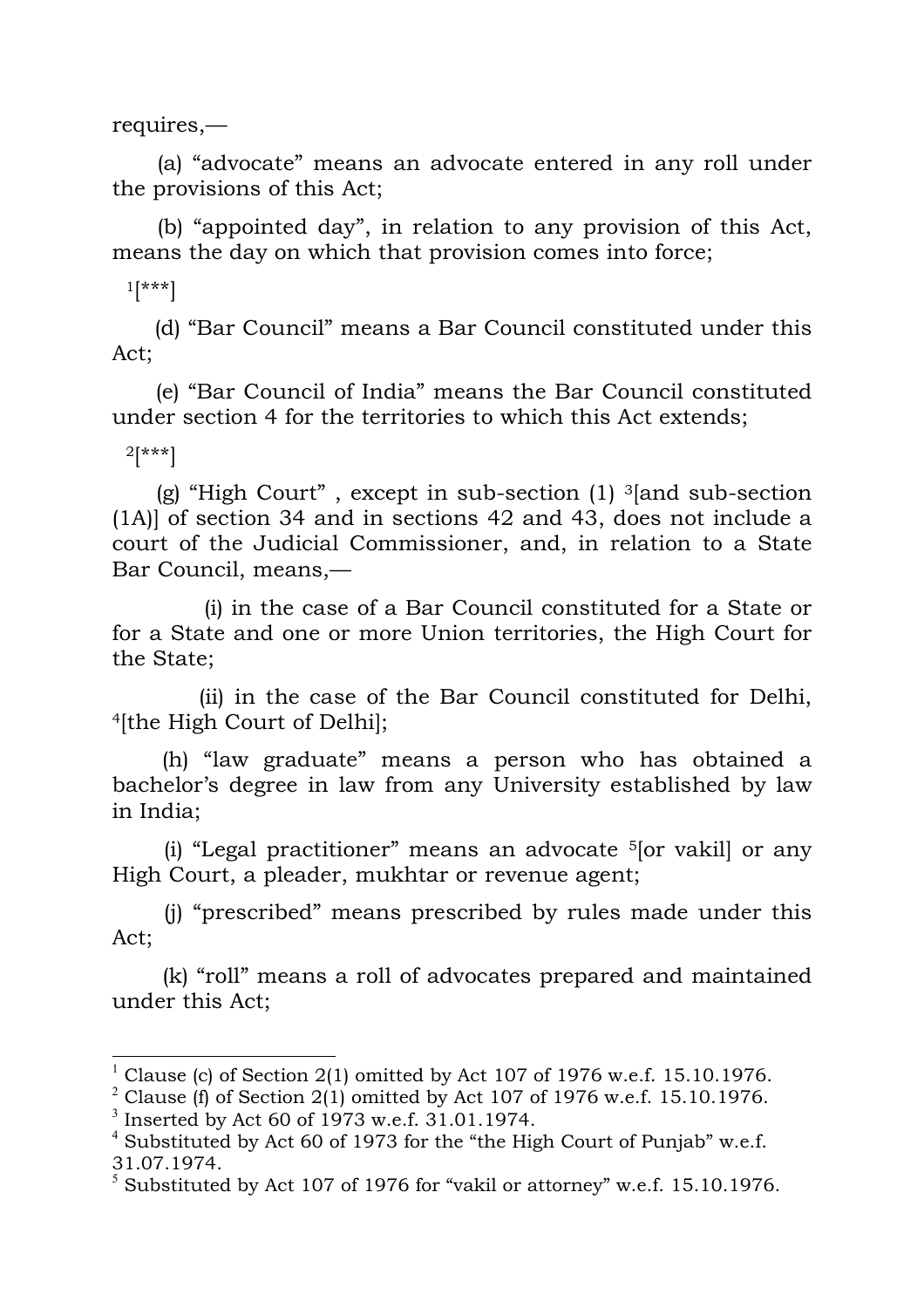(l) "State" does not include a Union territory;

(m) "State Bar Council" means a Bar Council constituted under section 3;

(n) "State roll" means a roll of advocates prepared and maintained by a State Bar Council under section 17.

 $1(2)$  Any reference in this Act to a law which is not in force in the State of Jammu and Kashmir or in the Union territory of Goa\*, Daman and Diu, shall, in relation to that State or that territory, be construed as a reference to the corresponding law, if any, in force in that State or that territory, as the case may be.]

 <sup>1</sup> Inserted by Act 60 of 1973 w.e.f. 31.01.1974.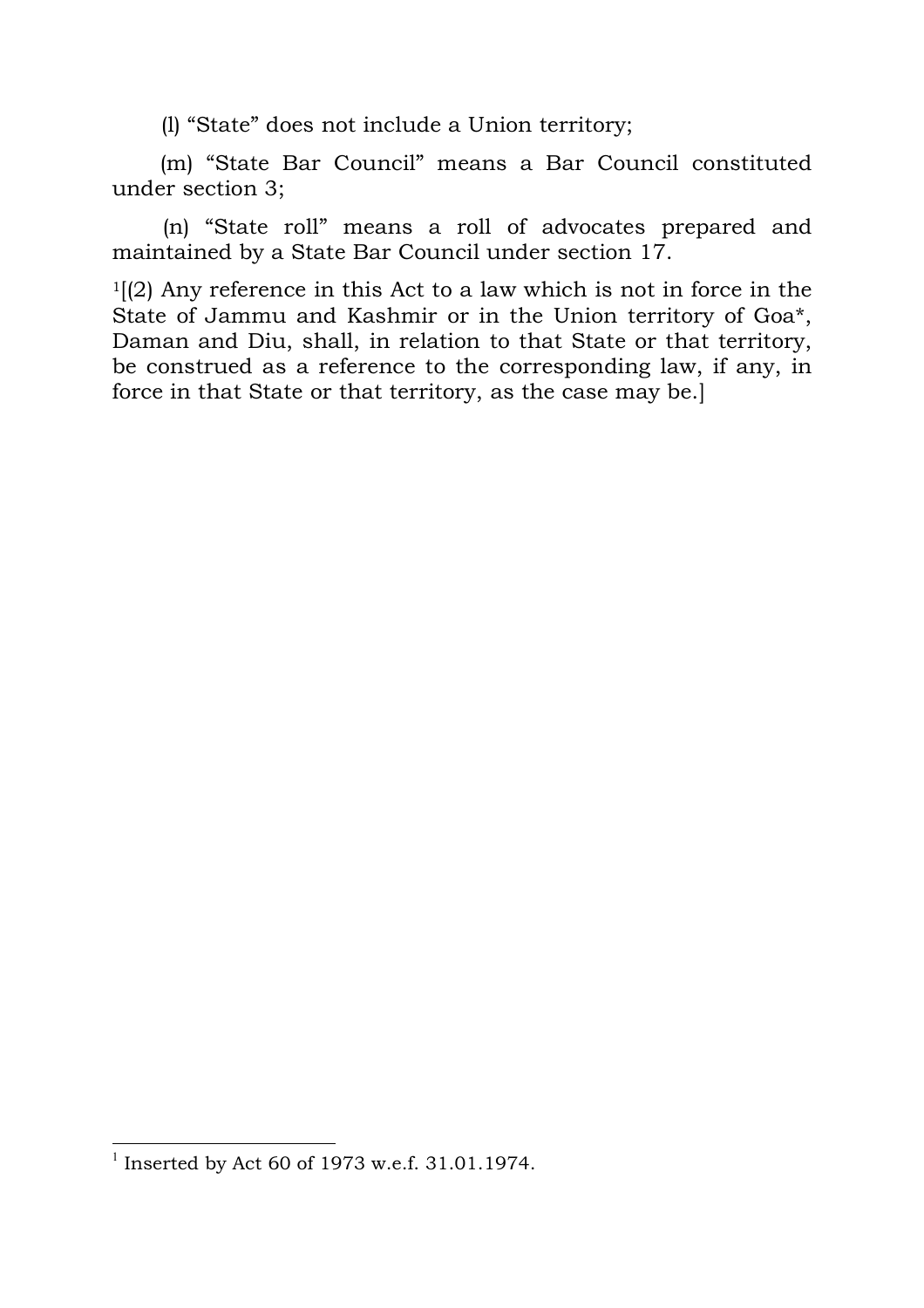#### CHAPTER II

#### BAR COUNCILS

#### **3. State Bar Councils.**—(1) There shall be a Bar Council—

(a) for each of States of Andhra Pradesh, Bihar, Gujarat, <sup>1</sup>[Jammu and Kashmir], <sup>2</sup>[Jharkhand] <sup>3</sup>[Madhya Pradesh, Chhattisgarh], 4[\*\*\*], 5[\*\*\*], 6[Karnataka], Orissa, Rajasthan 7[Uttar Pradesh and Uttaranchal], to be known as the Bar Council of that State;

8[(b) for the States of Arunachal Pradesh, Assam, Manipur, Meghalaya, Mizoram, Nagaland and Tripura to be known as the Bar Council of Assam, Nagaland, Meghalaya, Manipur, Tripura, Mizoram and Arunachal Pradesh;]

(c) for the State of Kerala and 9[the Union territory of Lakshadweep], to be known as the Bar Council of Kerala;

10[(cc) for the 11[State of Tamil Nadu] and the Union territory of Pondicherry to be known as the Bar Council of Madras<sup>∗</sup>;]

 $12$ [(ccc) for the States of Maharashtra and Goa, and the Union territories of Dadra and Nagar Haveli and Daman and Diu, to be known as the Bar Council of Maharashtra and Goa;]

 <sup>1</sup> Inserted by Act 60 of 1973 w.e.f. 31.01.1974.

 $^{2}$  Inserted by Act 30 of 2000 w.e.f. 15.11.2000.

 $3$  Substituted by Act 28 of 2000 for "and Madhya Pradesh" w.e.f. 01.11.2000.

 $4$  The word "Madras" omitted by Act 26 of 1968 w.e.f. 24.05.1968.

 $5$  The word "Maharashtra" omitted by the Dadra and Nagar Haveli (Civil Courts and Miscellaneous Provisions) Regulations, 1963 (8 of 1963) w.e.f. 01.07.1965.

 $6$  Substituted by the Mysore State (Alteration of Name) (Adaptation of Laws on Union Subjects) Order, 1974, for "Mysore" w.e.f. 01.11.1973.

<sup>&</sup>lt;sup>7</sup> Substituted by Act 29 of 2000 for "and Uttar Pradesh" w.e.f. 09.11.2000.

 $8$  Substituted by Act 69 of 1986 for clause (b) w.e.f. 24-12-1986.

 $9^9$  Substituted by Act 34 of 1973 for "the Union territory of the Laccadive, Minicoy and Amindivi Islands" w.e.f. 01.11.1973.

 $10$  Ins. by Act 26 of 1968, sec. 3 and Sch.—Part I (w.e.f. 26-5-1968). 11

<sup>∗</sup> Currently Bar Council of Tamil Nadu.

 $12$  Substituted by Act 18 of 1987 for clause (ccc) w.e.f. 30.05.1987.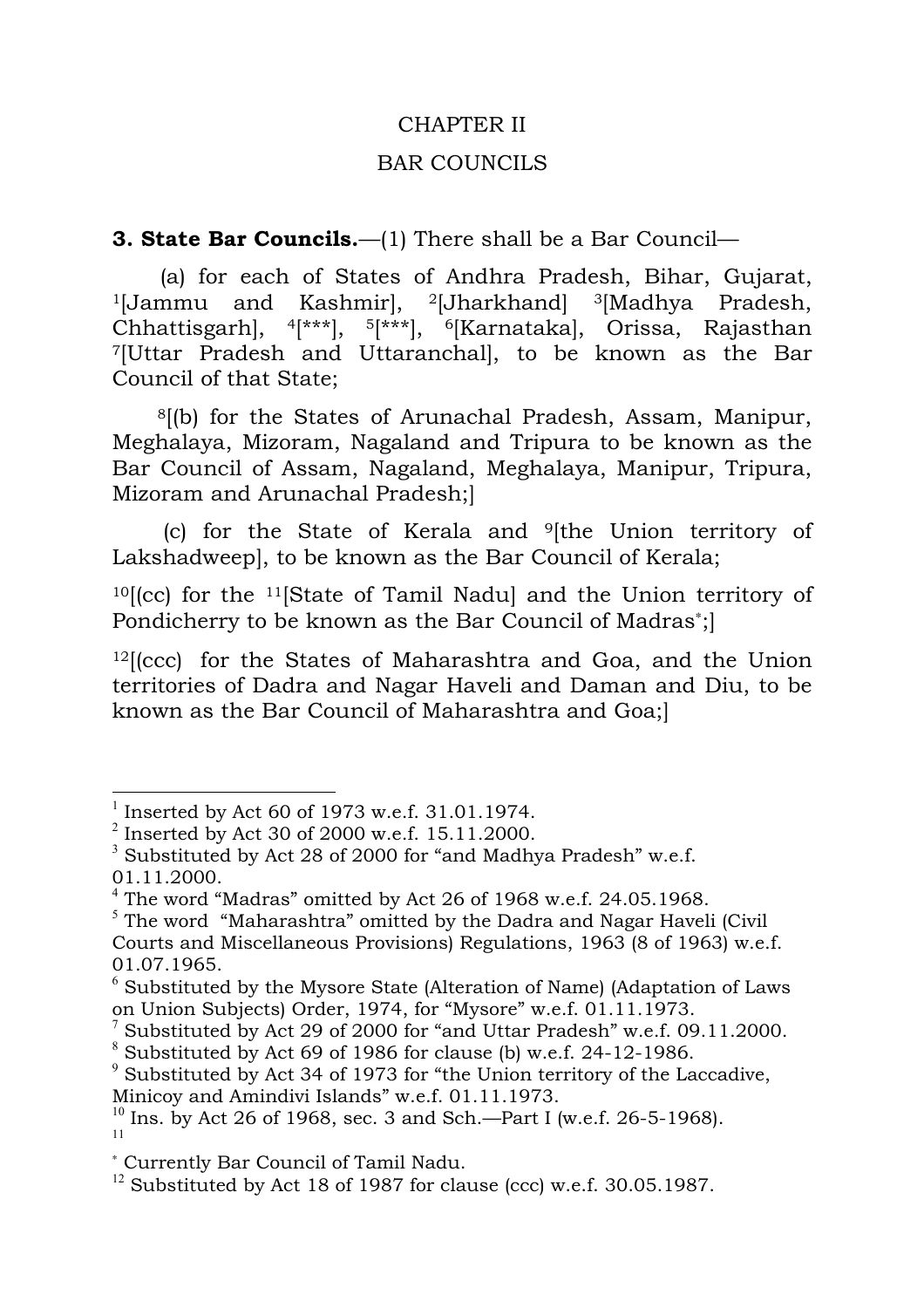1[(d) for the States of Punjab and Haryana, and the Union territory of Chandigarh, to be known as the Bar Council of Punjab and Haryana;

(dd) for the State of Himachal Pradesh, to be known as the Bar Council of Himachal Pradesh;]

(e) for the State of West Bengal and the 2[Union territory of Andaman and Nicobar Islands], to be known as the Bar Council of West Bengal; and

(f) for the Union territory of Delhi, to be known as the Bar Council of Delhi.

(2) A State Bar Council shall consist of the following members, namely:—

(a) in the case of the State Bar Council of Delhi, the Additional Solicitor General of India *ex officio* 3[in the case of the State Bar Council of Assam, Nagaland, Meghalaya, Manipur and Tripura, the Advocate General of each of the State of Assam, Manipur, Meghalaya, Nagaland and Tripura, *ex officio*; in the case of the State Bar Council of Punjab and Haryana, the Advocate-General of each of the State of Punjab and Haryana, *ex officio*;] and in the case of any other State Bar Council, the Advocate-General of the State, *ex officio*;

4[(b) in the case of a State Bar Council with an electorate not exceeding five thousand, fifteen members, in the case of a State Bar Council with an electorate exceeding five thousand but not exceeding ten thousand, twenty members, and in the case of the State Bar Council with an electorate exceeding ten thousand, twenty-five members, elected in accordance with the system of proportional representation by means of the single transferable vote from amongst advocates on the electoral roll of the State Bar Council:]

5[Provided that as nearly as possible one-half of such elected members shall subject to any rules that may be made in this behalf by the Bar Council of India, be persons who have for at

 <sup>1</sup> Subs. by Act 53 of 1970 for clause (d) w.e.f. 25.01.1971.

 $2$  Subs. by Act 81 of 1971 for "Union Territories of Tripura and the Andaman and Nicobar Islands" w.e.f. 21.01.1972.

 $3$  Inserted by Act 60 of 1973 w.e.f. 31.01.1974.

<sup>&</sup>lt;sup>4</sup> Substituted by Act 60 of 1973 for clause (b) w.e.f. 31.01.1974.

 $5$  Substituted by Act 38 of 1977 for sub-section (3) w.e.f. 13.09.1976.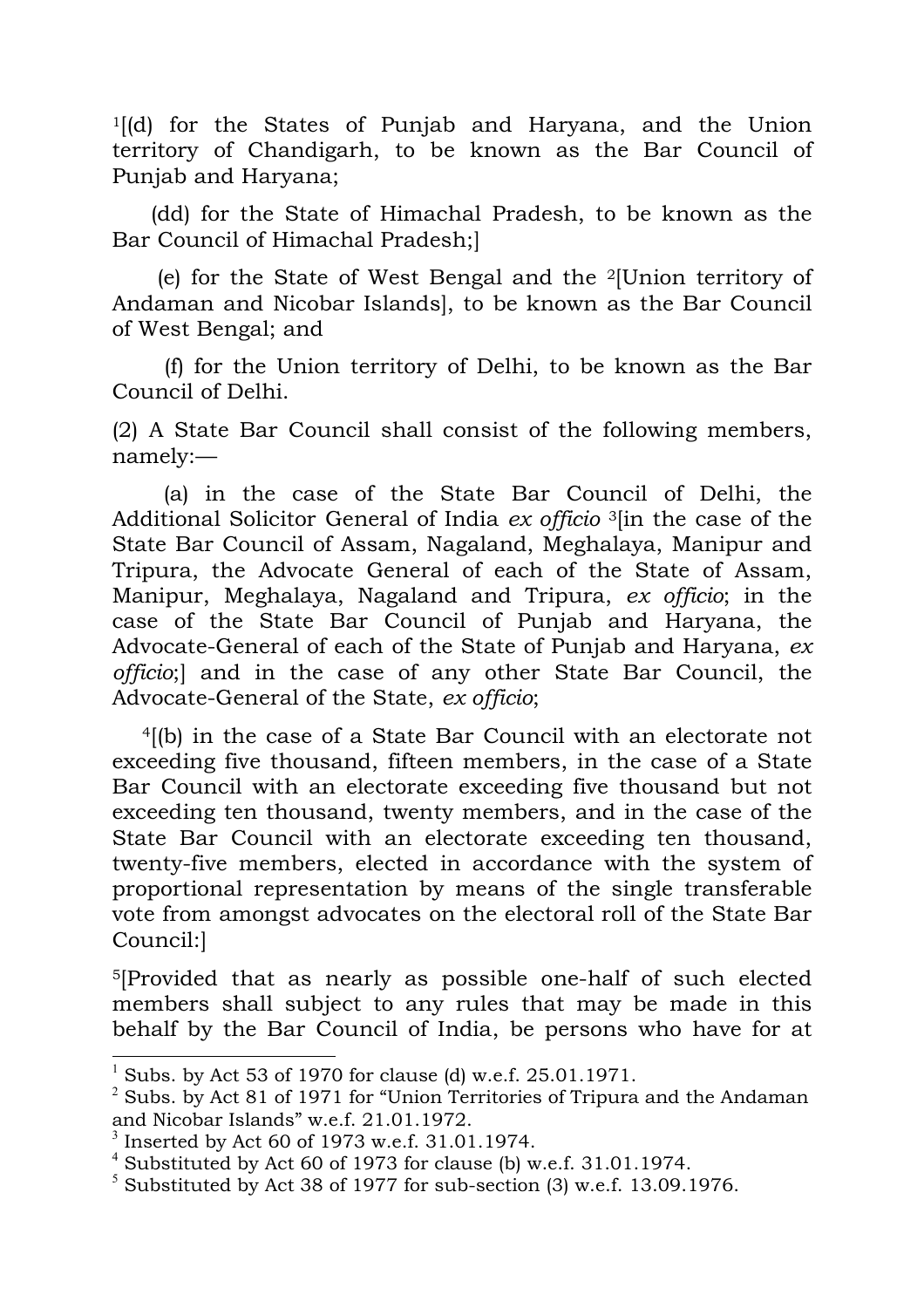least ten years been advocates on a State roll, and in computing the said period of ten years in relation to any such person, there shall be included any period during which the person has been an advocate enrolled under the Indian Bar Councils Act, 1926 (38 of 1926).]

1[(3) There shall be a Chairman and a Vice-Chairman of each State Bar Council elected by the Council in such manner as may be prescribed.

(3A) Every person holding office as Chairman or as Vice-Chairman of any State Bar Council immediately before the commencement of the Advocates (Amendment) Act, 1977 (38 of 1977) shall, on such commencement, cease to hold office as Chairman or Vice-Chairman, as the case may be:

Provided that every such person shall continue to carry on the duties of his office until the Chairman or the Vice-Chairman, as the case may be, of each State Bar Council, elected after the commencement of the Advocates (Amendment) Act, 1977 (38 of 1977), assumes charge of the office.]

 $2$ [(4) An Advocate shall be disqualified from voting at an election under sub-section (2) or for being chosen as, and for being, a member of State Bar Council, unless he possesses such qualifications or satisfies such conditions as may be prescribed in this behalf by the Bar Council of India, and subject to any such rules that may be made, an electoral roll shall be prepared and revised from time to time by each State Bar Council.

(5) Nothing in the proviso to sub-section (2) shall affect the term of office of any member elected before the commencement of the Advocates (Amendment) Act, 1964 (21 of 1964), but every election after such commencement shall be held in accordance with the provisions of the rules made by the Bar Council of India to give effect to the said proviso.]

 $3(6)$  Nothing in clause (b) of sub-section (2) shall affect the representation of elected members in any State Bar Council as constituted immediately before the commencement of the Advocates (Amendment) Act, 1973 (60 of 1973), until that State Bar Council is reconstituted in accordance with the provision of

 <sup>1</sup> Inserted by Act 21 of 1964 w.e.f. 16.05.1964.

<sup>&</sup>lt;sup>2</sup> Substituted by Act 38 of 1977 for sub-section (3) w.r.e.f. 31.10.1977.

 $3$  Inserted by Act 60 of 1973 w.e.f. 31.01.974.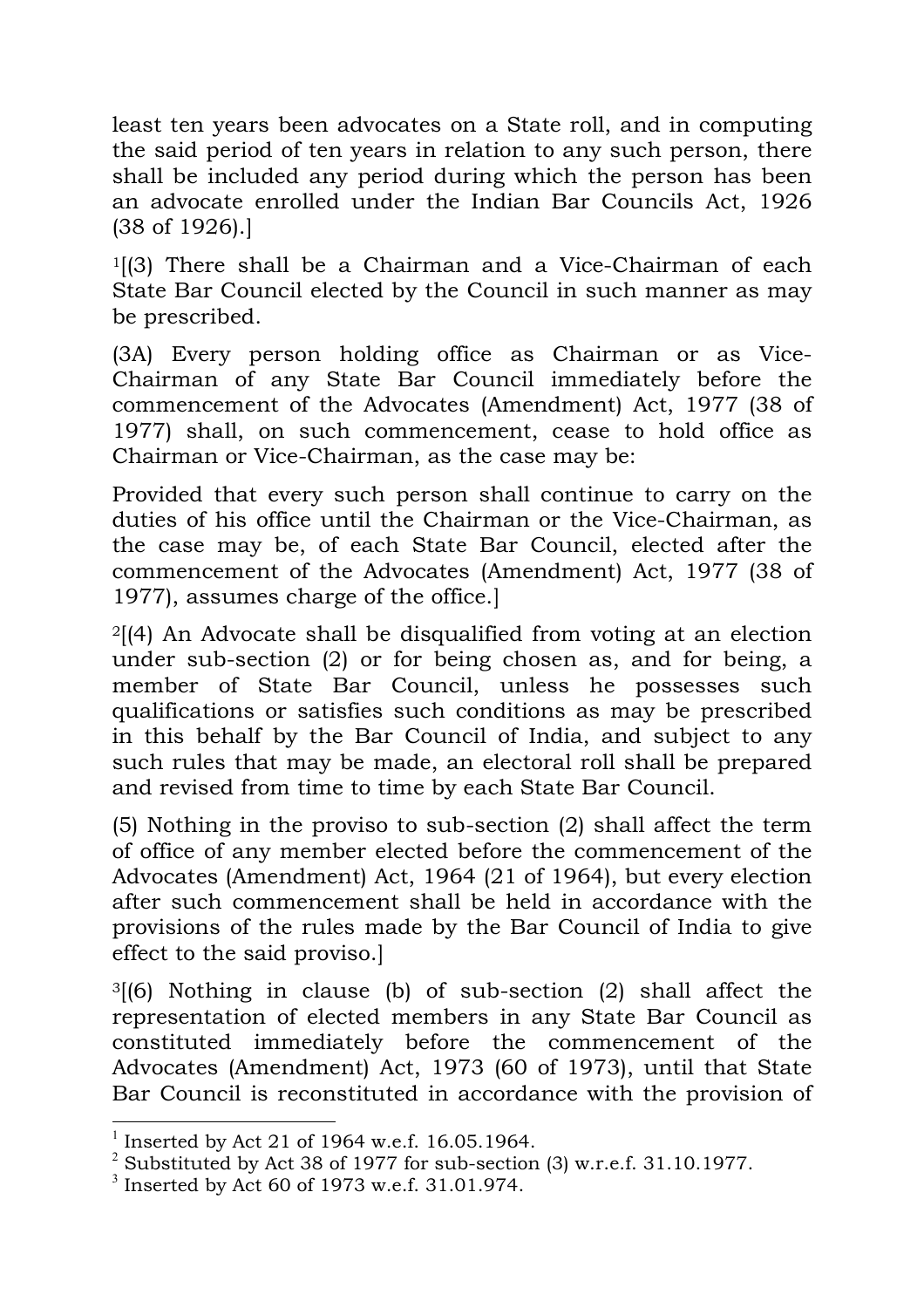this Act.]

**4. Bar Council of India.**—(1) There shall be a Bar Council for the territories to which this Act extends to be known as the Bar Council of India which shall consist of the following members, namely:—

(a) the Attorney-General of India, *ex officio*;

(b) the Solicitor-General of India, *ex officio*;

 $1$ [\*\*\*]

(c) one member elected by each State Bar Council from amongst its members.

2[(1A) No person shall be eligible for being elected as a member of the Bar Council of India unless he possesses the qualifications specified in the proviso to sub-section (2) of section 3.]

3[(2) There shall be a Chairman and a Vice-Chairman of the Bar Council of India elected by the Council in such manner as may be prescribed.

(2A) A person holding office as Chairman or as Vice-Chairman of the Bar Council of India immediately before the commencement of the Advocates (Amendment) Act, 1977 (38 of 1977), shall, on such commencement, cease to hold office as Chairman or Vice-Chairman, as the case may be:

Provided that such person shall continue to carry on the duties of his office until the Chairman or the Vice-Chairman, as the case may be, of the Council, elected after the commencement of the Advocates (Amendments) Act, 1977 (38 of 1977), assumes charge of the office.]

4[(3) The term of office of a member of the Bar Council of India elected by the State Bar Council shall—

(i) in the case of a member of a State Bar Council who holds office *ex-officio,* be two years from the date of his election 2[or till he ceases to be a member of the State Bar Council, whichever is

 <sup>1</sup> Clause (bb) omitted by Act 38 of 1977 w.r.e.f. 31.10.1977.

<sup>2</sup> Inserted by Act 60 of 1973 w.e.f. 31.01.1974.

<sup>&</sup>lt;sup>3</sup> Substituted by Act 38 of 1977 for sub-sections (2) and (2A) w.r.e.f.

<sup>31.10.1977.</sup>

 $^{4}$  Inserted by Act 21 of 1964 w.e.f. 16.05.1964.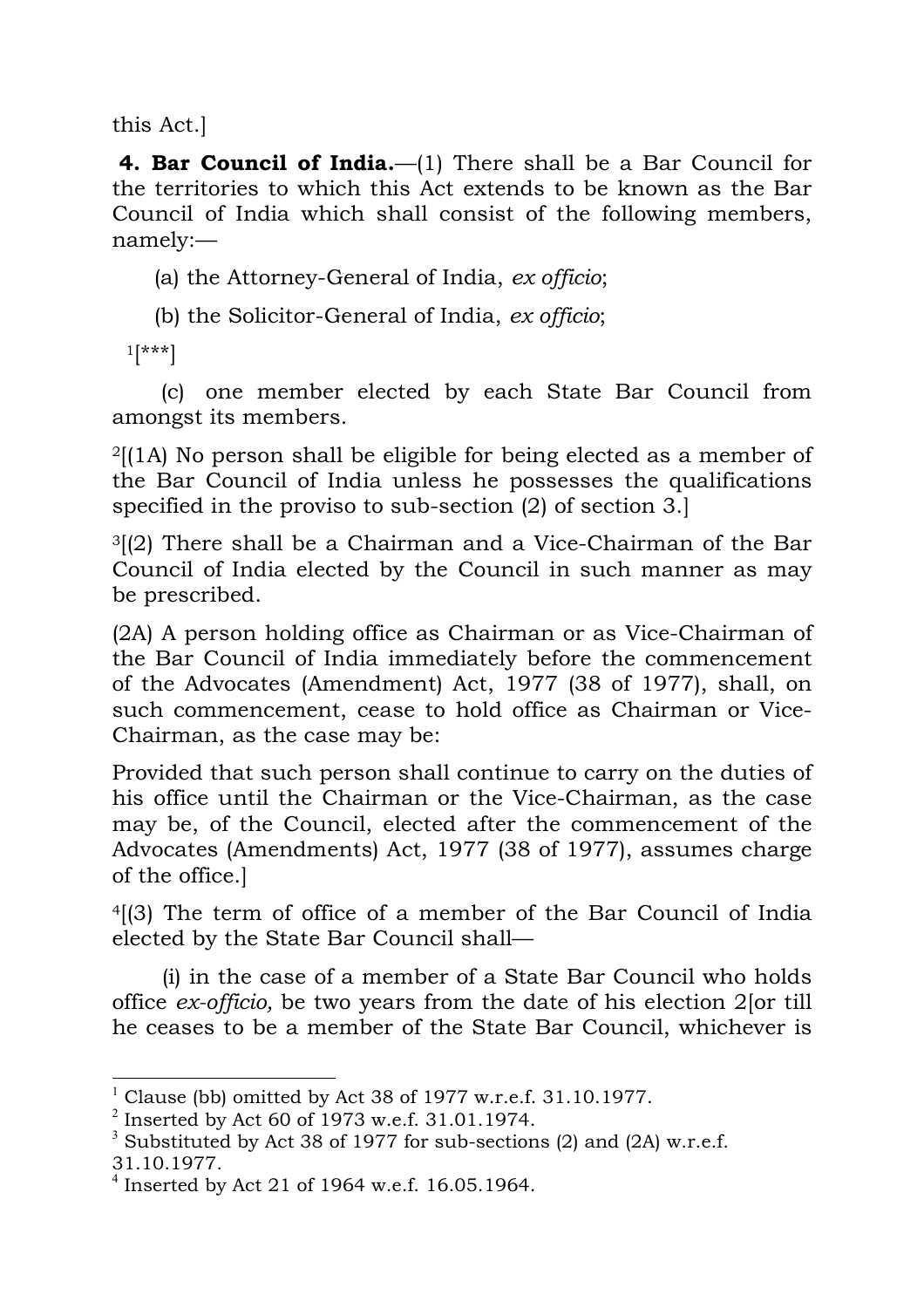earlier]; and

(ii) in any other case, be for the period for which he holds office as a member of the State Bar Council:

Provided that every such member shall continue to hold office as a member of the Bar Council of India until his successor is elected.]

**5. Bar Council to be body corporate.** —Every Bar Council shall be a body corporate having perpetual succession and a common seal, with power to acquire and hold property, both moveable and immovable, and to contract, and may by the name by which it is known sue and be sued.

**6. Functions of State Bar Councils.** — (1) The functions of a State Bar Council shall be—

(a) to admit persons as advocates on its roll;

(b) to prepare and maintain such roll;

(c) to entertain and determine cases of misconduct against advocates on its roll;

(d) to safeguard the rights, privileges and interests of advocates on its roll;

1[(dd) to promote the growth of Bar Associations for the purposes of effective implementation of the welfare schemes referred to in clause (a) of sub-section (2) of this section clause (a) of sub-section (2) of section 7;]

(e) to promote and support law reform;

2[(ee) to conduct seminars and organise talks on legal topics by eminent jurists and publish journals and paper of legal interest;

(eee) to organise legal aid to the poor in the prescribed manner;]

(f) to manage and invest the funds of the Bar Council;

(g) to provide for the election of its members;

 <sup>1</sup> Inserted by Act 70 of 1993 w.e.f. 26.12.1993

 $^{2}$  Inserted by Act 60 of 1973 w.e.f. 31.01.1974.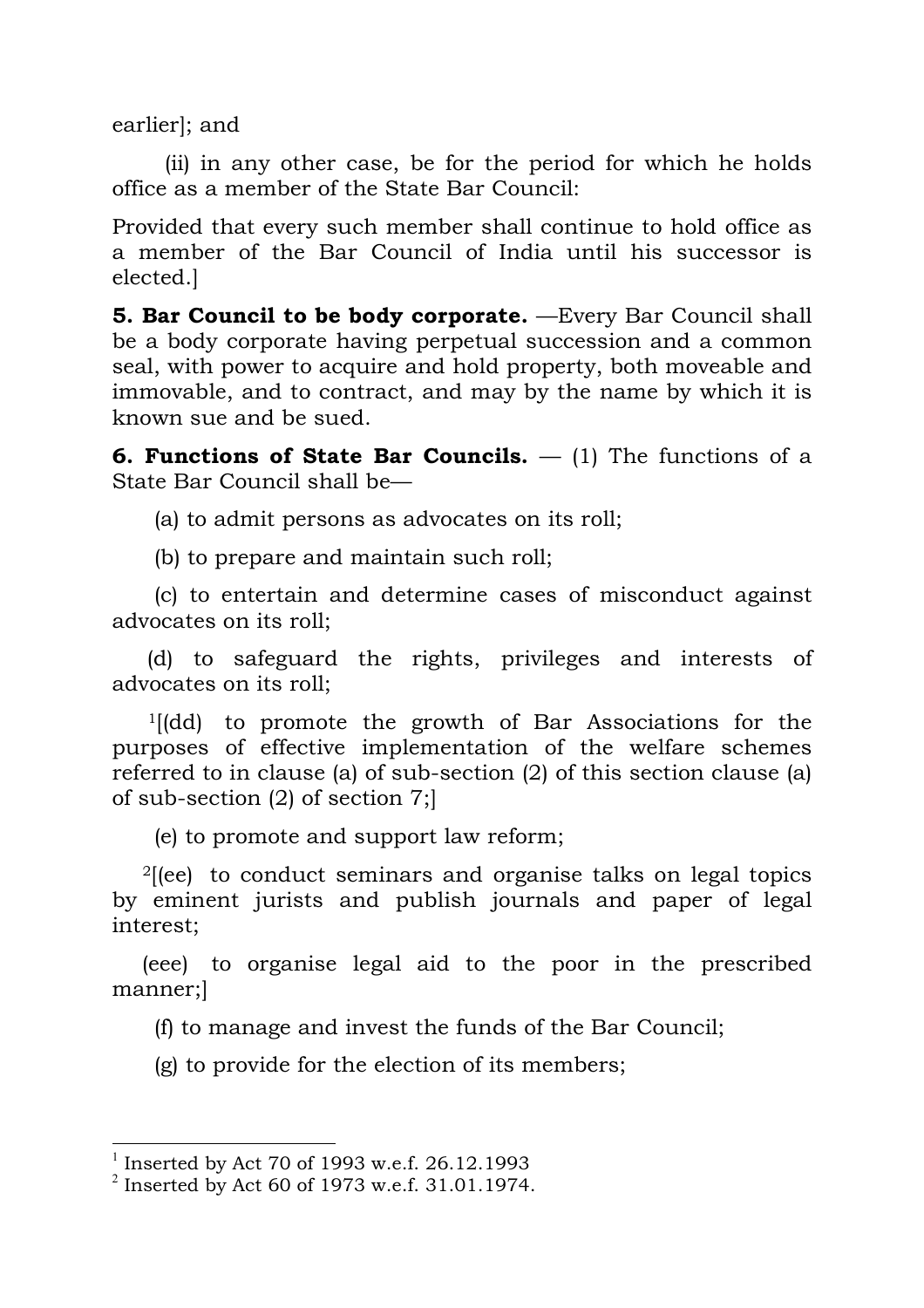1[(gg) to visit and inspect Universities in accordance with the directions given under clause (i) of sub-section (1) of section 7;]

(h) to perform all other functions conferred on it by or under this Act;

(i) to do all other things necessary for discharging the aforesaid functions.

 $2(2)$  A State Bar Council may constitute one or more funds in the prescribed manner for the purpose of—

(a) giving financial assistance to organise welfare schemes for the indigent, disabled or other advocates;

(b) giving legal aid or advice in accordance with the rules made in this behalf;]

3[(c) establishing law libraries.]]

4[(3) A State Bar Council may receive any grants, donations, gifts or benefactions for all or any of the purposes specified in subsection (2) which shall be credited to the appropriate fund or funds constituted under that sub-section.]

**7. Functions of Bar Council of India.**—5[(1)] The functions of the Bar Council of India shall be—

6[\*\*\*]

(b) to lay down standards of professional conduct and etiquette for advocates;

(c) to lay down the procedure to be followed by its disciplinary committee and the disciplinary committee of each State Bar Council;

(d) to safeguard the rights, privileges and interests of advocates;

(e) to promote and support law reform;

 <sup>1</sup> Inserted by Act 70 of 1993 w.e.f. 26.12.1993.

<sup>&</sup>lt;sup>2</sup>Sub-sections (2) and (3) subs. by Act 60 of 1973 for sub-section (2) w.e.f. 31.01.1974.

 $3$  Inserted by Act 70 of 1993 w.e.f. 26.12.1993.

 $4$  Sub-sections (2) and (3) substituted by Act 60 of 1973 w.e.f. 31.01.1974.

 $5$  Section 7 renumbered as sub-section (1) of that section by Act 60 of 1973 w.e.f 31.01.1974.

 $^6$  Clause (a) omitted by Act 60 of 1973 w.e.f. 31.01.1974.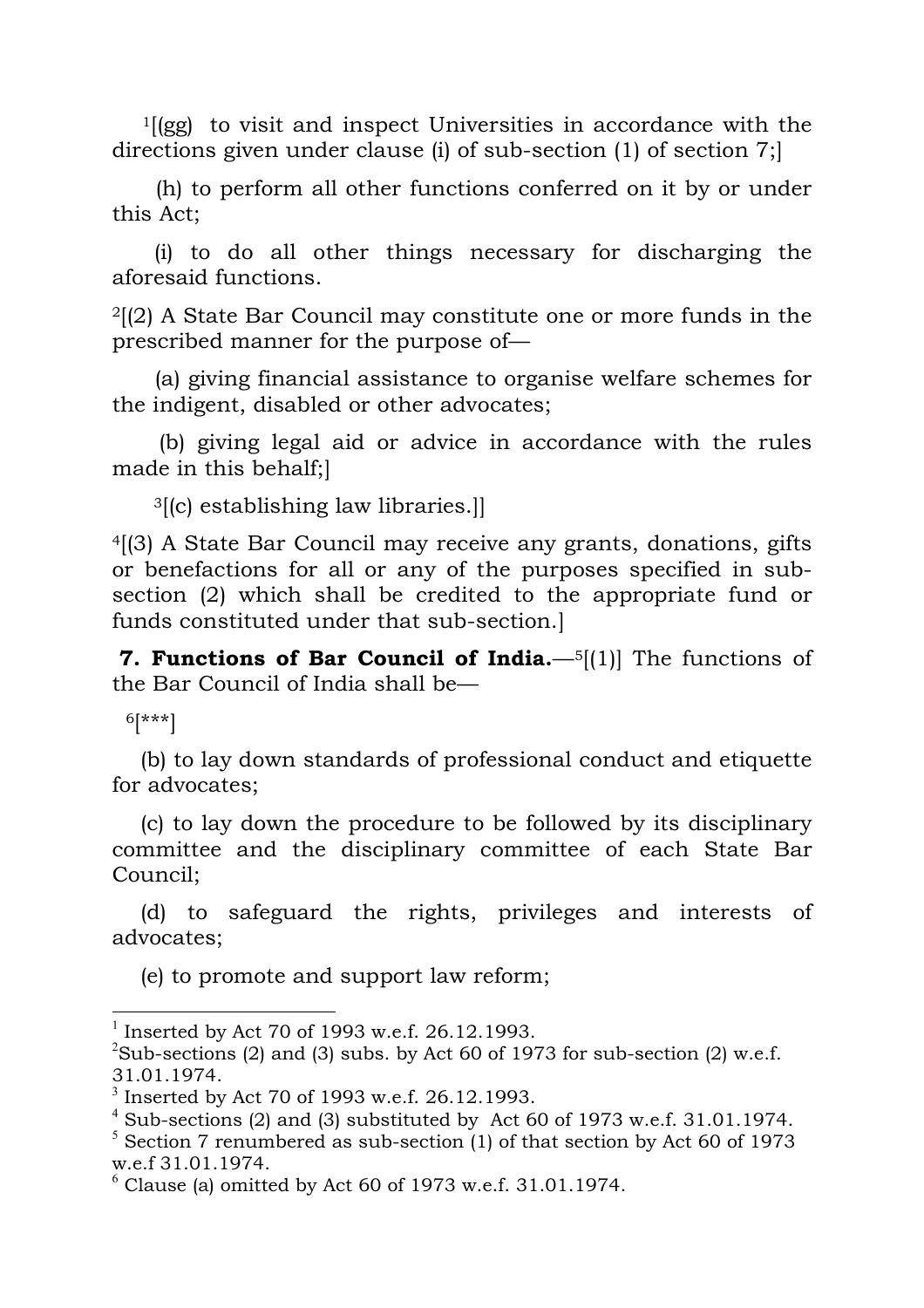(f) to deal with and dispose of any matter arising under this Act, which may be referred to it by a State Bar Council;

(g) to exercise general supervision and control over State Bar Councils;

(h) to promote legal education and to lay down standards of such education in consultation with the Universities in India imparting such education and the State Bar Councils;

(i) to recognise Universities whose degree in law shall be a qualification for enrolment as an advocate and for that purpose to visit and inspect Universities 3[or cause the State Bar Councils to visit and inspect Universities in accordance with such directions as it may give in this behalf];

 $1$ [(ia) to conduct seminars and organize talks on legal topics by eminent jurists and publish journals and papers of legal interest;

(ib) to organise legal aid to the poor in the prescribed manner;

(ic) to recognise on a reciprocal basis foreign qualifications in law obtained outside India for the purpose of admission as an advocate under this Act;]

(j) to manage and invest the funds of the Bar Council;

(k) to provide for the election of its members;

(l) to perform all other functions conferred on it by or under this Act.

(m) to do all other things necessary for discharging the aforesaid functions;

 $2(2)$  The Bar Council of India may constitute one or more funds in the prescribed manner for the purpose of—

(a) giving financial assistance to organise welfare schemes for indegent, disabled or other advocates;

(b) giving legal aid or advice in accordance with the rules made in this behalf;]

 <sup>1</sup> Inserted by Act 60 of 1973 w.e.f 31.01.1974.

 $^{2}$  Inserted by Act 60 of 1973 w.e.f.31.01.1974.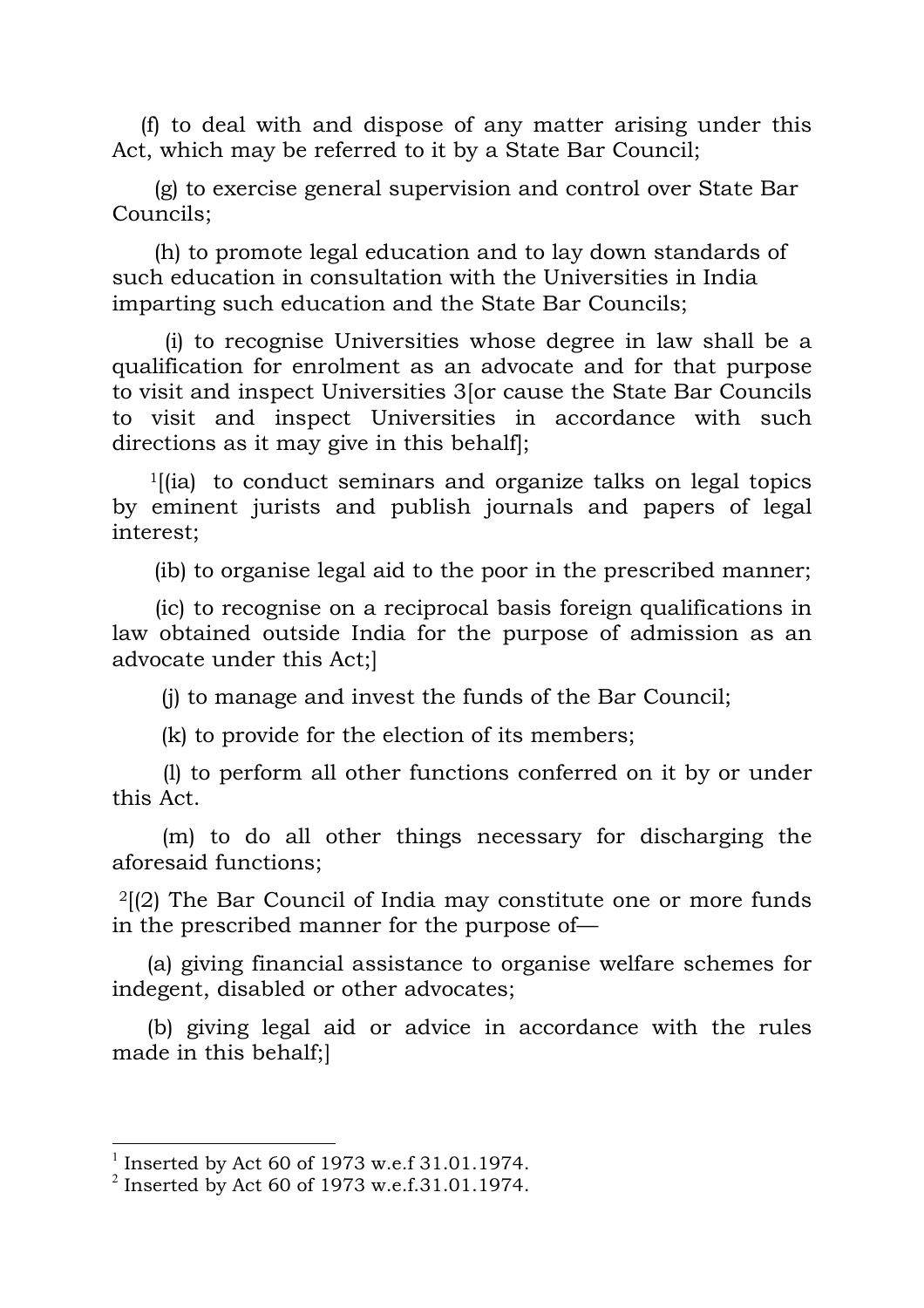$1[(c)$  establishing law libraries.

2[(3) The Bar Council of India may receive any grants, donations, gifts or benefactions for all or any of the purposes specified in sub-section (2) which shall be credited to the appropriate fund or funds constituted under that sub-section.]

**3 [7A. Membership in international bodies.**—The Bar Council of India may become a member of international legal bodies such as the International Bar Association or the International Legal Aid Association, contribute such sums as it thinks fit to such bodies by way of subscription or otherwise and authorise expenditure on the participation of its representatives in any international legal conference or seminar.]

**4[8. Term of office of Members of State Bar Council.**—The term of office of an elected member of a State Bar Council (other than an elected member thereof referred to in section 54) shall be five years from the date of publication of the result of his election:

Provided that where a State Bar Council fails to provide for the election of its member before the expiry of the said term, the Bar Council of India may, by order for reasons to be recorded in writing, extend the said term, the Bar Council of India may, by order, extend the said term for a period not exceeding six months.]

**5[8A. Constitution of Special Committee in the absence of election.**—(1) Where a State Bar Council fails to provide for the election of its members before the expiry of the term of five years or the extended term, as the case may be, referred to in section 8, the Bar Council of India shall, on and from the date immediately following the day of such expiry, constitute a Special Committee consisting of—

(i) the *ex officio* member of the State Bar Council referred to in clause (a) of sub-section (2) of section 3 to be the Chairman:

Provided that where there are more than one *ex officio* members, the senior-most amongst them shall be the Chairman;

 <sup>1</sup> Inserted by Act 60 of 1973 w.e.f 31.01.1974.

 $2^2$  Sections 8 and 8A substituted by Act 70 0f 1993 foe section 8 w.e.f. 26.12.1993

 $3$  Inserted by Act 60 of 1973 w.e.f. 31.01.1974.

<sup>4</sup> Section 8 substituted by Act 70 of 1993 for section 8 w.e.f. 26.12.1993.

 $5$  Section 8A subs. by Act 70 of 1993 for section 8 w.e.f. 26.12.1993.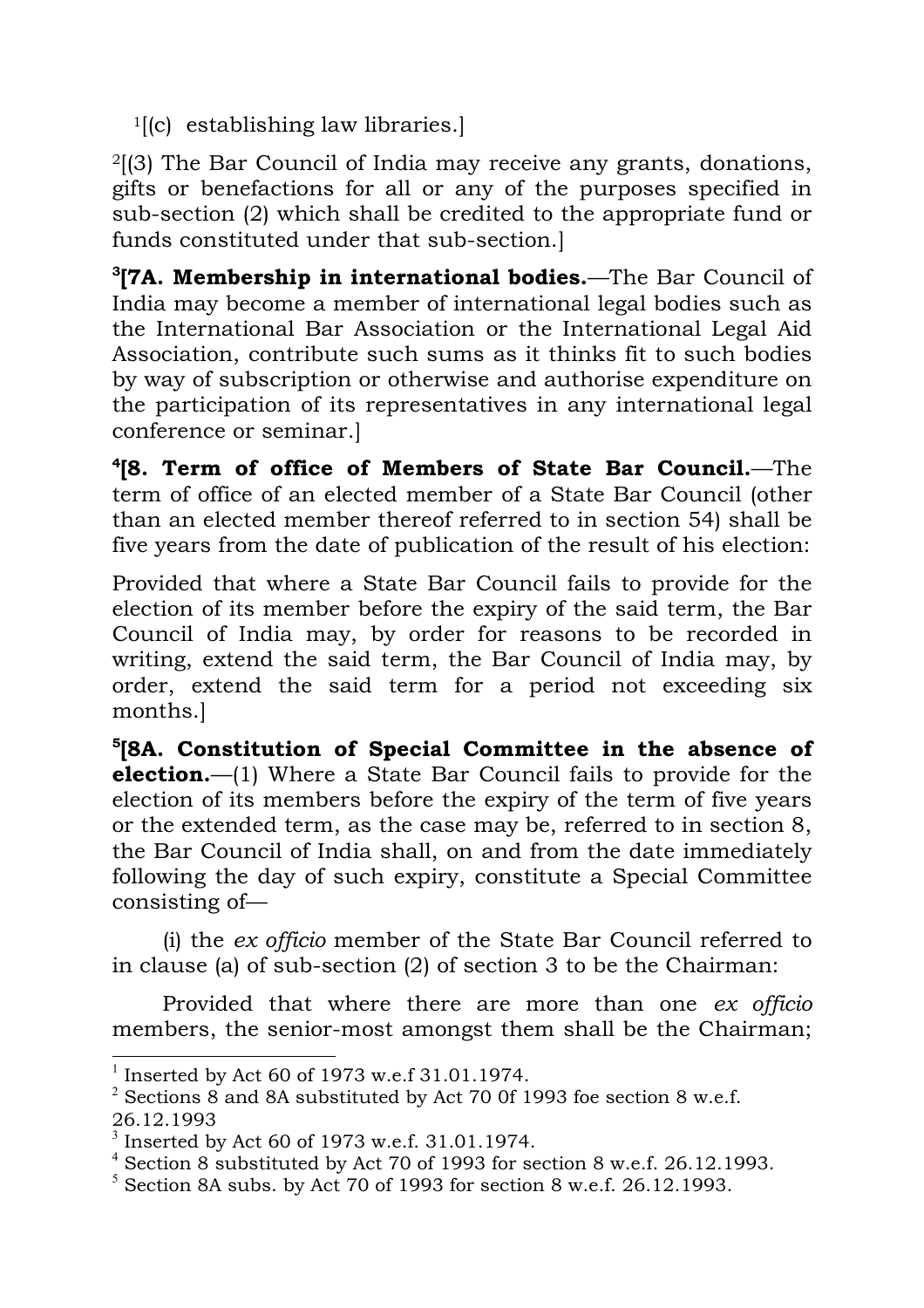and

(ii) two members to be nominated by the Bar Council of India from amongst advocates on the electoral roll of the State Bar Council,

to discharge the functions of the State Bar Council until the Bar Council is constituted under this Act.

(2) On the constitution of the Special Committee and until the State Bar Council is constituted—

(a) all properties and assets vesting in the State Bar Council shall vest in the Special Committee;

(b) all rights, liabilities and obligations of the State Bar Council, whether arising out of any contract or otherwise, shall be the rights, liabilities and obligations of the Special Committee;

(c) all proceedings pending before the State Bar Council in respect of any disciplinary matter or otherwise, shall stand transferred to the Special Committee.

(3) The Special Committee constituted under sub-section (1) shall, in accordance with such directions as the Bar Council of India may give to it in this behalf, hold election to the State Bar Council within a period of six months from the date of its constitution under sub-section (1), and where, for any reason the Special Committee is not in a position to conduct election within the said period of six months, the Bar Council of India may, for reasons to be recorded by it in writing, extends the said period.]

**9. Disciplinary Committees.**—(1) A Bar Council shall constitute one or more disciplinary committees, each of which shall consist of three persons of whom two shall be persons elected by the Council from amongst its members and the other shall be a person co-opted by the Council from amongst advocates who possess the qualifications specified in the proviso to sub-section (2) of section 3 and who are not members of the Council, and the senior-most advocate amongst the members of a disciplinary committee shall be the Chairman thereof.

(2) Notwithstanding anything contained in sub-section (1), any disciplinary committee constituted prior to the commencement of the Advocates (Amendment) Act, 1964, (21 of 1964) may dispose of the proceedings pending before it as if this section had not been amended by the said Act.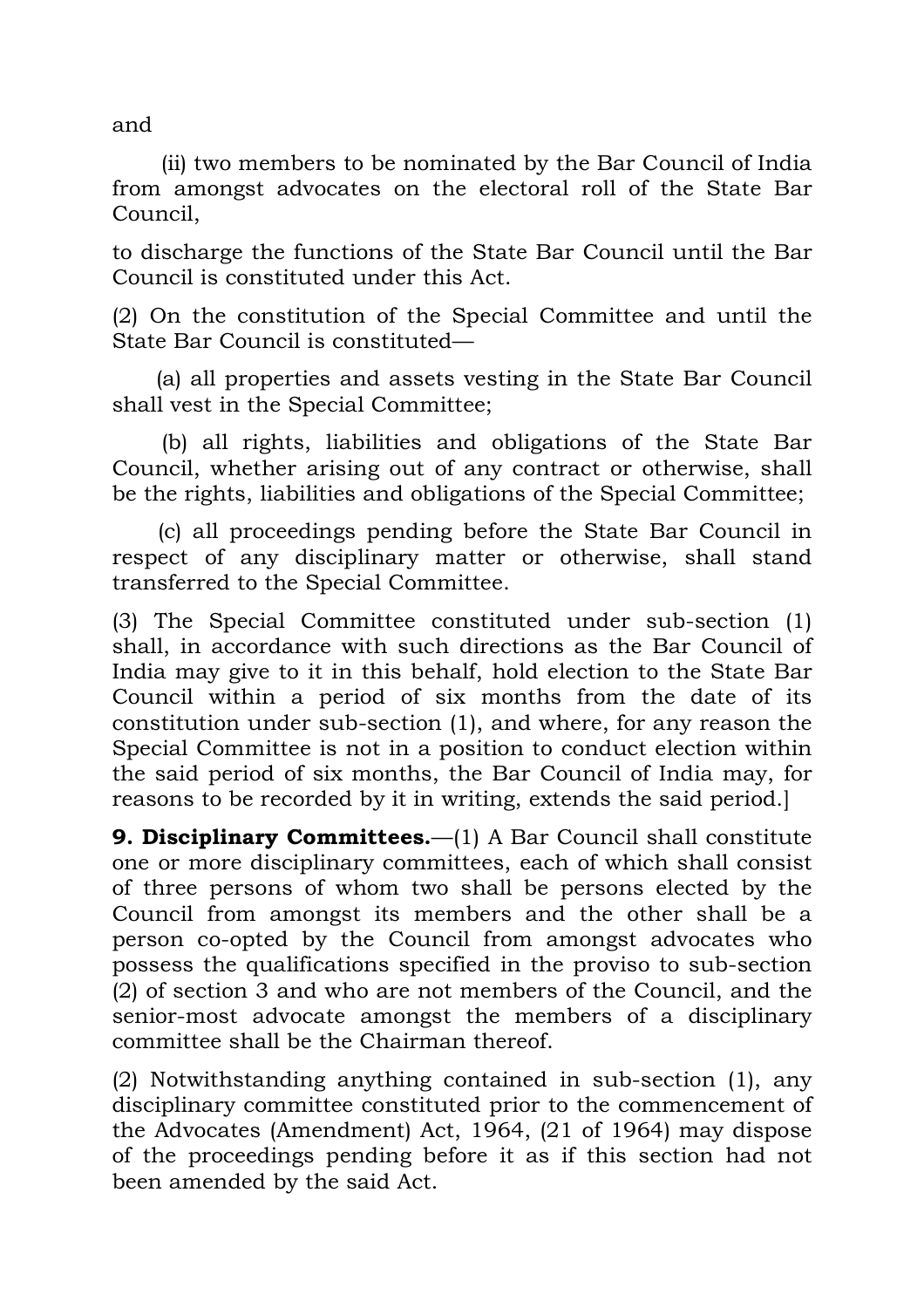**1[9A. Constitution of legal aid Committees.**—(1) A Bar Council may constitute one or more legal aid committees each of which shall consist of such number of members, not exceeding nine but not less then five, as may be prescribed.

(2) The qualifications, the method of selection and the term of office of the members of legal aid committee shall be such as may be prescribed.]

**10. Constitution of committees other than disciplinary committees.**—(1) A State Bar Council shall constitute the following standing committees, namely:—

(a) an executive committee consisting of five members elected by the Council from amongst its members;

(b) an enrolment committee consisting of three members elected by the Council from amongst its members.

(2) The Bar Council of India shall constitute the following standing committees, namely:—

(a) an executive committee consisting of nine members elected by the Council from amongst its members;

(b) a legal education committee consisting of ten members, of whom five shall be persons elected by the Council from amongst its members and five shall be persons co-opted by the Council who are not members thereof.

(3) A State Bar Council and the Bar Council of India may constitute from amongst its members such other committees as it may deem necessary for the purpose of carrying out the provisions of this Act.

**2[10A. Transaction of business by Bar Councils and committees thereof:-** <sup>3</sup>[(1) The Bar Council of India shall meet at New Delhi or at such other place as it may, for reasons to be recorded in writing, determine.

(2) A State Bar Council shall meet at its headquarters or at such other place as it may, for reasons to be recorded in writing, determine.]

 <sup>1</sup> Inserted by Act 60 of 1973 w.e.f. 31.01.1974.

 $^{2}$  Inserted by Act 60 of 1973 w.e.f. 31.01.1974.

<sup>&</sup>lt;sup>3</sup> Substituted by Act 70 of 1993 for sub-sections (1) and (2) w.e.f. 26.12.1993.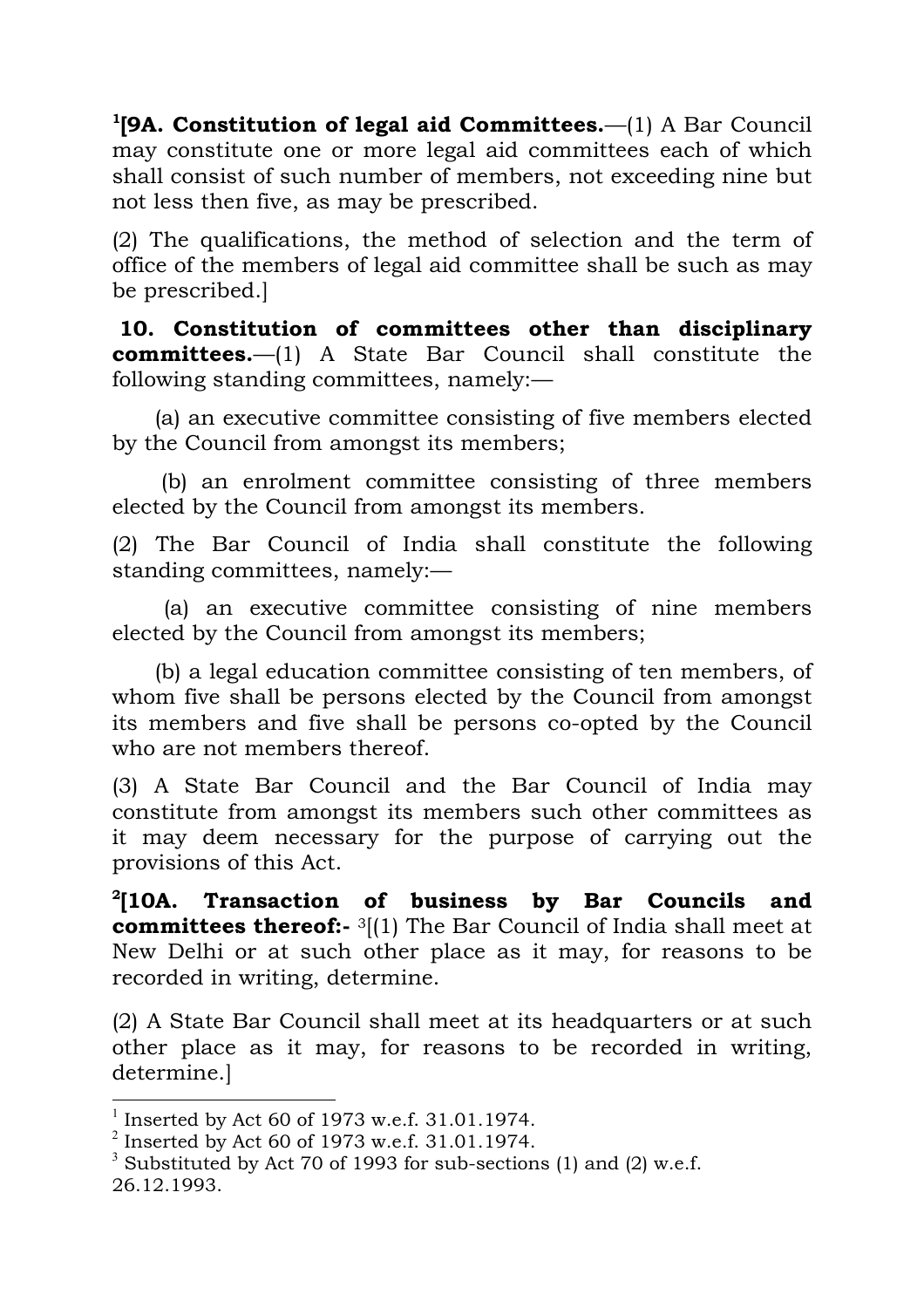(3) The committees other than disciplinary committees continued by the Bar Councils shall meet at the headquarters of the respective Bar Councils.

(4) Every Bar Council and every committee thereof except the disciplinary committees shall observe such rules of procedure in regard to the transaction of business at their meetings as may be prescribed.

(5) The disciplinary committees constituted under section 9 shall meet at such times and places and shall observe such rules of procedure in regard to the transaction of business at their meetings as may be prescribed.]

**1[10B]. Disqualification of members of Bar Council.** —An elected member of a Bar Council shall be deemed to have vacated his office if he is declared by the Bar Council of which he is a member to have been absent without sufficient excuse from three consecutive meetings of such Council, or if his name is, for any cause, removed from the roll of advocates or if he is otherwise disqualified under any rule made by the Bar Council of India.

**11. Staff of Bar Council.**—(1) Every Bar Council shall appoint a Secretary and may appoint an accountant and such number of other persons on its staff as it may deem necessary.

(2) The Secretary and the accountant, if any, shall possess such qualification as may be prescribed.

**12. Accounts and audit.**—(1) Every Bar Council shall cause to be maintained such books of accounts and other books in such form and in such manner as may be prescribed.

(2) The accounts of a Bar Council shall be audited by auditors duly qualified to act as auditors of companies under the Companies Act, 1956 (1 of 1956), at such times and in such manner as may be prescribed.

2[(3) As soon as may be practicable at the end of each financial year, but not later than the 31st day of December of the year next following, a State Bar Council shall send a copy of its accounts together with a copy of the report of the auditors thereon to the Bar Council of India and shall cause the same to be published in

 <sup>1</sup> Section 10A renumbered as section 10B by Act 60 of 1973 w.e.f. 31.01.1974.

 $2$  Sub-sections (3) and (4) substituted by Act 63 of 1973 w.e.f. 31.01.1974.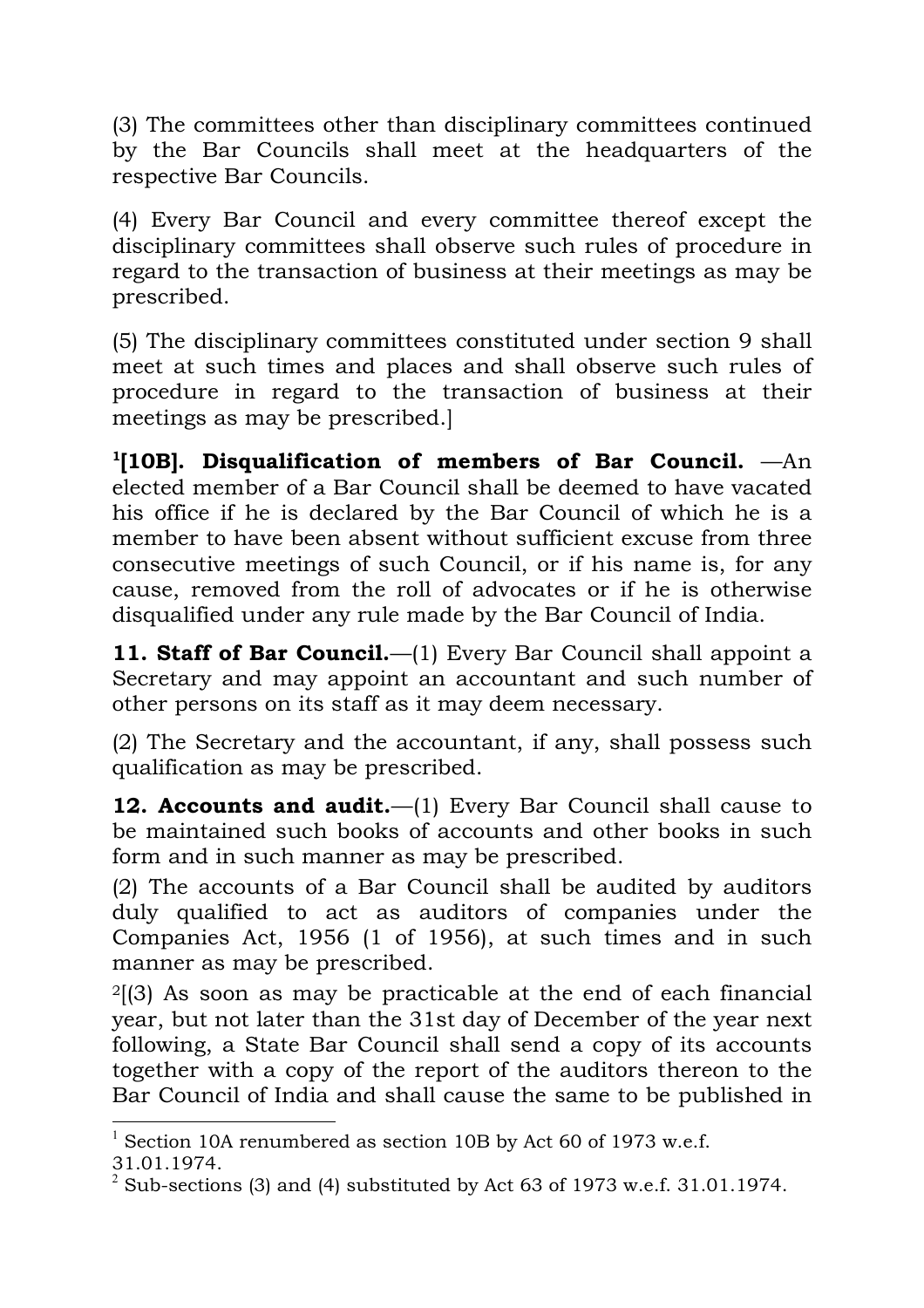the Official Gazette.]

(4) As soon as may be practicable at the end of each financial year, but not later than the 31st day of December of the year next following, the Bar Council of India shall send a copy of its accounts together with a copy of the report of the auditors thereon to the Central Government and shall cause the same to be published in the Gazette of India.]

**13. Vacancies in Bar Council and Committees thereof not to invalidate action taken.**—No acts done by a Bar Council or any committee thereof shall be called in question on the ground merely of the existence of any vacancy in, or any defect in the constitution of, the Council or committee, as the case may be.

**14. Election to Bar Councils not to be questioned on certain grounds.**—No election of a member to a Bar Council shall be called in question on the ground merely that due notice thereof has not been given to any person entitled to vote threat, if notice of the date has, not less than thirty days before that date, been published in the Official Gazette.

**15. Power to make rules.**—(1) A Bar Council may make rules to carry out the purposes of this Chapter.

(2) In particular, and without prejudice to the generality of the foregoing power, such rules may provide for—

1[(a) the election of members of the Bar Council by secret ballot including the conditions subject to which persons can exercise the right to vote by postal ballot, the preparation and revision of electoral rolls and the manner in which the result of election shall be published;]

 $2[***]$ 

 $3$ [(c) the manner of election of the Chairman and the Vice-Chairman of the Bar Council;]

(d) the manner in which and the authority by which doubts and disputes as to the validity of an election to the Bar Council 4[or to the office of the Chairman or Vice-Chairman] shall be

 <sup>1</sup> Substituted by Act 60 of 1973 w.e.f. 31.01.1974

 $2$  Clause (b) omitted by Act 60 of 1973 w.e.f. 31.01.1974.

<sup>3</sup> Inserted by Act 38 of 1977 w.r.e.f. 31.10.1977.

<sup>4</sup> Inserted by Act 38 of 1977 w.r.e.f 31.10.1977.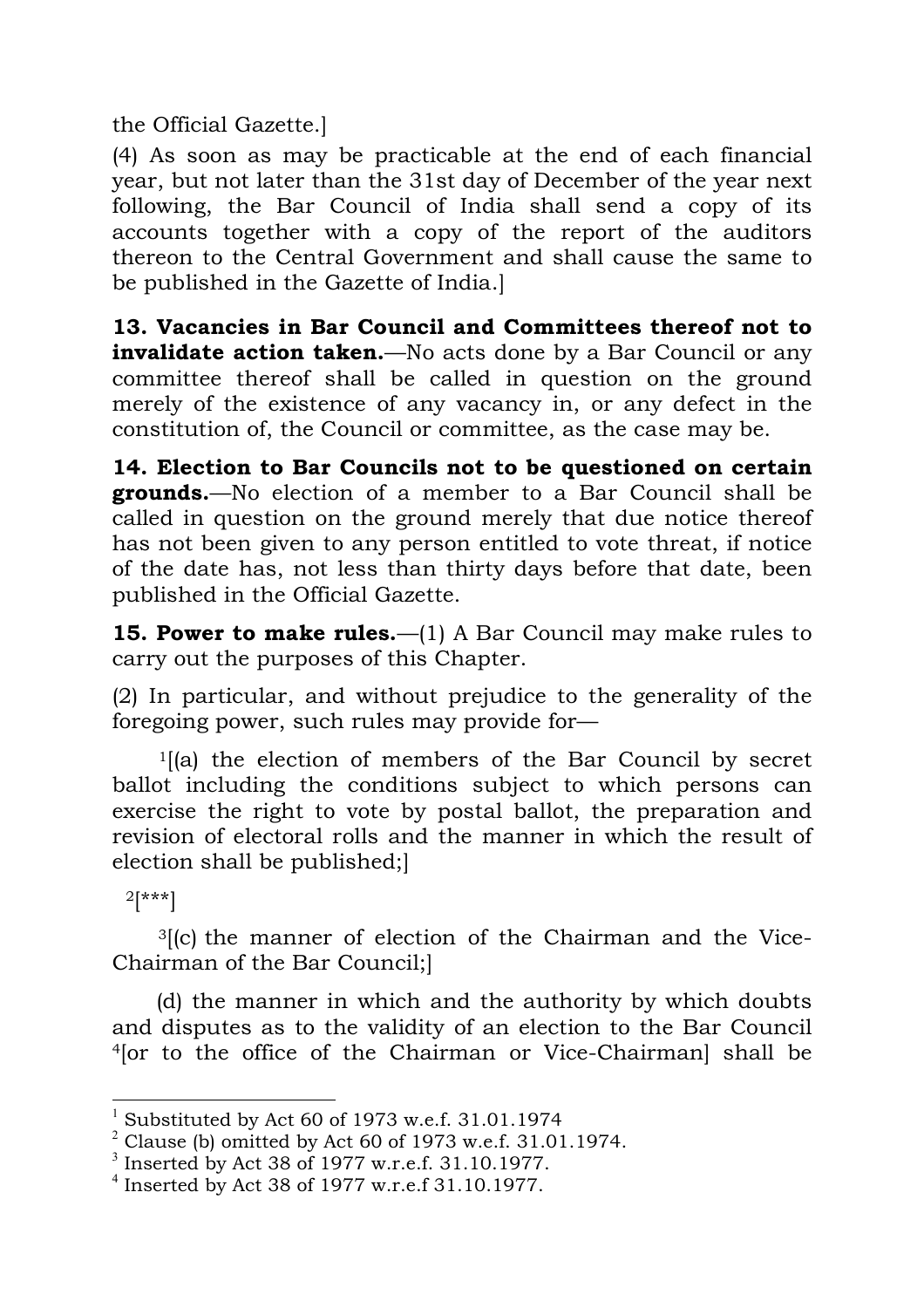finally decided;

 $1$ [\*\*\*]

(f) the filling of casual vacancies in the Bar Council;

(g) the powers and duties of the Chairman and the Vice-Chairman of the Bar Council;

 $2$ [(ga) the constitution of one or more funds by a Bar Council for the purpose of giving financial assistance or giving legal aid or advice referred to in sub-section (2) of section 6 and sub-section  $(2)$  of section 7;

(gb) organisation of legal aid and advice to the poor, constitution and functions of committees and sub-committees for that purpose and description of proceedings in connection with which legal aid or advice may be given;]

(h) the summoning and holding of meetings of the Bar Council, 3[\*\*\*] the conduct of business threat, and the number of members necessary to constitute a quorum;

(i) the constitution and functions of any committee of the Bar Council and the term of office of members of any such committee;

(j) the summoning and holding of meetings, the conduct of business of any such committee, and the number of members necessary to constitute a quorum;

(k) the qualifications and the conditions of service of the secretary, the accountant and the other employees of the Bar Council;

(l) the maintenance of books of accounts and other books by the Bar Council;

(m) the appointment of auditors and the audit of the accounts of the Bar Council;

(n) the management and investment of the funds of the Bar Council.

(3) No rules made under this section by a State Bar Council shall

 <sup>1</sup> Clause (e) omitted by Act 23 of 1966, deemed to have always been omitted. 2 Inserted by Act 60 of 1973 w.e.f. 31.01.1974.

 $3$  The words "the times and places where such meetings are to be held" omitted by Act 60 of 1973 w.e.f. 31.01.1974.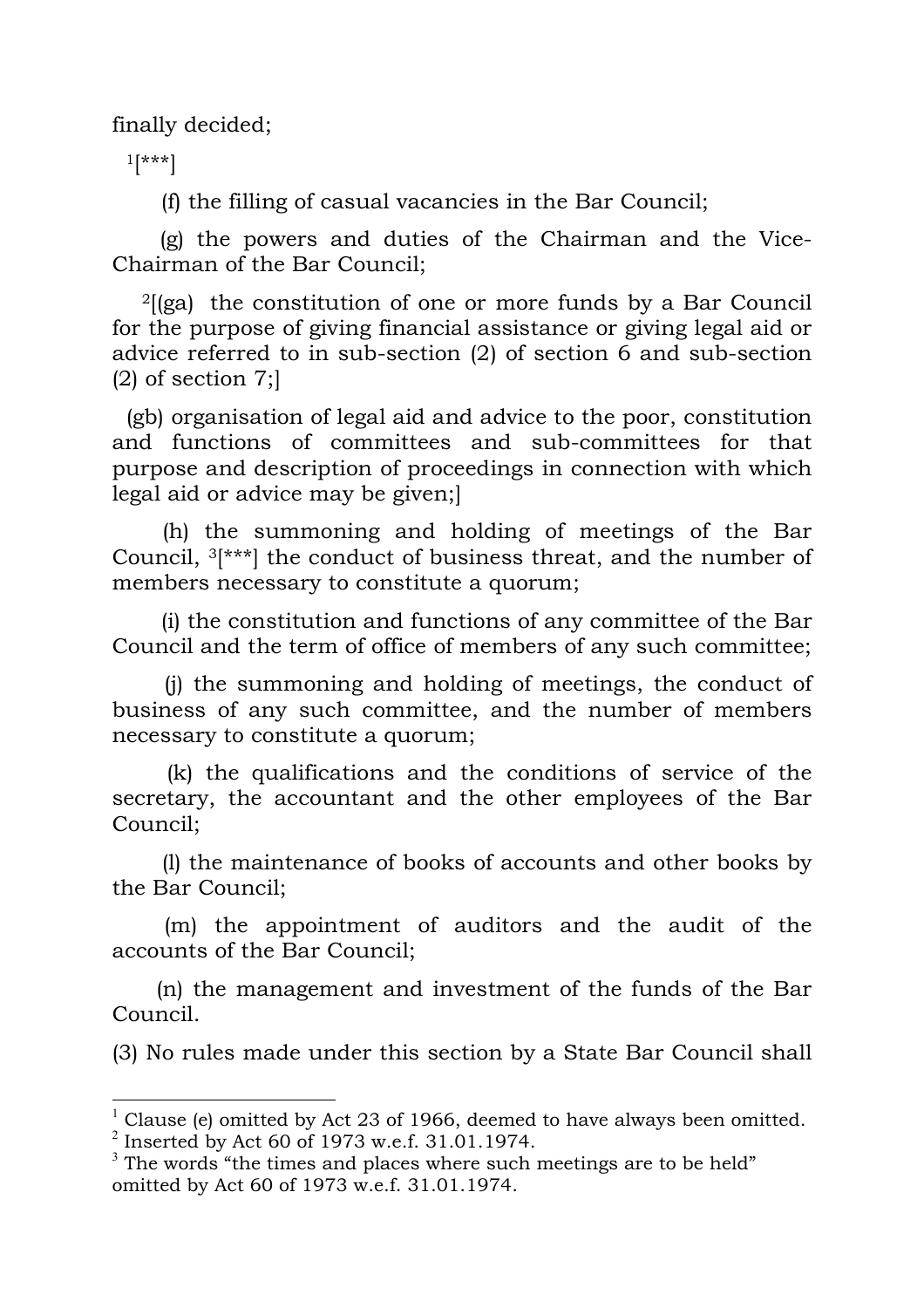have effect unless they have been approved by the Bar Council of India.

# CHAPTER III

# ADMISSION AND ENROLMENT OF ADVOCATES

**16. Senior and other advocates.**—(1) There shall be two classes of advocates, namely, senior advocates and other advocates.

(2) An advocate may, with his consent, be designated as senior advocate if the Supreme Court or a High Court is of opinion that by virtue of his ability <sup>1</sup>[standing at the Bar or special knowledge or experience in law] he is deserving of such distinction.

(3) Senior advocates shall, in the matter of their practice, be subject to such restrictions as the Bar Council of India may, in the interest of the legal profession, prescribe.

(4) An advocate of the Supreme Court who was a senior advocate of that Court immediately before the appointed day shall, for the purposes of this section, be deemed to be a senior advocate:

 $2$ [Provided that where any such senior advocate makes an application before the 31st December, 1965 to the Bar Council maintaining the roll in which his name has been entered that he does not desire to continue as a senior advocate, the Bar Council may grant the application and the roll shall be altered accordingly.]

**17. State Bar Councils to maintain roll of advocates.**— (1) Every State Bar Council shall prepare and maintain a roll of advocates in which shall be entered the names and addresses of—

(a) all persons who were entered as advocates on the roll of any High Court under the Indian Bar Councils Act, 1926 (38 of 1926), immediately before the appointed day 3[including persons, being citizens of India, who before the 15th day of August, 1947, were enrolled as advocates under the said Act in any area which

<sup>&</sup>lt;sup>1</sup> Substituted by Act 60 of 1973 for "experience and standing at the Bar" w.e.f. 31.01.1974

 $^{2}$  Added by Act 21 of 1964 w.e.f. 16.05.1964.

 $3$  Substituted by Act 60 of 1973 for "and who, within the prescribed time" w.e.f. 31.01.1974.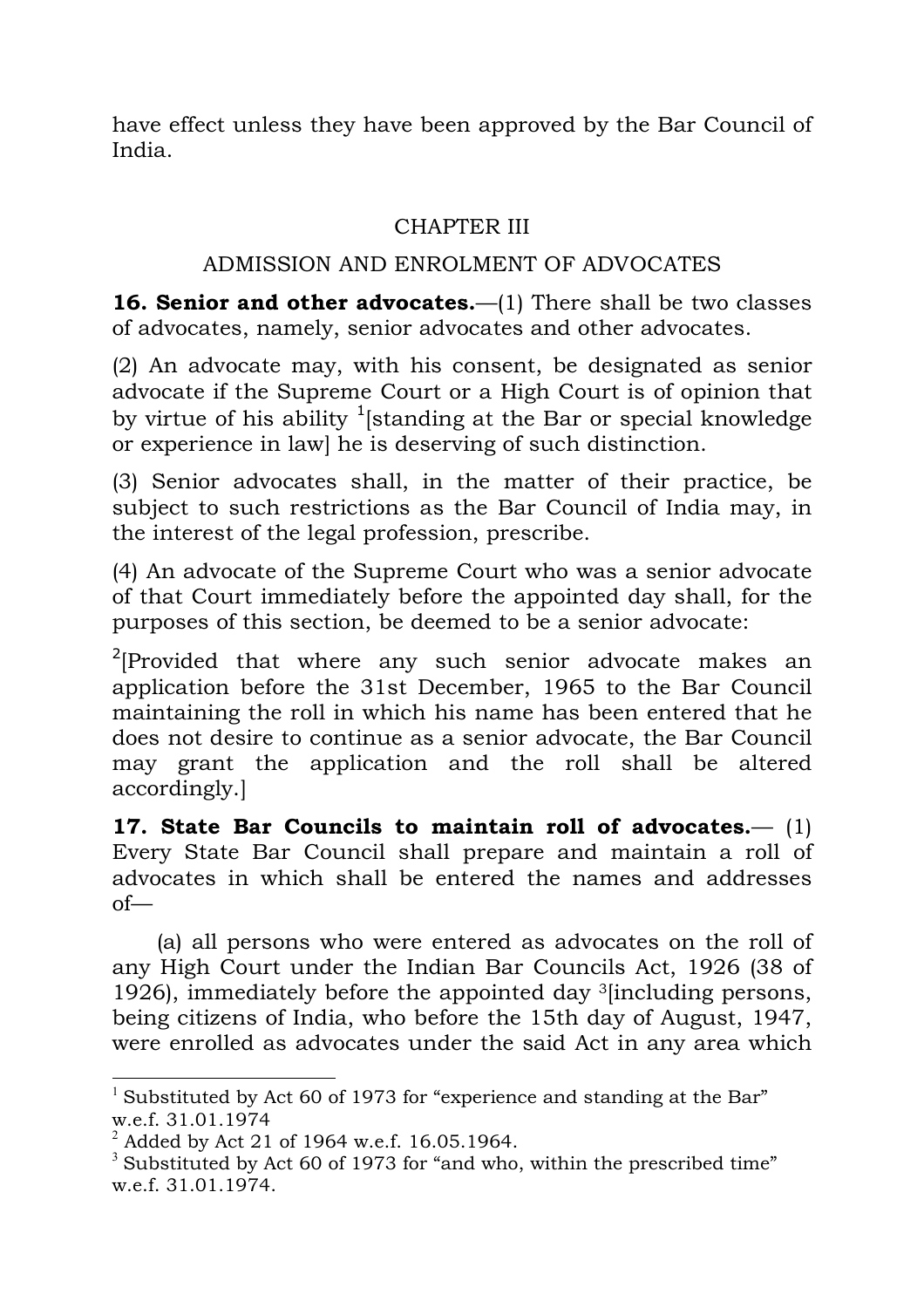before the said date was comprised within India as defined in the Government of India Act, 1935, and who at any time] express an intention in the prescribed manner to practise within the jurisdiction of the Bar Council:

(b) all other persons who are admitted to be advocates on the roll of the State Bar Council under this Act on or after the appointed day.

(2) Each such roll of advocates shall consist of two parts, the first part containing the names of senior advocates and the second part, the names of other advocates.

(3) Entries in each part of the roll of advocates prepared and maintained by a State Bar Council under this section shall be in the order of seniority,  $1$ [and, subject to any rule that may be made by the Bar Council of India in this behalf, such seniority shall be determined] as follows:—

(a) the seniority of an advocate referred to in clause (a) subsection (1) shall be determined in accordance with his date of enrolment under the Indian Bar Councils Act, 1926 (38 of 1926);

(b) the seniority of any person who was a senior advocate of the Supreme Court immediately before the appointed day shall, for the purposes of the first part of the State roll, be determined in accordance with such principles as the Bar Council of India may specify;

 $2[***!]$ 

(d) the seniority of any other person who, on or after the appointed day, is enrolled as a senior advocate or is admitted as an advocate shall be determined by the date of such enrolment or admission, as the case may be;

 $3$ [(e) notwithstanding anything contained in clause (a), the seniority of an attorney enrolled [whether before or after the commencement of the Advocate (Amendment) Act, 1980] as an advocate shall be determined in accordance with the date of his enrolment as an attorney.]

<sup>&</sup>lt;sup>1</sup> Substituted by Act 21 of 1964 for "and such seniority shall be determined" w.e.f. 16.05.1964.

 $2$  Clause (c) omitted by Act 60 of 1973 w.e.f. 31.01.1974.

<sup>3</sup> Inserted by Act 47 of 1980 w.e.f. 29.11.1980.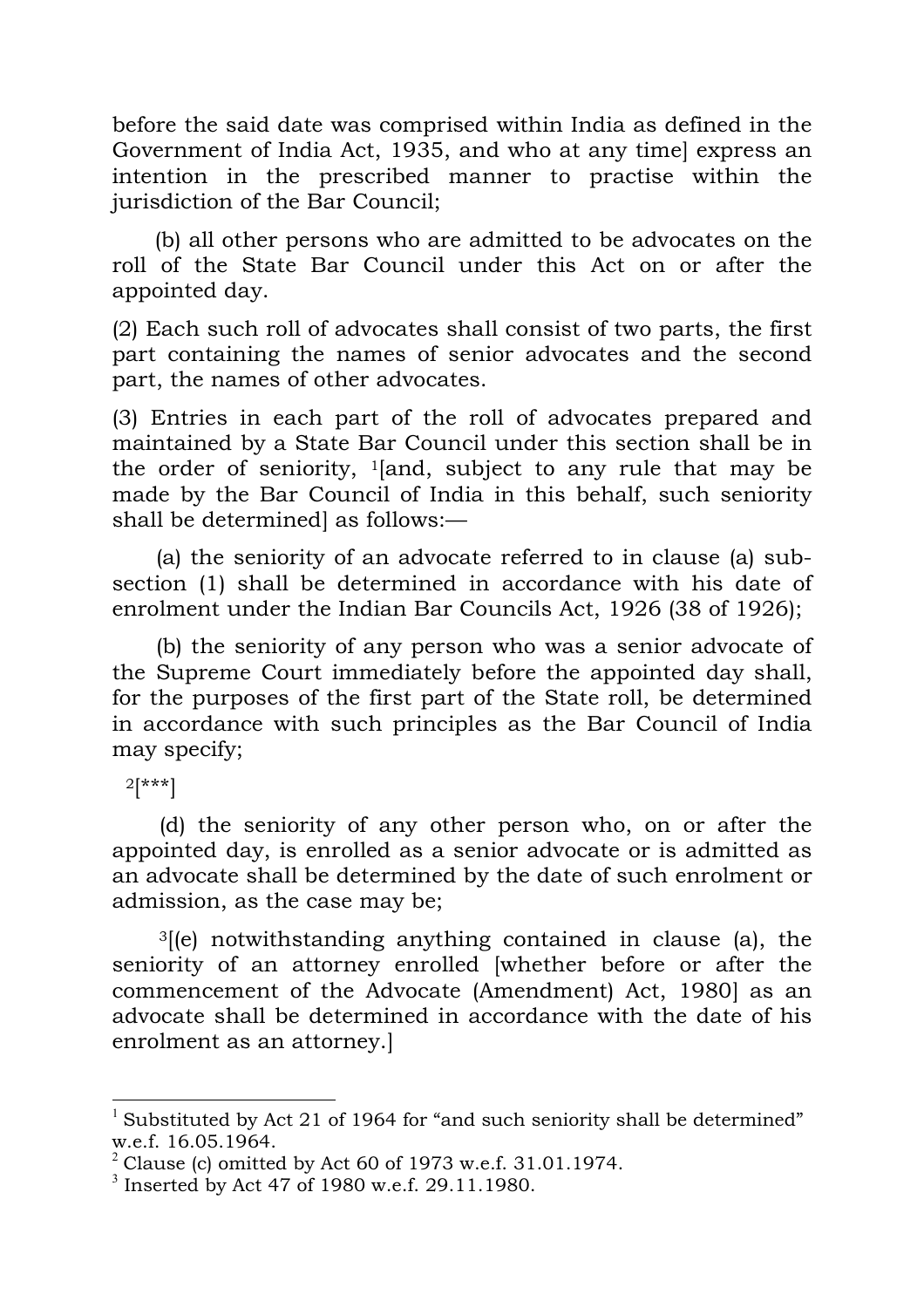(4) No person shall be enrolled as an advocate on the roll of more than one State Bar Council.

**18. Transfer of name from one State roll to another.**—(1) Notwithstanding anything contained in section 17, any person whose name is entered as an advocate on the roll of any State Bar Council may make an application in the prescribed form to the Bar Council of India for the transfer of his name from the roll of that State Bar Council to the roll of any other State Bar Council and, on receipt of any such application the Bar Council of India shall direct that the name of such person shall without the payment of any fee, be removed from the roll of the first mentioned State Bar Council and entered in the roll of the other State Bar Council and the State Bar Councils concerned shall comply with such direction:

1[Provided that where any such application for transfer is made by a person against whom any disciplinary proceeding is pending or where for any other reason it appears to the Bar Council of India that the application for transfer has not been made *bona fide* and that the transfer should not be made, the Bar Council of India may, after giving the person making the application an opportunity of making a representation in this behalf, reject the application.]

(2) For the removal of doubts it is hereby declared that where on an application made by an advocate under sub-section (1), his name is transferred from the roll of one State Bar Council to that of another, he shall retain the same seniority in the latter roll to which he was entitled in the former roll.

**19. State Bar Councils to send copies of rolls of advocates to the Bar Council of India.**—Every State Bar Council shall send to the Bar Council of India an authenticated copy of the roll of advocates prepared by it for the first time under this Act and shall thereafter communicate to the Bar Council of India all alterations in, the additions to, any such roll, as soon as the same have been made.

**2 [20. Special provision for enrolment of certain Supreme Court advocates.**—(1) Notwithstanding anything contained in

 $^{1}$  Added by Act 21 of 1964, sec. 10 (w.e.f. 16.05.1964.

 $2$  Substituted by Act 60 of 1973 w.e.f. 31.01.1974.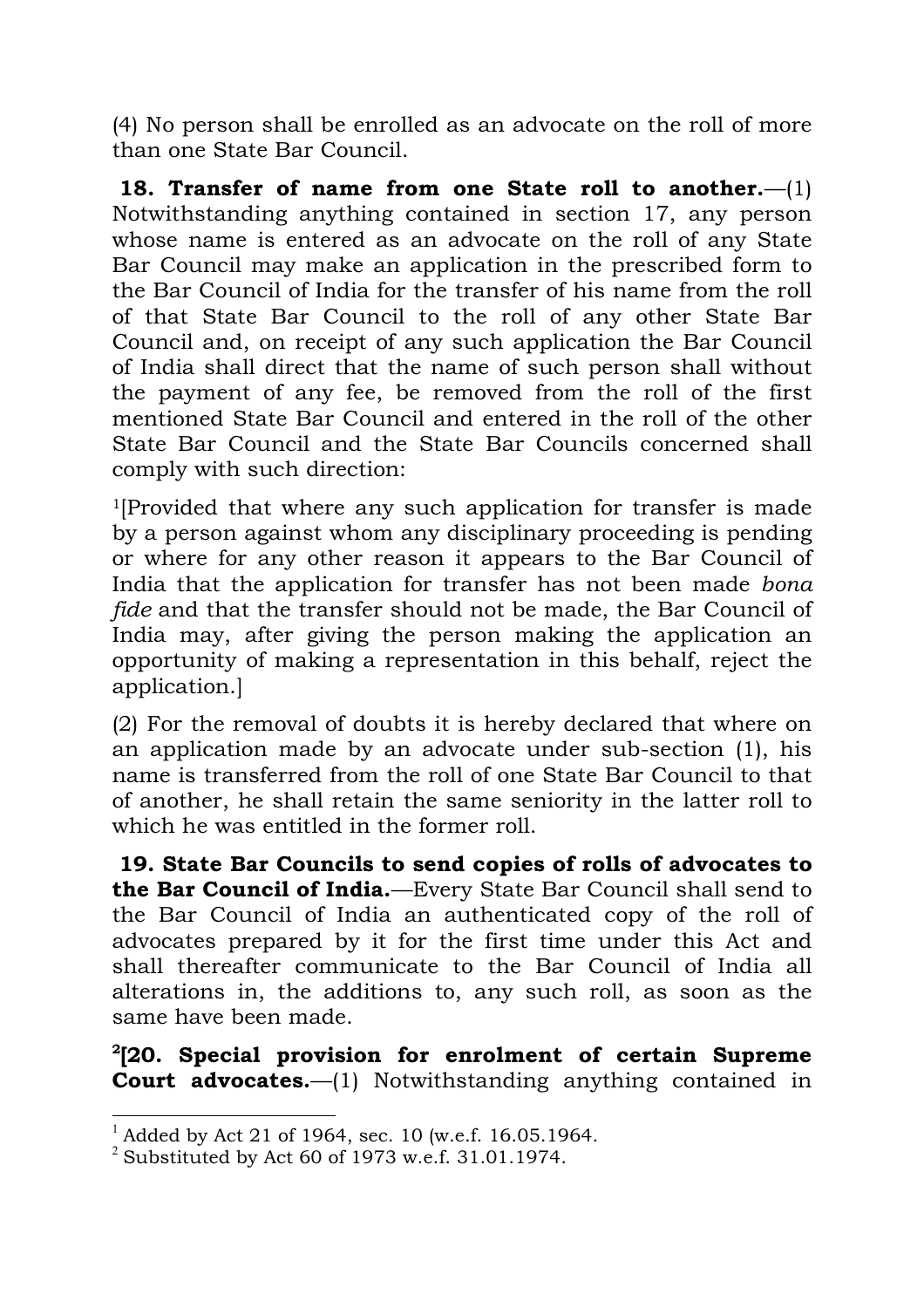this Chapter, every advocate who was entitled as of right to practise in the Supreme Court immediately before the appointed day and whose name is not entered in any State roll may, within the prescribed time, express his intention in the prescribed form to the Bar Council of India for the entry of his name in the roll of a State Bar Council and on receipt thereof the Bar Council of India shall direct that the name of such advocate shall, without payment of any fee, be entered in the roll of that State Bar Council, and the State Bar Council concerned shall comply with such direction.

(2) Any entry in the State roll made in compliance with the direction of the Bar Council of India under sub-section (1) shall be made in the order of seniority determined in accordance with the provisions of sub-section (3) of section 17.

(3) Where an advocate referred to in sub-section (1) omits or fails to express his intention within the prescribed time, his name shall be entered in the roll of the State Bar Council of Delhi.]

**21. Disputes regarding seniority.**—(1) Where the date of seniority of two or more persons is the same, the one senior in age shall be reckoned as senior to the other.

 $1(2)$  Subject as aforesaid, if any dispute arise with respect to the seniority of any person, it shall be referred to the State Bar Council concerned for decision.]

<sup>2</sup>**[22. Certificate of enrolment.**—(1) There shall be issued a certificate of enrolment in the prescribed form by the State Bar Council to every person whose name is entered in the roll of advocates maintained by it under this Act.

(2) Every person whose name is so entered in the State roll shall notify any change in the place of his permanent residence to the State Bar Council concerned within ninety days of such change.]

**23. Right of pre-audience.**—(1) The Attorney-General of India shall have pre-audience over all other advocates.

(2) Subject to the provisions of sub-section (1), the Solicitor-General of India shall have pre-audience over all other advocates.

(3) Subject to the provisions of sub-sections (1) and (2), the

<sup>&</sup>lt;sup>1</sup> Substituted by Act 60 of 1973 for sub-section  $(2)$  w.e.f. 31.01.1974.

<sup>&</sup>lt;sup>2</sup> Substituted by Act 60 of 1973, sec. 17, for section 22 (w.e.f. 31-1-1974).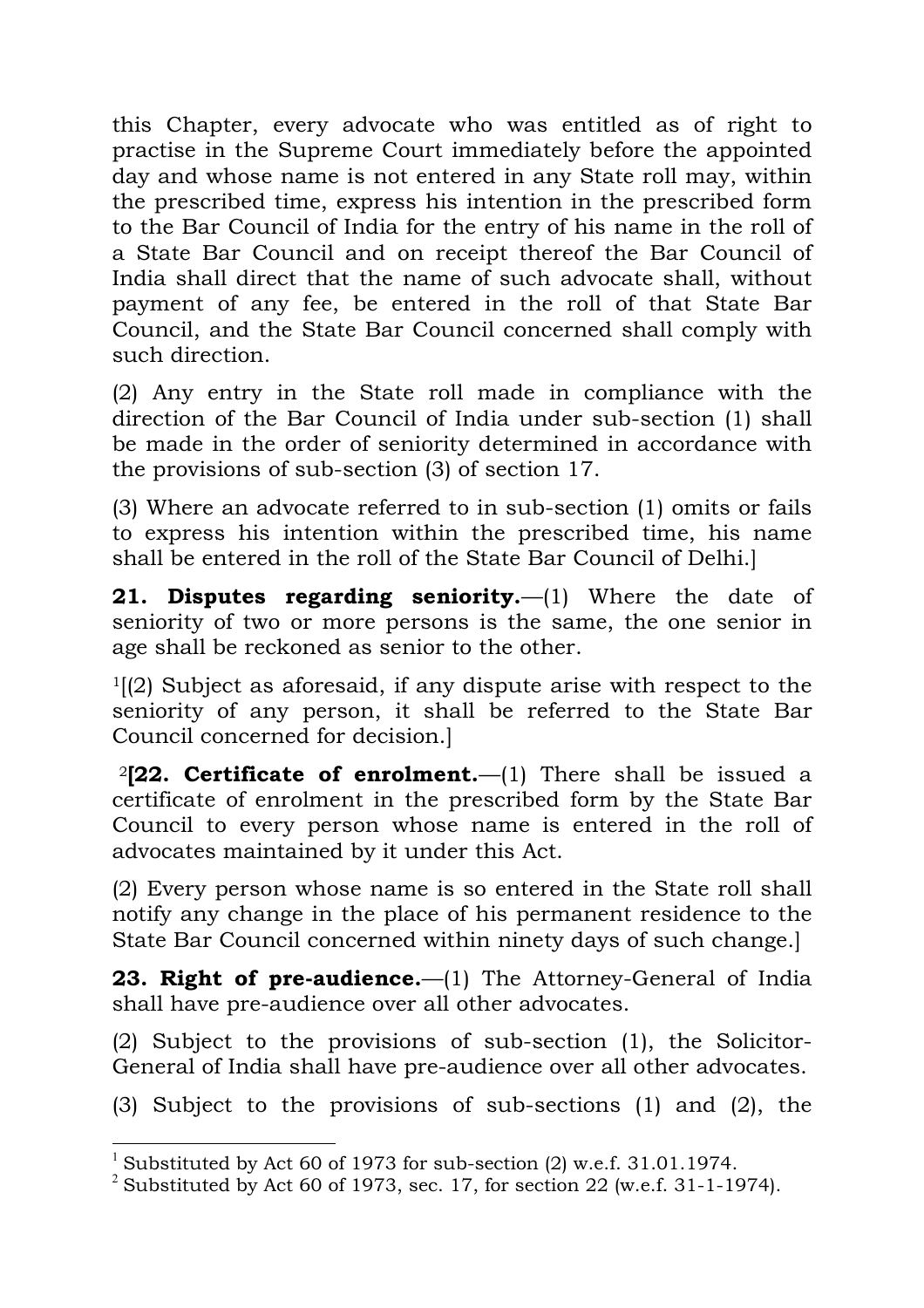Additional Solicitor-General of India shall have pre-audience over all other advocates.

 $1[(3A)$  Subject to the provisions of sub-sections (1), (2) and (3), the second Additional Solicitor-General of India shall have preaudience over all other advocates.]

(4) Subject to the provisions of sub-sections  $(1)$ ,  $2(2)$ ,  $(3)$  and (3A)], the Advocate-General of any State shall have pre-audience over all other advocates, and the right of pre-audience among Advocates-General *inter se* shall be determined by their respective seniority.

(5) Subject as aforesaid—

(i) senior advocates shall have pre-audience over other advocates; and

(ii) the right of pre-audience of senior advocates *inter se* shall be determined by their respective seniority.

**24. Persons who may be admitted as advocates on a State roll.**— (1) Subject to the provisions of this Act, and the rules made thereunder, a person shall be qualified to be admitted as an advocate on a State roll, if he fulfills the following conditions, namely:—

(a) he is a citizen of India:

Provided that subject to the other provisions contained in this Act, a national of any other country may be admitted as an advocate on a State roll, if citizens of India, duly qualified, are permitted to practise law in that other country;

(b) he has completed the age of twenty-one years;

(c) he has obtained a degree in law—

(i) before the  $3[12th$  day of March, 1967, from any University in the territory of India; or

(ii) before the 15th August, 1947, from any University in any area which was comprised before that date within India as

 <sup>1</sup> Inserted by Act 47 of 1980 w.e.f. 29.11.1980.

<sup>&</sup>lt;sup>2</sup> Substituted by Act 47 of 1980 for the brackets, figures and words "(2) and (3)" w.e.f. 29.11.1980.<br><sup>3</sup> Substituted by Act 60 of 1973 for "28th day of February, 1963" w.e.f.

<sup>31.01.1974.</sup>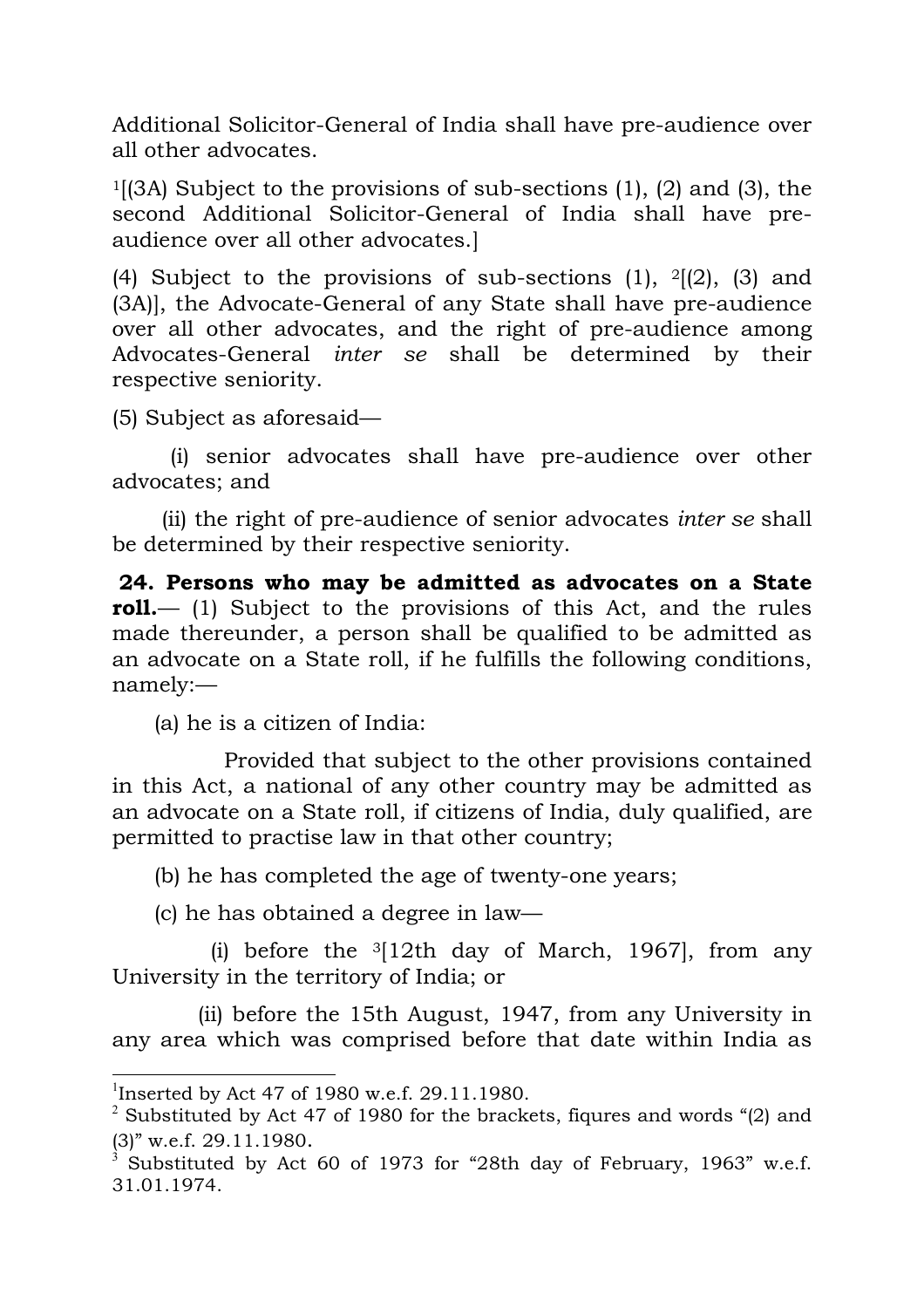defined by the Government of India Act, 1935; or

 $1$ [(iii) after the 12th day of March, 1967, save as provided in sub-clause (iiia), after undergoing a three year course of study in law from any University in India which is recognised for the purposes of this Act by the Bar Council of India; or

(iiia) after undergoing a course of study in law, the duration of which is not less than two academic years commencing from the academic year 1967-68 or any earlier academic year from any University in India which is recognised for the purposes of this Act by the Bar Council of India; or]

 $2$ [(iv) in any other case, from any University outside the territory of India, if the degree is recognised for the purposes of this Act by the Bar Council of India] or;

3[he is barrister and is called to the Bar on or before the 31st day of December, 1976 4[or has passed the article clerks examination or any other examination specified by the High Court at Bombay or Calcutta for enrolment as an attorney of that High Court;] or has obtained such other foreign qualification in law as is recognised by the Bar Council of India for the purpose of admission as an advocate under this Act;]

5[\*\*\*]

(e) he fulfils such other conditions as may be specified in the rules made by the State Bar Council under this Chapter;

 $6$ [(f) he has paid, in respect of the enrolment, stamp duty, if any, chargeable under the Indian Stamp Act, 1899 (2 of 1899), and an enrolment fee payable to the State Bar Council of 7[six hundred rupees and to the Bar Council of India, one hundred and fifty rupees by way of a bank draft drawn in favour of that Council]:

Provided that where such person is a member of the Schedule Castes or the Schedule Tribes and produces a

 <sup>1</sup> Substituted by Act 60 of 1973 for clause (iii) w.e.f. 31.01.1974.

 $^{2}$  Inserted by Act 21 of 1964 w.e.f. 16.05.1964.

 $3$  Substituted by Act 60 of 1973 for "he is a barrister" w.e.f. 31.01.1974.

<sup>4</sup> Inserted by Act 107 of 1976 w.e.f. 15.10.1976.

 $<sup>5</sup>$  Clause (d) omitted by Act 60 of 1973 w.e.f. 31.01.1974</sup>

 $6$  Substituted by Act 60 of 1973 for clause (f) w.e.f. 31.01.1974.

<sup>&</sup>lt;sup>7</sup> Substituted by Act 70 of 1993 for "two hundred rupees" w.e.f. 26.12.1993.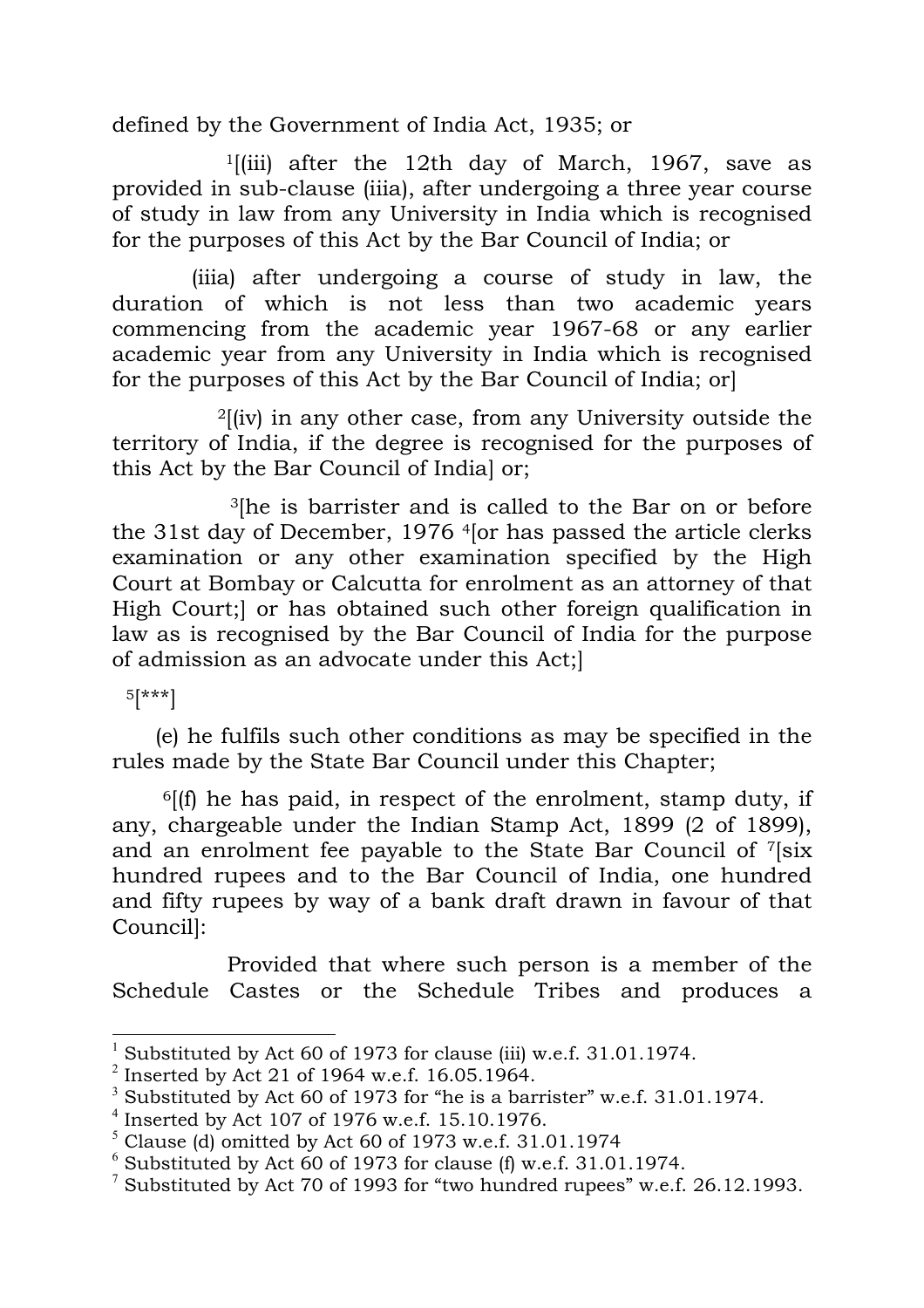certificate to that effect from such authority as may be prescribed, the enrolment fee payable by him to the State Bar Council shall be 1[one hundred rupees and to the Bar Council of India, twenty-five rupees].

2[*Explanation.*—For the purposes of this sub-section, a person shall be deemed to have obtained a degree in law from a University in India on that date on which the results of the examination for that degree are published by the University on its notice board or otherwise declaring him to have passed that examination.]

(2) Notwithstanding anything contained in sub-section  $(1)$ ,  $\frac{3}{a}$ vakil or a pleader who is a law graduate] may be admitted as an advocate on a State roll, if he—

(a) makes an application for such enrolment in accordance with the provisions of this Act, not later than two years from the appointed day, and

(b) fulfils the conditions specified in clauses (a), (b), (e) and (f) of sub-section (1).

4[(3) Notwithstanding anything contained in sub-section (1) a person who—

(a)  $5$ [\*\*\*] has, for at least three years, been a vakil or pleader or a mukhtar, or, was entitled at any time to be enrolled under any law 6[\*\*\*] as an advocate of a High Court (including a High Court of a former Part B State) or of a Court of Judicial Commissioner in any Union territory; or

7[(aa) before the Ist day of December, 1961, was entitled otherwise than as an advocate practise the profession of law (whether by of pleading or acting or both) by virtue of the provision of any law, or who would have been so entitled had he

Substiuted by Act 70 of 1993 for "two hundred and fifty rupees" w.e.f. 26.12.1993.

 $^2$ Inserted by Act 14 of 1962 w.e.f. 30.03.1962

 $3$  Substituted by Act 21 of 1962 w.e.f. 16.05.1964.

 $4$  Inserted by Act 21 of 1964 w.e.f. 16.05.1964.

 $5$  The words "before the 31<sup>st</sup> day of March, 1964" omitted by Act 33 of 1968 w.e.f. 05.05.1968.

 $6$  The words "before the 31<sup>st</sup> day of March, 1964 and then in force" omitted by Act 33 of 1968 w.e.f. 05.05.1968.

 $^7$  Inserted by Act 60 of 1963 w.e.f. 31.01.1974.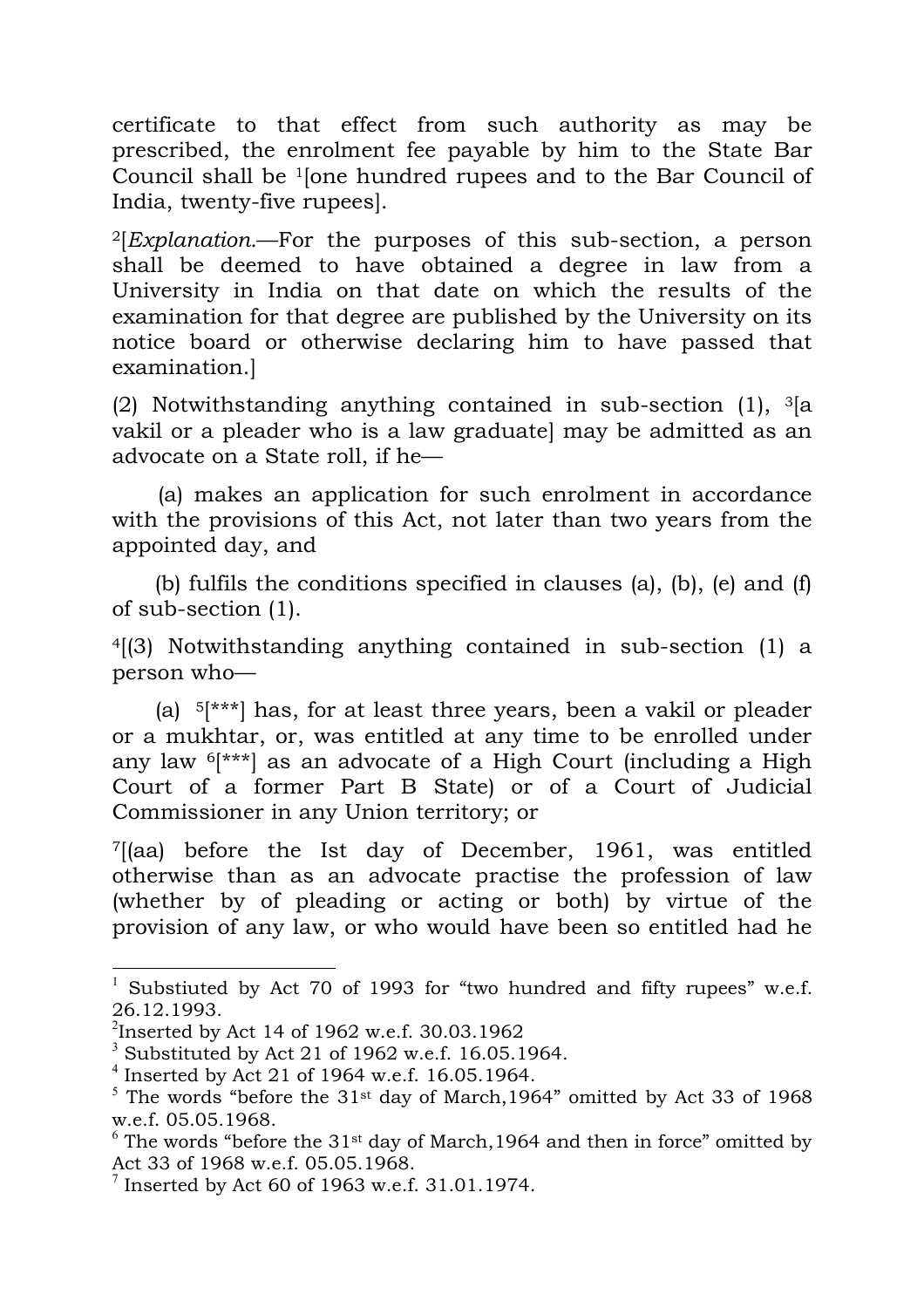not been in public service on the said date; or]

 $1$ [\*\*\*]

(c) before the 1st day of April, 1937, has been an advocate of any High Court in any area which was comprised within Burma as defined in the Government of India Act, 1935; or

(d) is entitled to be enrolled as an advocate under any rule made by the Bar Council of India in this behalf,

may be admitted as an advocate on a State roll if he—

(i) makes an application for such enrolment in accordance with the provisions of this Act; and

(ii) fulfils the conditions specified in clauses (a), (b), (e) and  $(f)$ of sub-section (1).]

 $2[***]$ 

**3 [24A. Disqualification for enrolment.**—(1) No person shall be admitted as an advocate on a State roll—

(a) if he is convicted of an offence involving moral turpitude;

(b) if he is convicted of an offence under the provisions of the Untouchability (Offences) Act, 1955 (22 of 1955);

4[(c) if he is dismissed or removed from employment or office under the State on any charge involving moral turpitude.

*Explanation*.—In this clause, the expression "State" shall have the meaning assigned to it under Article 12 of the Constitution:]

Provided that the disqualification for enrolment as aforesaid shall cease to have effect after a period of two years has elapsed since his <sup>5</sup>[release or dismissal or, as the case may be, removal].

(2) Nothing contained in sub-section (1) shall apply to a person who having been found guilty is dealt with under the provisions of the Probation of Offenders Act, 1958 (20 of 1958).]

 <sup>1</sup> Sub-clause (b) omitted by Act 60 of 1973 w.e.f. 31.01.1974.

 $2$  Sub-section (4) omitted by Act 107 of 1976 w.e.f. 15.10.1976.

 $3$  Inserted by Act 60 of 1973 w.e.f. 31.01.1974.

<sup>4</sup> Inserted by Act 70 of 1993 w.e.f. 26.12.1993.

 $5$  Substituted by Act 70 of 1993 for "release" w.e.f. 26.12.1993.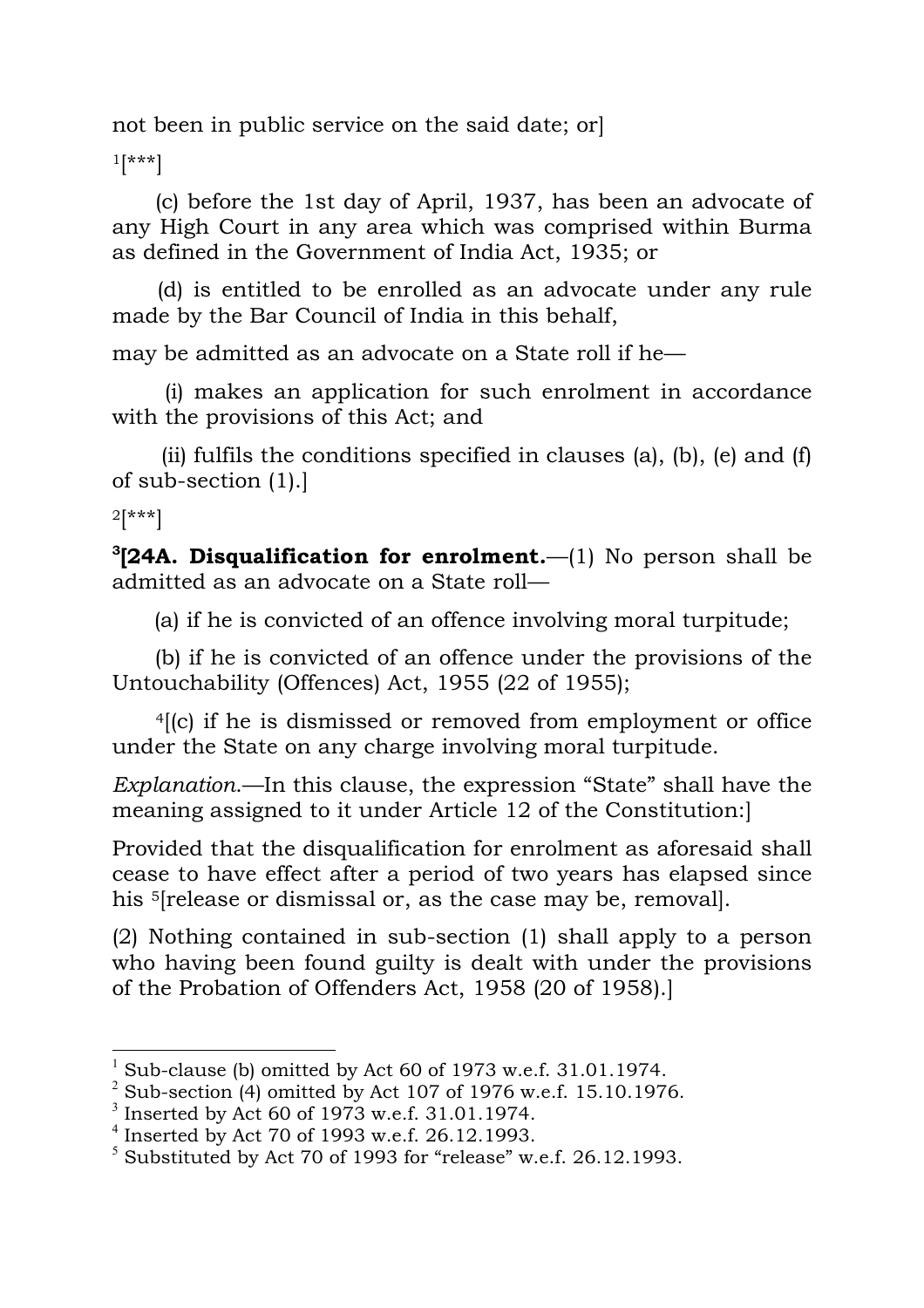**25. Authority to whom applications for enrolment may be made.**—An application for admission as an advocate shall be made in the prescribed form to the State Bar Council within whose jurisdiction the applicant proposes to practise.

**26. Disposal of applications for admission as an advocate.**— (1) A State Bar Council shall refer every application for admission as an advocate to its enrolment committee, and subject to the provisions of sub-sections  $(2)$  and  $(3)$  <sup>1</sup>[and to any direction that may be given in writing by the State Bar Council in this behalf], such committee shall dispose of the application in the prescribed manner:

2[Provided that the Bar Council of India may, if satisfied, either on a reference made to it in this behalf or otherwise, that any person has got his name entered on the roll of advocates by misrepresentation as to an essential fact or by fraud or undue influence, remove the name of such person from the roll of advocates after giving him an opportunity of being heard.]

(2) Where the enrolment committee of a State Bar Council proposes to refuse any such application, it shall refer the application for opinion to the Bar Council of India and every such reference shall be accompanied by a statement of the grounds in support of the refusal of the application.

(3) The enrolment committee of a State Bar Council shall dispose of any application referred to the Bar Council of India under subsection (2) in conformity with the opinion of the Bar Council of India.

 $1$ [(4) Where the enrolment committee of a State Bar Council has refused any application for admission as an advocate on its roll, the State Bar Council shall, as soon as may be, send intimation to all other State Bar Councils about such refusal stating the name, address and qualifications of the person whose application was refused and the grounds for the refusal.]

**3[26A. Power to remove names from roll.**—A State Bar Council may remove from the State roll the name of any advocate who is dead or from whom a request has been received to that effect.

 <sup>1</sup> Inserted by Act 21 of 1964 w.e.f. 16.05.1964.

 $^{2}$  Added by Act 21 of 1964 w.e.f. 16.05.1964.

 $3$  Substituted by Act 60 of 1973 for section 26A w.e.f. 31.01.1974.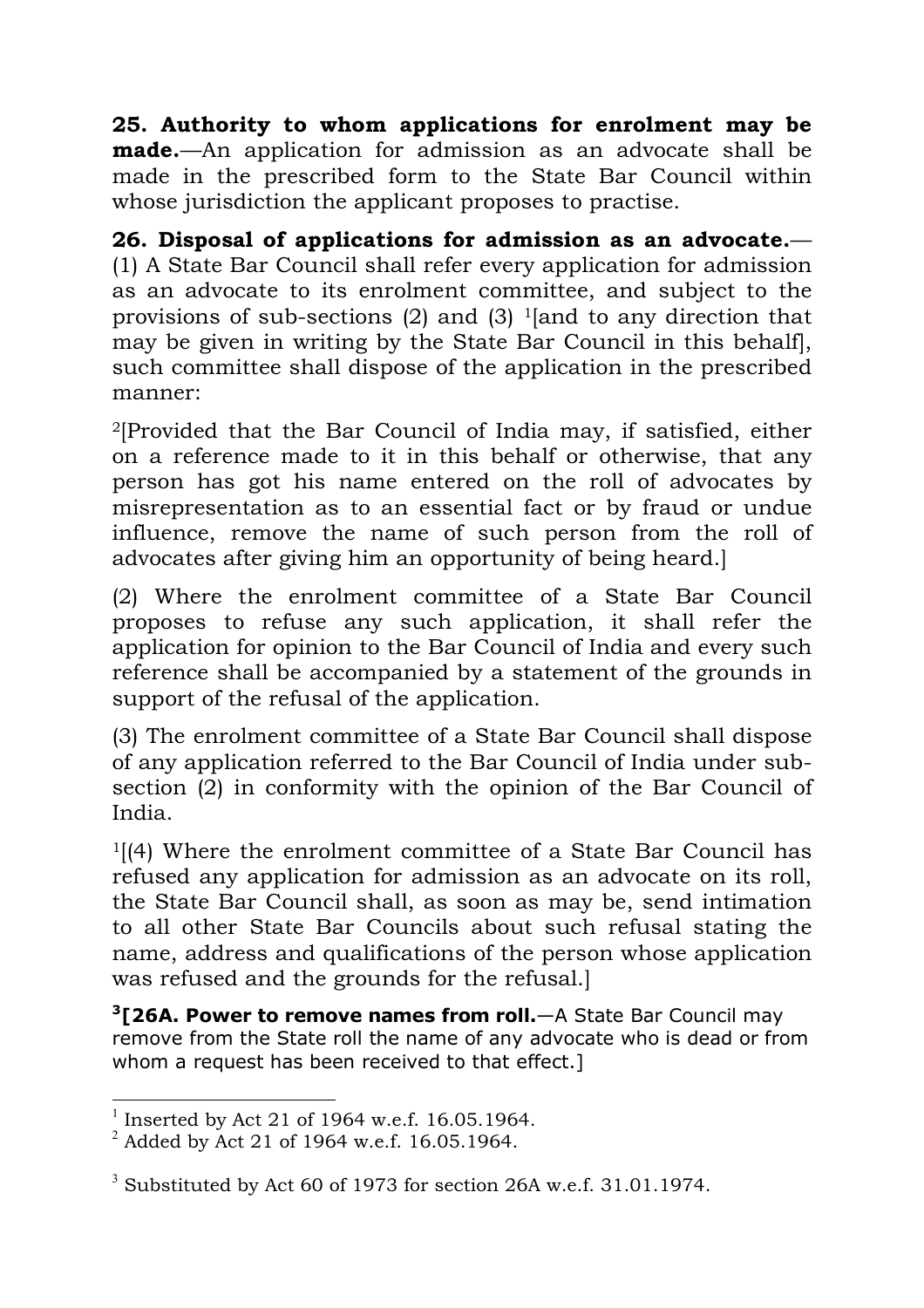**27. Application once refused not to be entertained by another Bar Council except in certain circumstances.**—Where a State Bar Council has refused the application of any person for admission as an advocate on its roll, no other State Bar Council shall entertain an application for admission of such person as an advocate on its roll, except with the previous consent in writing of the State Bar Council which refused the application and of the Bar Council of India.

**28. Power to make rules.**—(1) A State Bar Council may make rules to carry out the purposes of this Chapter.

(2) In particular, and without prejudice to the generality of the foregoing power, such rules may provide for—

 $<sup>1</sup>$ [(a) the time within which and form in which an advocate</sup> shall express his intention for the entry of his name in the roll of a State Bar Council under section 20;]

 $2[***]$ 

(c) the form in which an application shall be made to the Bar Council for admission as an advocate on its roll and the manner in which such application shall be disposed of by the enrolment committee of the Bar Council;

(d) the conditions subject to which a person may be admitted as an advocate on any such roll;

(e) the instalments in which the enrolment fee may be paid.

(3) No rules made under this Chapter shall have effect unless they have been approved by the Bar Council of India.

<sup>&</sup>lt;sup>1</sup> Substituted by Act 60 of 1973 for clause (a) w.e.f. 31.01.1974.

 $2$  Clause (b) omitted by Act 60 of 1973 w.e.f. 31.01.1974.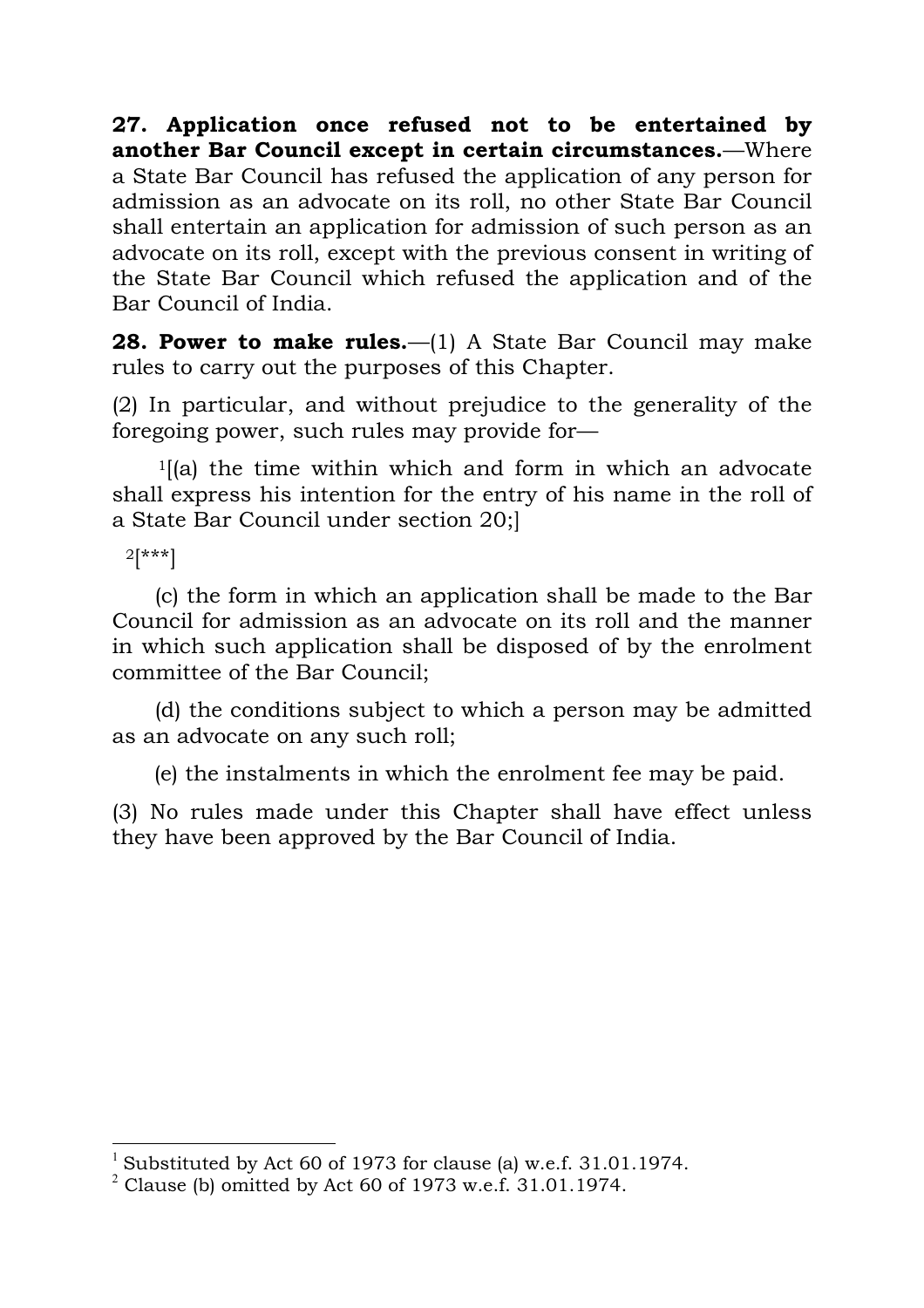# CHAPTER IV

# RIGHT TO PRACTICE

**29. Advocates to be the only recognised class of persons entitled to practise law.**—Subject to the provisions of this Act and any rules made thereunder, there shall, as from the appointed day, be only one class of persons entitled to practise the profession of law, namely, advocates.

**30. Right of advocates to practise.**—Subject to provisions of this Act, every advocate whose name is entered in the 1[State roll] shall be entitled as of right to practise throughout the territories to which this Act extends,—

(i) in all courts including the Supreme Court;

(ii) before any tribunal or person legally authorised to take evidence; and

(iii) before any other authority or person before whom such advocate is by or under any law for the time being in force entitled to practise.

**31. Special provision for attorneys.**—[*Omitted by the Advocates (Amendment) Act, 1976 (107 of 1976) w.e.f. 01.01.1977.]*

**32. Power of Court to permit appearances in particular cases.**—Notwithstanding anything contained in this Chapter, any court, authority, or person may permit any person, not enrolled as an advocate under this Act, to appear before it or him in any particular case.

**33. Advocates alone entitled to practise.**—Except as otherwise provided in this Act or in any other law for the time being in force, no person shall, on or after the appointed day, be entitled to practise in any court or before any authority or person unless he is enrolled as an advocate under this Act.

**34. Power of High Courts to make rules.**—(1) The High Court may make rules laying down the conditions subject to which an advocate shall be permitted to practise in the High Court and the courts subordinate thereto.

<sup>&</sup>lt;sup>1</sup> Substituted by Act 60 of 1973 for "common roll" w.e.f. 31.01.1974.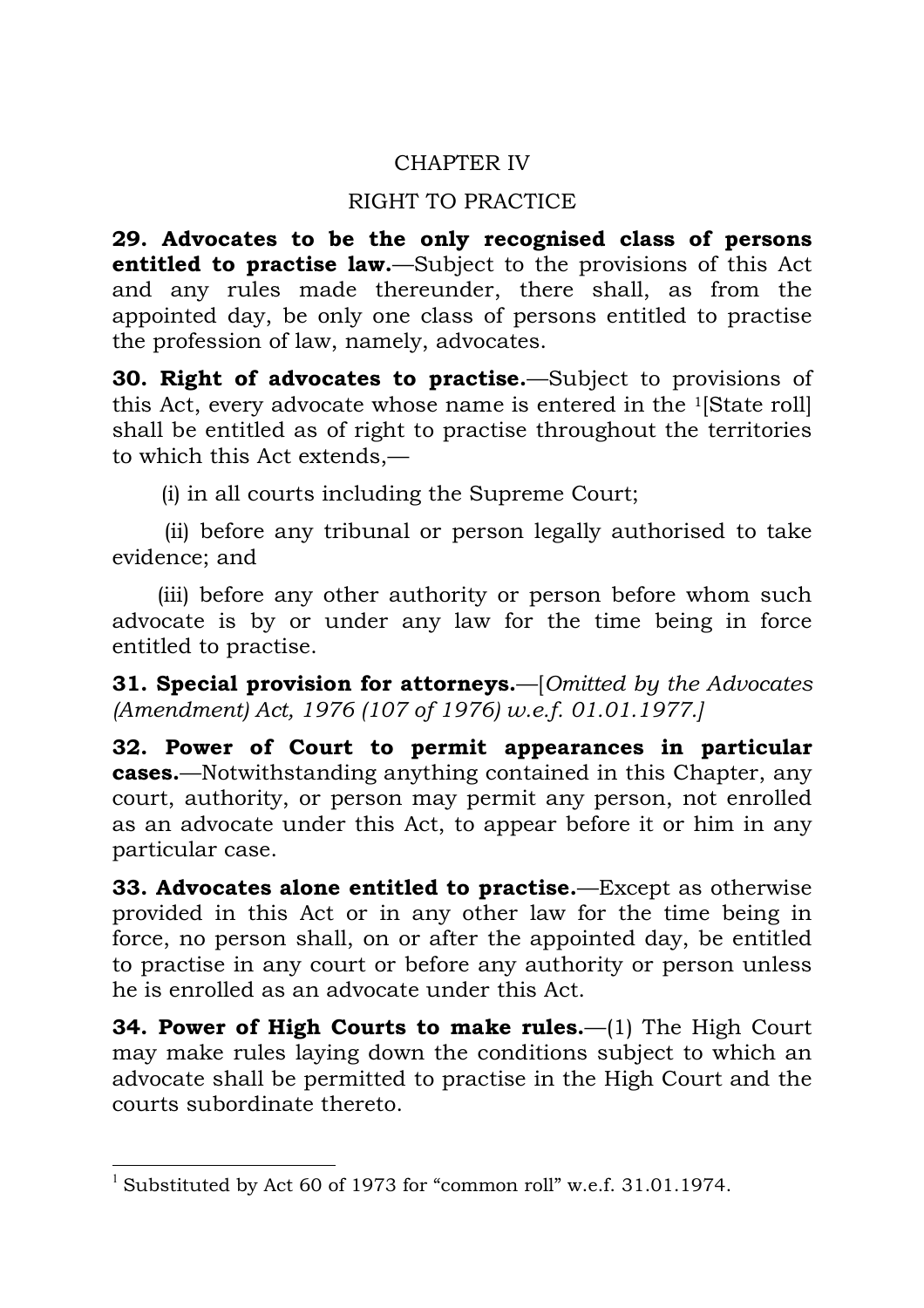$1$ [(1A) The High Court shall make rules for fixing and regulating by taxation or otherwise the fees payable as costs by any party in respect of the fees of his adversary's advocate upon all proceedings in the High Court or in any Court subordinate thereto.]

2[(2) Without prejudice to the provisions contained in sub-section (1), the High Court at Calcutta may make rules providing for the holding of the Intermediate and the Final examinations for articled clerks to be passed by the persons referred to in section 58AG for the purpose of being admitted as advocates on the State roll and any other matter connected therewith.]

3[\*\*\*]

 <sup>1</sup> Inserted by Act 60 of 1973 w.e.f. 31.01.1974.

 $2$  Inserted by Act 38 of 1977 w.r.e.f. 31.10.1977.

 $3$  Sub-section (3) omitted by Act 107 of 1976 w.e.f. 01.01.1977.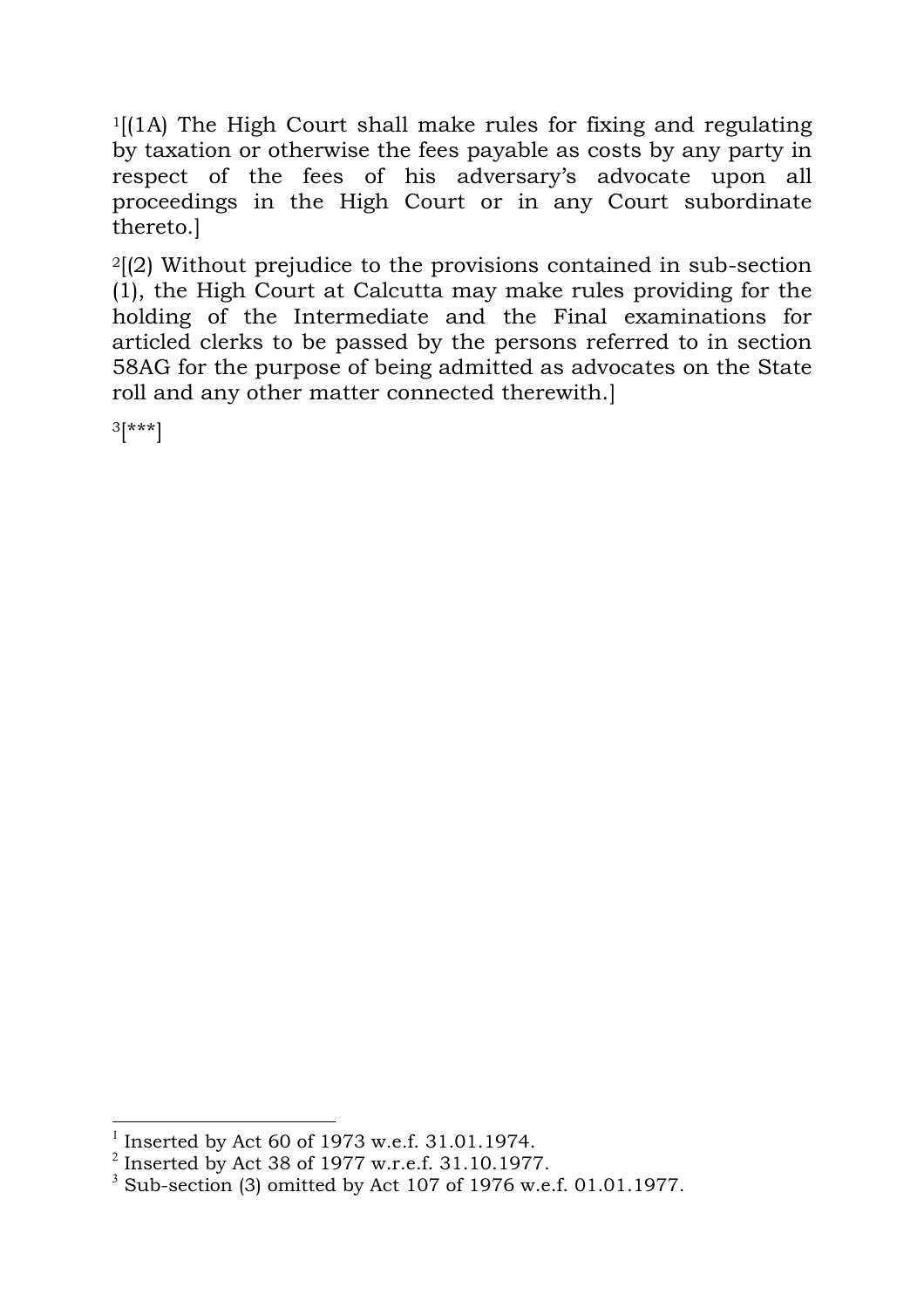## CHAPTER V

### CONDUCT OF ADVOCATES

**35. Punishment of advocates for misconduct.**—(1) Where on receipt of a complaint or otherwise a State Bar Council has reason to believe that any advocate on its roll has been guilty of professional or other misconduct, it shall refer the case for disposal to its disciplinary committee.

 $1[(1A)$  The State Bar Council may, either of its own motion or on application made to it by any person interested, withdraw a proceeding pending before its disciplinary committee and direct the inquiry to be made by any other disciplinary committee of that State Bar Council.]

(2) The disciplinary committee of a State Bar Council  $2[***]$  shall fix a date for the hearing of the case and shall cause a notice thereof to be given to the advocate concerned and to the Advocate-General of the State.

(3) The disciplinary committee of a State Bar Council after giving the advocate concerned and the Advocate-General an opportunity of being heard, may make any of the following orders, namely:—

(a) dismiss the complaint or, where the proceedings were initiated at the instance of the State Bar Council, direct that the proceedings be filed;

(b) reprimand the advocate;

(c) suspend the advocate from practice for such period as it may deem fit;

(d) remove the name of the advocate from the State roll of advocates.

(4) Where an advocate is suspended from practice under clause (c) of sub-section (3), he shall, during the period of suspension, be debarred from practising in any court or before any authority or person in India.

(5) Where any notice is issued to the Advocate-General under sub-section (2), the Advocate-General may appear before the

 <sup>1</sup> Inserted by Act 60 of 1973 w.e.f. 31.01.1974.

 $2$  The words ", if it does not summarily reject the complaint," omitted by Act 60 of 1973 w.e.f. 31.01.1974.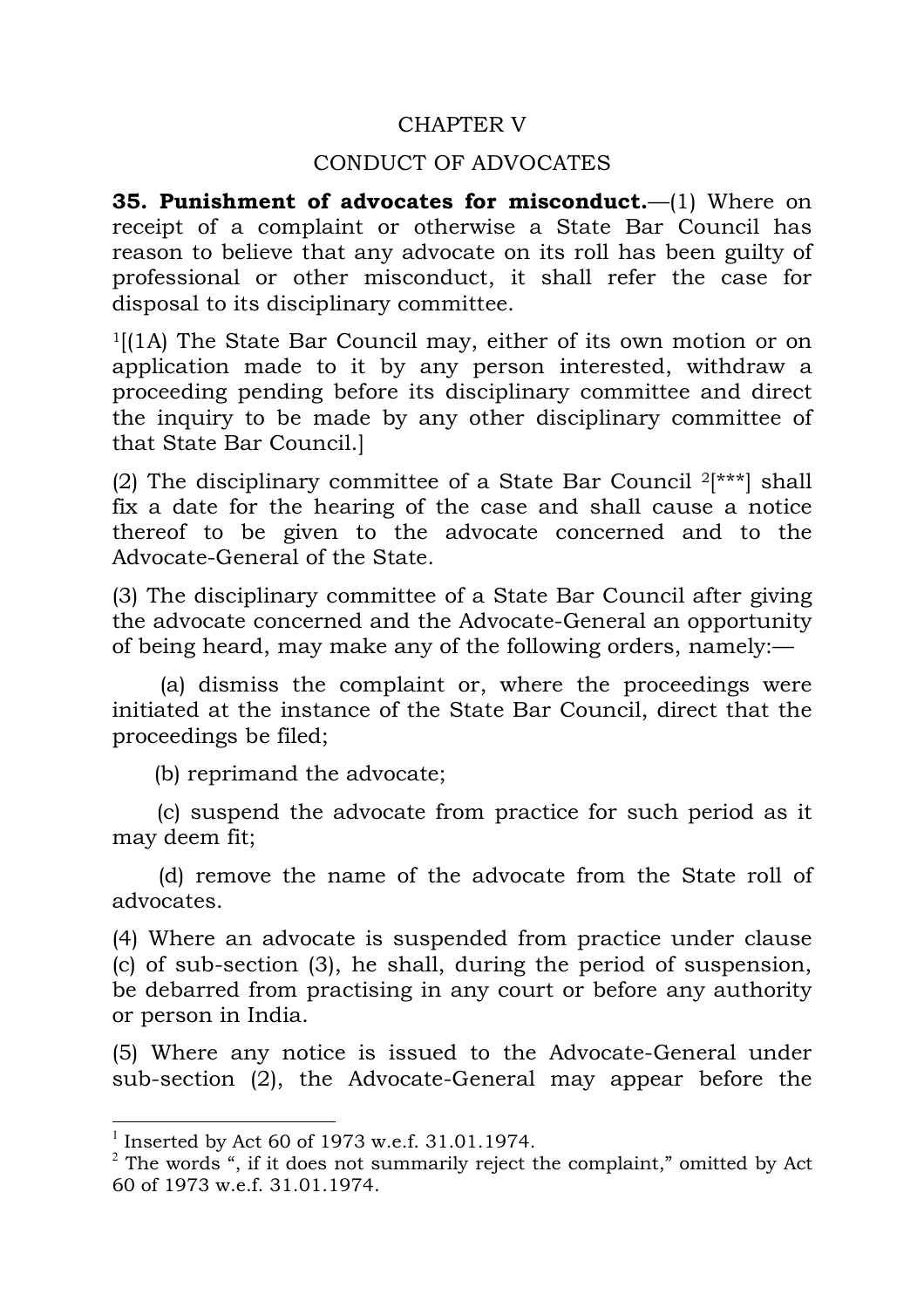disciplinary committee of the State Bar Council either in person or through any advocate appearing on his behalf.

1[*Explanation*.—In this section, 2[section 37 and section 38], the expressions "Advocate-General" and Advocate-General of the State" shall, in relation to the Union territory of Delhi, mean the Additional Solicitor General of India.]

**36. Disciplinary powers of Bar Council of India.**—(1) Where on receipt of a complaint or otherwise the Bar Council of India has reason to believe that any advocate  $3$ [\*\*\*] whose name is not entered on any State roll has been guilty of professional or other misconduct, it shall refer the case for disposal to its disciplinary committee.

(2) Notwithstanding anything contained in this Chapter, the disciplinary committee of the Bar Council of India may, 4[either of its own motion or on a report by a State Bar Council or on an application made to it by any person interested], withdraw for inquiry before itself any proceedings for disciplinary action against any advocate pending before the disciplinary committee of any State Bar Council and dispose of the same.

(3) The disciplinary committee of the Bar Council of India, in disposing of any case under this section, shall observe, so far as may be, the procedure laid down in section 35, the references to the Advocate-General in that section being construed as references to the Attorney-General of India.

(4) In disposing of any proceedings under this section the disciplinary committee of the Bar Council of India may make any order which the disciplinary committee of a State Bar Council can make under sub-section (3) of section 35, and where any proceedings have been withdrawn for inquiry 5[before the disciplinary committee of the Bar Council of India] the State Bar Council concerned shall give effect to any such order.

 <sup>1</sup> Inserted by Act 21 of 1964 w.e.f. 16.05.1964.

 $^{2}$  Inserted by Act 60 of 1973 w.e.f. 31.01.1974.

 $3$  The words "on the common roll" omitted by Act 60 of 1973 w.e.f. 31.01.1974.

 $4$  Substituted by Act 60 of 1973 for "of its own motion" w.e.f. 31.01.1974.

 $5$  Subs. by Act 60 of 1973 for "before the Bar Council of India" w.e.f. 31.01.1974.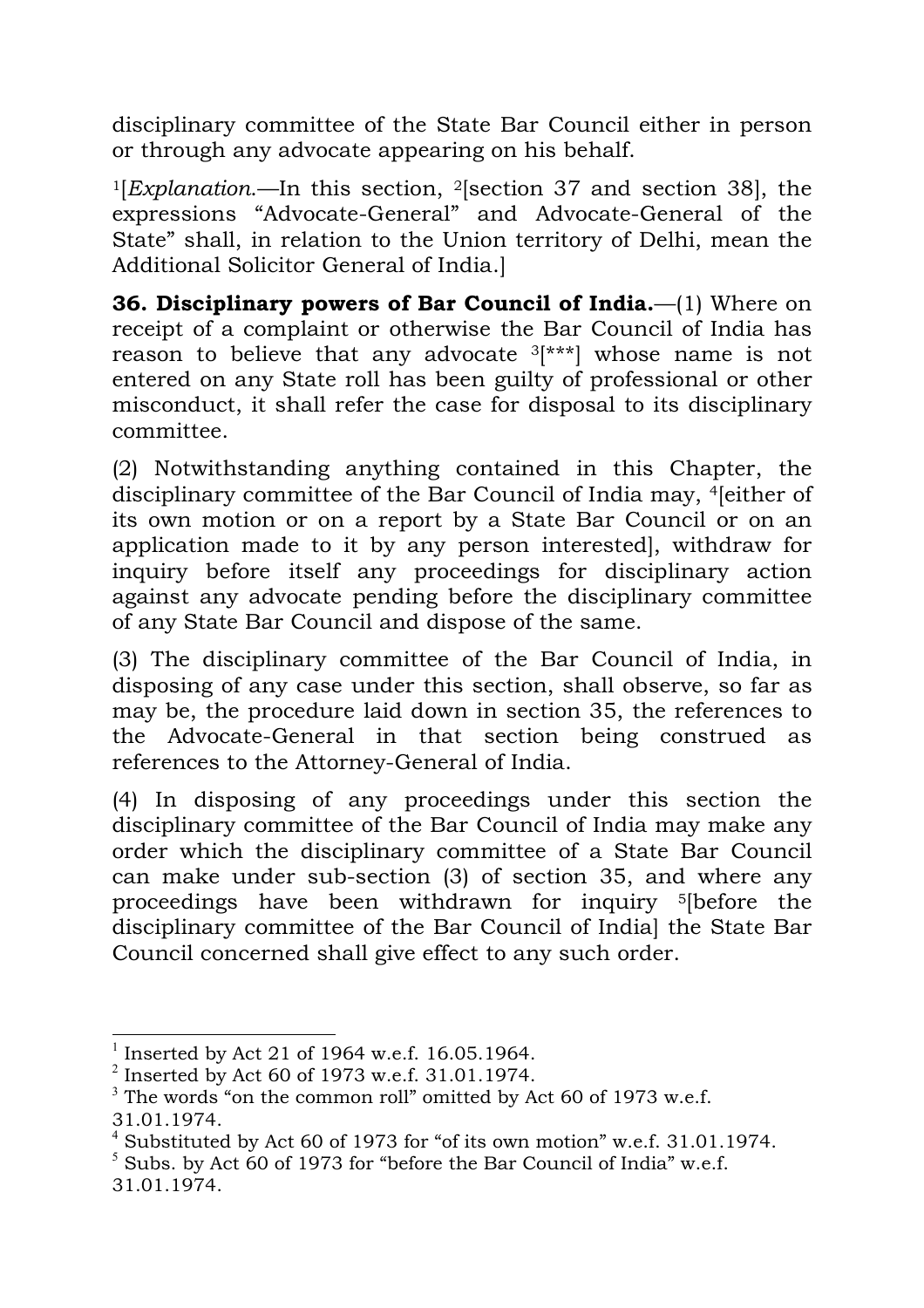**1[36A. Changes in constitution of disciplinary committees.**— Whenever in respect of any proceedings under section 35 or section 36, a disciplinary committee of the State Bar Council or a disciplinary committee of the Bar Council of India ceases to exercise jurisdiction and is succeeded by another committee which has and exercises jurisdiction, the disciplinary committee of the State Bar Council or the disciplinary committee of the Bar Council of India, as the case may be, so succeeding may continue the proceeding from the stage at which the proceedings were so left by its predecessor committee.]

**2[36B. Disposal of disciplinary proceedings.**—(1) The disciplinary committee of a State Bar Council shall dispose of the complaint received by it under section 35 expeditiously and in each case the proceedings shall be concluded within a period of one year from the date of the receipt of the complaint or the date of initiation of the proceedings at the instance of the State Bar Council, as the case may be, failing which such proceedings shall stand transferred to the Bar Council of India which may dispose of the same as if it were a proceeding withdrawn for inquiry under sub-section (2) of section 36.

(2) Notwithstanding anything contained in sub-section (1), where on the commencement of the Advocates (Amendment) Act, 1973 (60 of 1973), any proceedings in the respect of any disciplinary matter against an advocate is pending before the disciplinary committee of a State Bar Council, that disciplinary committee of the State Bar Council shall dispose of the same within a period of six months from the date of such commencement or within a period of one year from the date of the receipt of the complaint or, as the case may be the date of initiation of the proceedings at the instance of the State Bar Council, whichever is later, failing which such other proceedings shall stand transferred to the Bar Council of India for disposal under sub-section (1).]

**37. Appeal to the Bar Council of India.**—(1) Any person aggrieved by an order of the disciplinary committee of a State Bar Council made  $3$  [under section 35]  $4$  [or the Advocate General of the

 <sup>1</sup> Inserted by Act 60 of 1973 w.e.f. 31.01.1974.

<sup>&</sup>lt;sup>2</sup> Inserted by Act 60 of 1973 w.e.f. 31.01.1974.

<sup>&</sup>lt;sup>3</sup>Substituted by Act 21 of 1964 for "under sub-section (3) of section 35" w.e.f. 16.05.1964.

 $^{4}$  Inserted by Act 60 of 1973 w.e.f. 31.01.1974.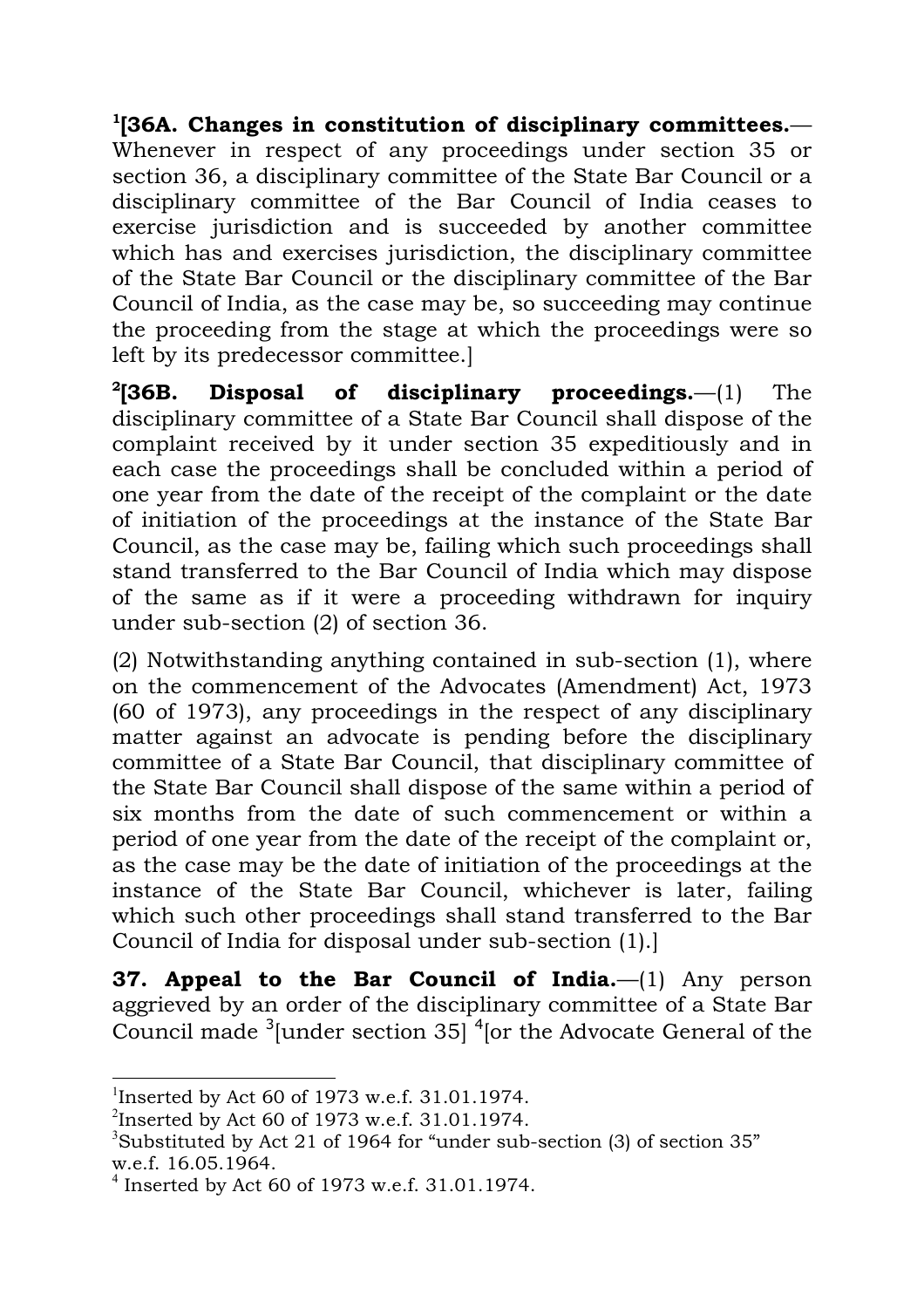State] may, within sixty days of the date of the communication of the order to him, prefer an appeal to the Bar Council of India.

(2) Every such appeal shall be heard by the disciplinary committee of the Bar Council of India which may pass such order 1[(including an order varying the punishment awarded by the disciplinary committee of the State Bar Council)] thereon as it deems fit:

1[Provided that no order of the disciplinary committee of the State Bar Council shall be varied by the disciplinary committee of the Bar Council of India so as to prejudicially affect the person aggrieved without giving him reasonable opportunity of being heard.]

**38. Appeal to the Supreme Court.**—Any person aggrieved by an order made by the disciplinary committee of the Bar Council of India under section 36 or section 37 2[or the Attorney-General of India or the Advocate-General of the State concerned, as the case may be,] may within sixty days of the date on which the order is communicated to him, prefer an appeal to the Supreme Court and the Supreme Court may pass such order 1[(including an order varying the punishment awarded by the disciplinary committee of the Bar Council of India)] thereon as it deems fit:

1[Provided that no order of the disciplinary committee of the Bar Council of India shall be varied by the Supreme Court so as to prejudicially affect the person aggrieved without giving him a reasonable opportunity of being heard.]

**3 [39. Application of sections 5 and 12 of Limitation Act, 1963.**—The provisions of sections 5 and 12 of the Limitation Act, 1963 (36 of 1963), shall, so far as may be, apply to appeals under section 37 and section 38.]

**40. Stay of order.**— 2[(1)] An appeal, made under section 37 or

 $\overline{a}$ 

<sup>1</sup> Inserted by Act 60 of 1973 w.e.f. 31.01.1974

<sup>2</sup> Substituted by Act 60 of 1973 w.e.f. 31-1-1974.

<sup>3</sup> Section 40 renumbered as sub-section (1) of that section by Act 60 of 1973 w.e.f. 31.01.1974.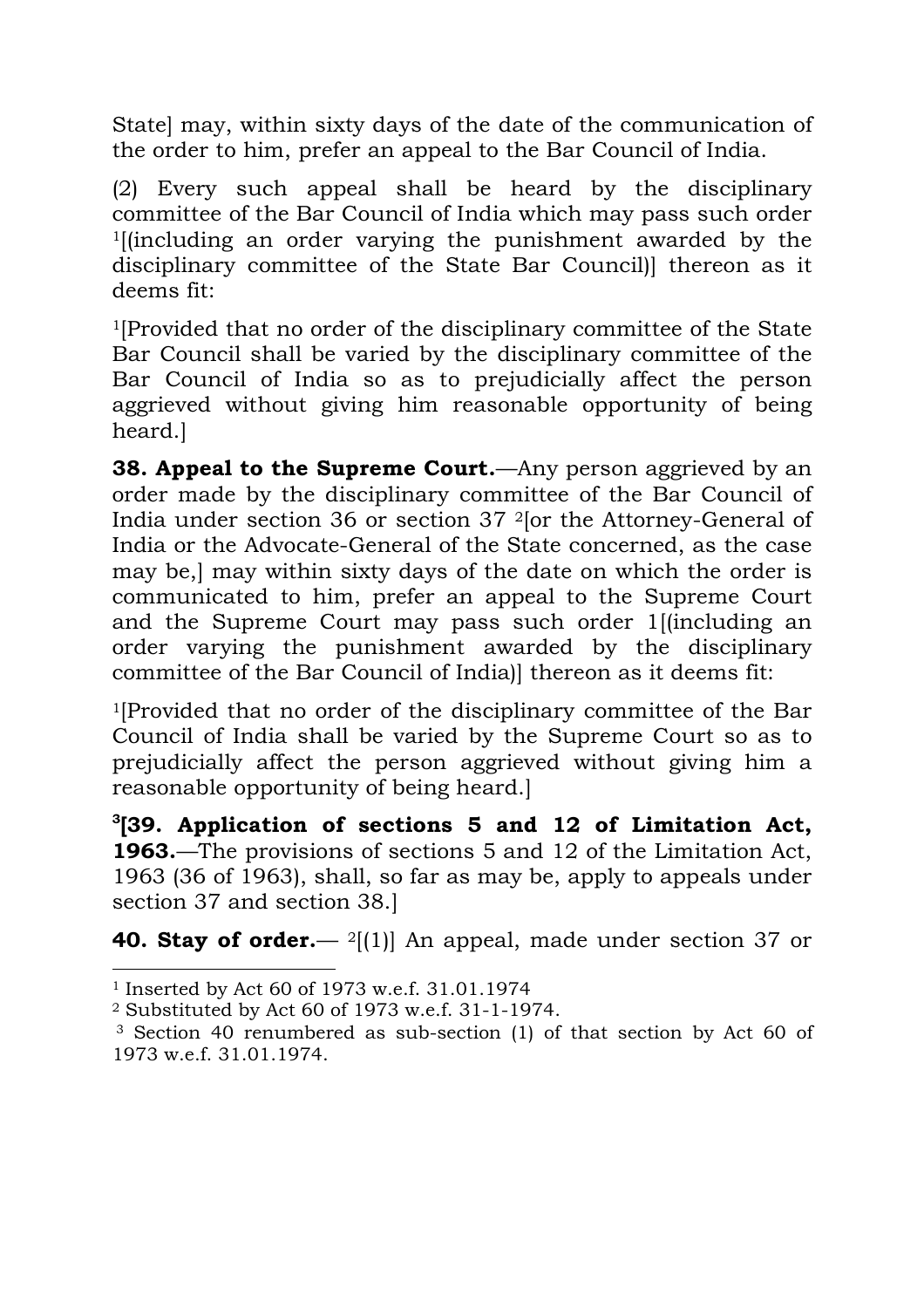section 38, shall not operate as a stay of the order appealed against, but the disciplinary committee of the Bar Council of India, or the Supreme Court, as the case may be, may, from sufficient cause, direct the stay of such order on such terms and conditions as it may deem fit.

 $1(2)$  Where an application is made for the stay of the order before the expiration of the times allowed for appealing therefrom under section 37 or section 38, the disciplinary committee of the State Bar Council, or the disciplinary committee of the Bar Council of India, as the case may be, may, for sufficient cause, direct the stay of such order on such terms and conditions as it may deem fit.]

**41. Alteration in roll of Advocates.**—(1) Where an order is made under this Chapter reprimanding or suspending an advocate, a record of the punishment shall be entered against his name—

(a) in the case of an advocate whose name is entered in a State roll, in that roll;

 $2[***]$ 

any where any order is made removing an advocate from practice, his name shall be struck of the State roll 3[\*\*\*].

4[\*\*\*]

(3) Where any advocate is suspended or removed from practice, the certificate granted to him under section 22, in respect of his enrolment shall be recalled.

**42. Powers of disciplinary committee.**—(1) The disciplinary committee of a Bar Council shall have the same powers as are vested in a civil court under the Code of Civil Procedure, 1908 (5 of 1908), in respect of the following matters, namely:—

(a) summoning and enforcing the attendance of any person

 <sup>1</sup> Inserted by Act 60 of 1973 w.e.f. 31.01.1974.

 $2$  Clause (b) omitted by Act 60 of 1973 w.e.f. 31.01.1974.

 $3$  The words "or the common roll, as the case may be" omitted by Act 60 of 1973 w.e.f.

<sup>31.01.1974.</sup> <sup>4</sup> Sub-section (2) omitted by Act 60 of 1973 w.e.f. 31.01.1974.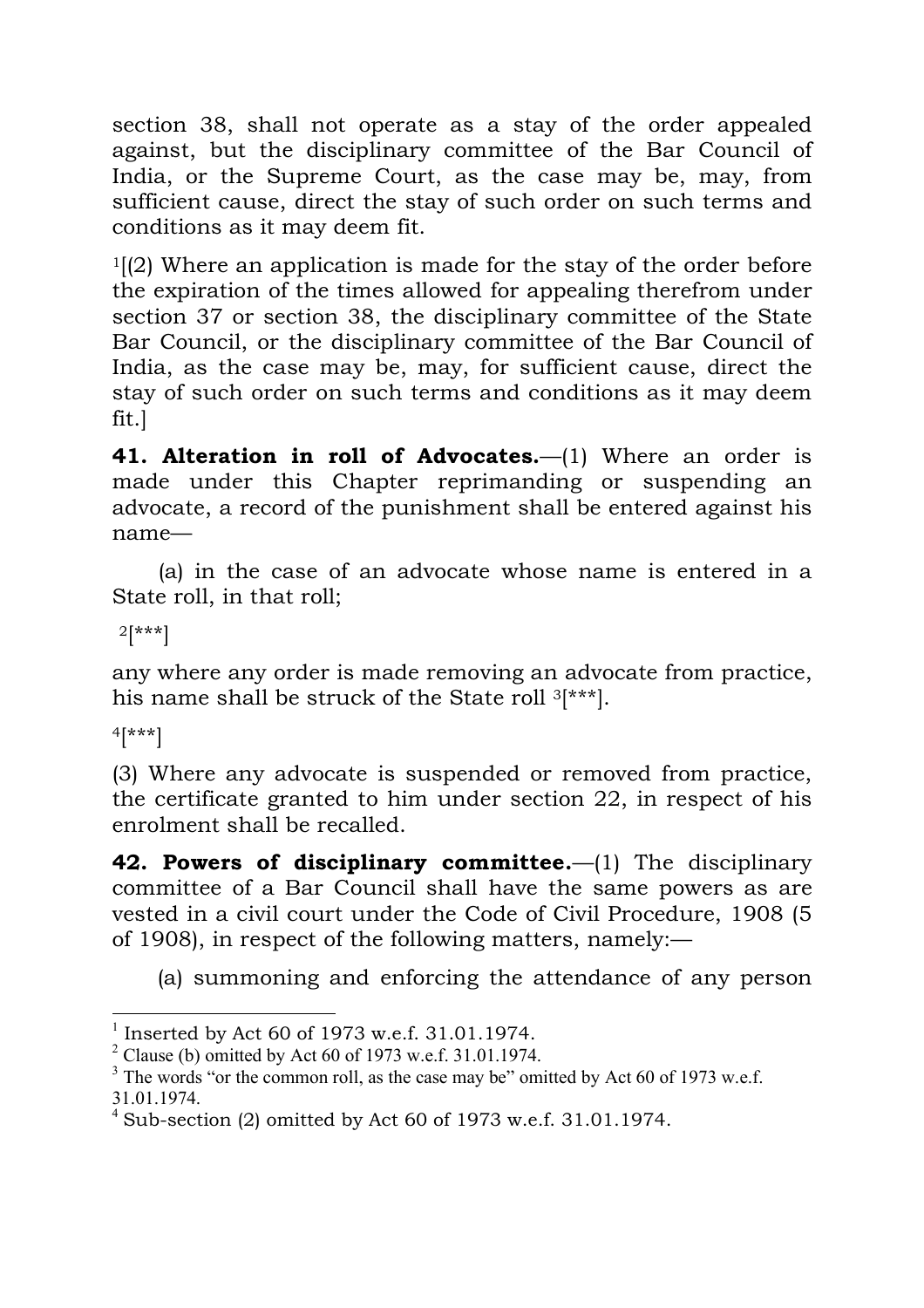and examining him on oath;

(b) requiring discovery and production of any documents;

(c) receiving evidence on affidavits;

(d) requisitioning any public record or copies thereof from any court or office;

(e) issuing commissions for the examination of witness or documents;

(f) any other matter which may be prescribed:

Provided that no such disciplinary committee shall have the right to require the attendance of—

(a) any presiding officer of a Court except with the previous sanction of the High Court to which such court is subordinate;

(b) any officer of a revenue court except with the previous sanction of the State Government.

(2) All proceedings before a disciplinary committee of a Bar Council shall be deemed to be judicial proceedings within the meaning of sections 193 and 228 of the Indian Penal Code, 1860 (45 of 1860), and every such disciplinary committee shall be deemed to be a civil court for the purposes of sections 480, 482 and 485 of the Code of Criminal Procedure, 1898 (5 of 1898).

(3) For the purposes of exercising any of the powers conferred by sub-section (1), a disciplinary committee may send to any civil court in the territories to which this Act extends, any summons or other process, for the attendance of a witness or the production of a document required by the committee or any commission which it desires to issue, and the civil court shall cause such process to be served or such commission to be issued, as the case may be, and may enforce any such process as if it were a process for attendance or production before itself.

 $1$ [(4) Notwithstanding the absence of the Chairman or any member of a disciplinary committee on date fixed for the hearing of a case before it, the disciplinary committee may, if it so thinks fit, hold or continue the proceedings on the date so fixed and no such proceedings and no order made by the disciplinary committee in any such proceedings shall be invalid merely by

 <sup>1</sup> Ins. by Act 60 of 1973 w.e.f. 31.01.1974.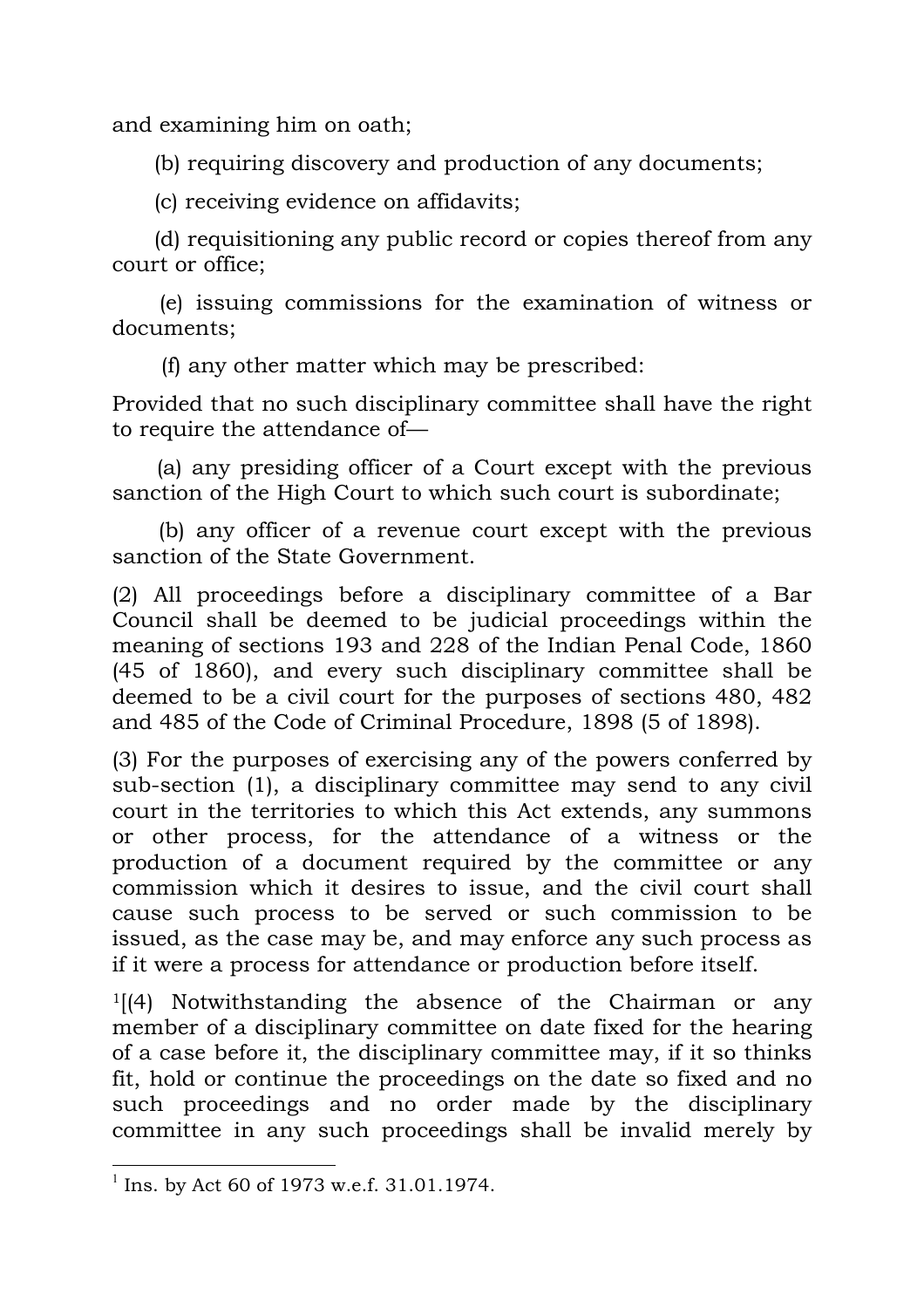reason of the absence of the Chairman or member thereof on any such date:

Provided that no final orders of the nature referred to in subsection (3) of section 35 shall be made in any proceeding unless the Chairman and other members of the disciplinary committee are present.]

1[(5) Where no final order of the nature referred to in sub-section (3) of section 35 can be made in any proceedings in accordance with the opinion of the Chairman and the members of a disciplinary committee either for want of majority opinion amongst themselves or otherwise, the case, with their opinion thereon, shall be laid before the Chairman of the Bar Council concerned or if the Chairman of the Bar Council is acting as the Chairman or a member of the disciplinary committee, before the Vice-Chairman of the Bar Council, and the said Chairman or the Vice Chairman of the Bar Council, as the case may be, after such hearing as he thinks fit, shall deliver his opinion and the final order of the disciplinary committee shall follow such opinion.]

 $^{1}$ [42A. **[42A. Powers of Bar Council of India and other committees.**—The provisions of section 42 shall, so far as may be, apply in relation to the Bar Council of India, the enrolment committee, the election committee, the legal aid committee, or any other committee of a Bar Council as they, apply in relation to the disciplinary committee of a Bar Council.]

**43. Cost of proceedings before a disciplinary committee.**— The disciplinary committee of a Bar Council may make such order as to the cost of any proceedings before it as it may deem fit and any such order shall be executable as it were an order—

(a) in the case of an order of the disciplinary committee of the Bar Council of India, of the Supreme Court;

(b) in the case of an order of the disciplinary committee of a State Bar Council, of the High Court.

**44. Review of orders by disciplinary committee.**—The disciplinary committee of a Bar Council may of its own motion or otherwise review any order 1[within sixty days of the date of that order] passed by it under this Chapter:

<sup>&</sup>lt;sup>1</sup> Inserted by Act 60 of 1973 w.e.f. 31.01.1974.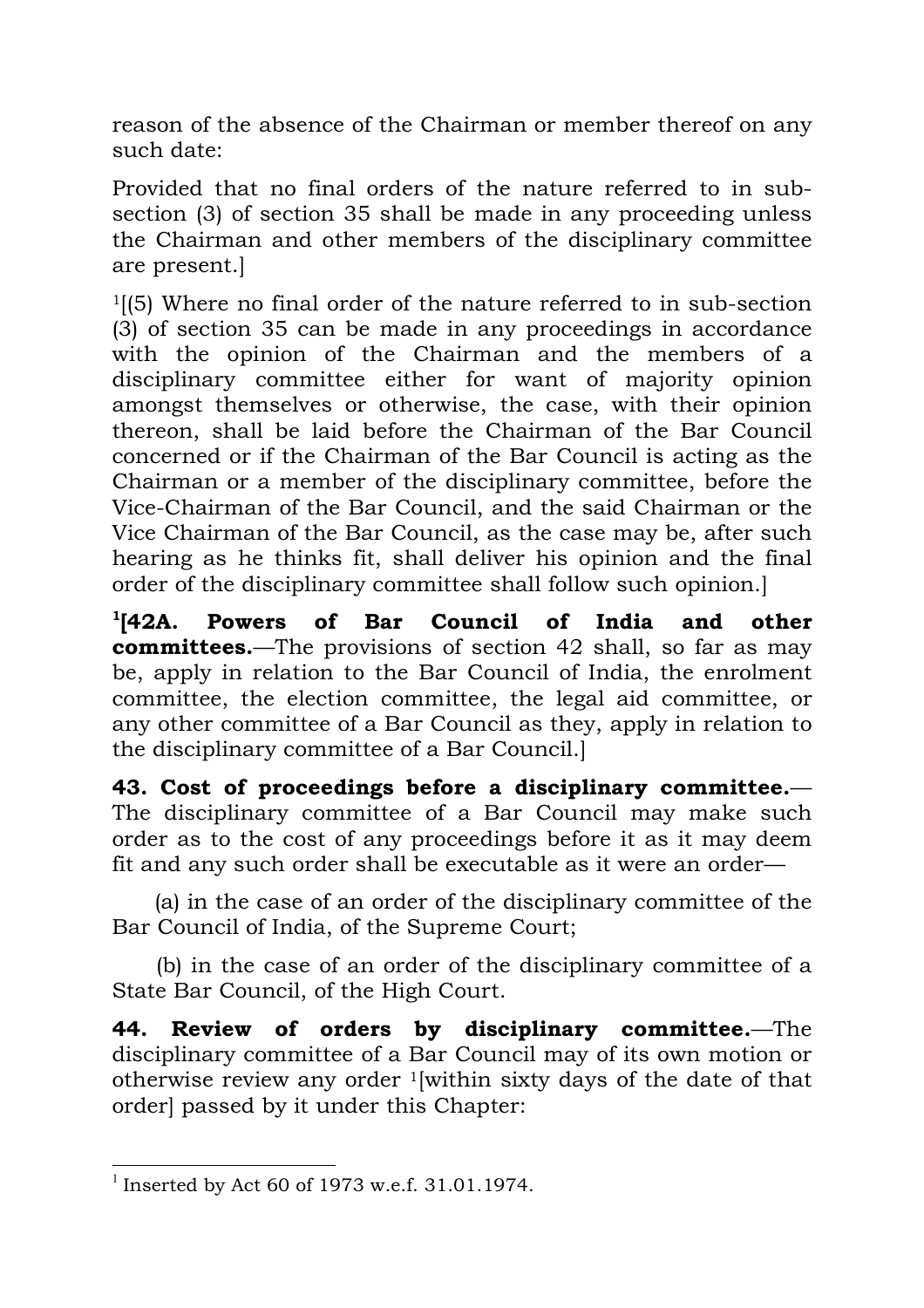Provided that no such order of review of the disciplinary committee of a State Bar Council shall have effect unless it has been approved by the Bar Council of India.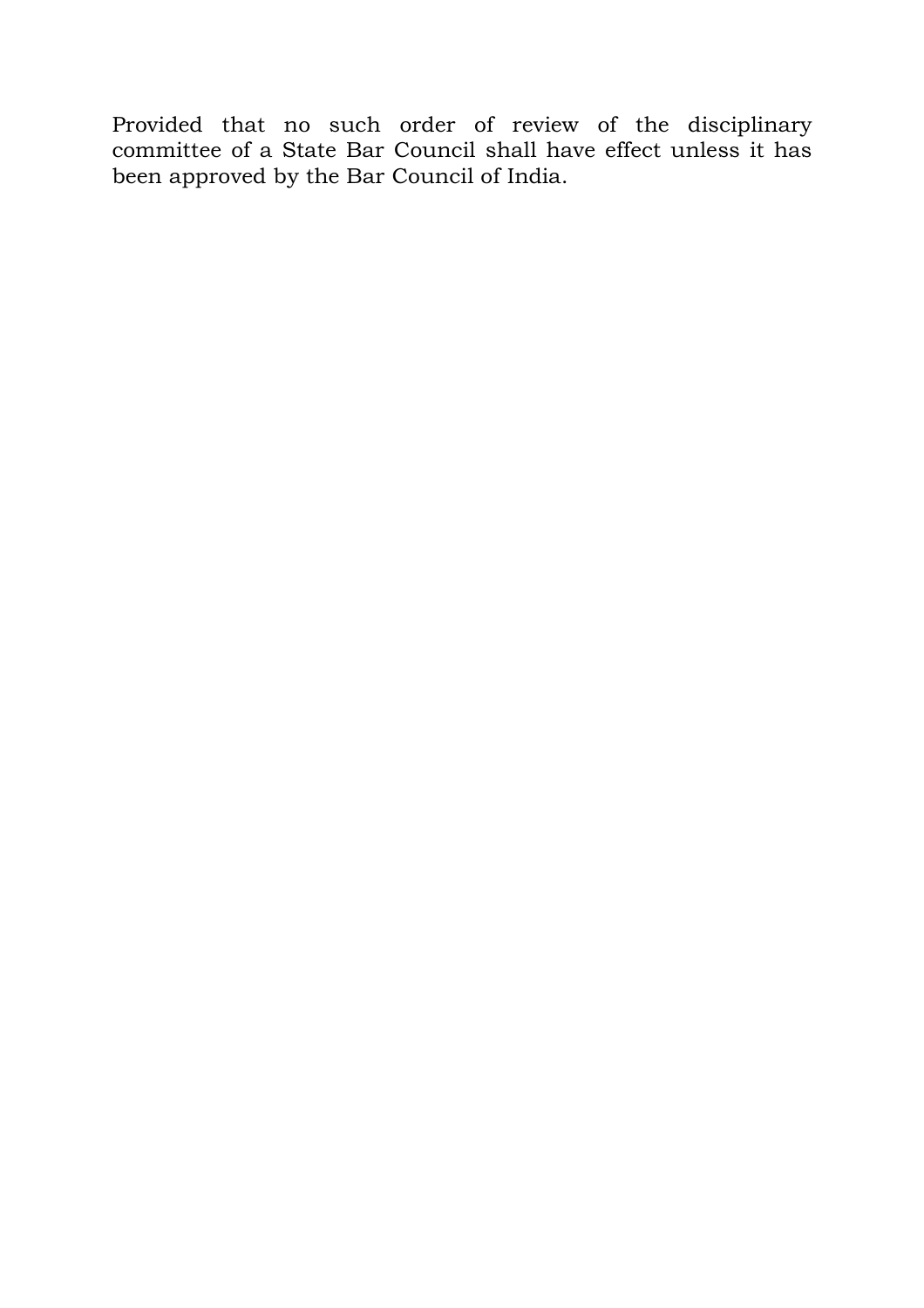# CHAPTER VI

# MISCELLANEOUS

**45. Penalty for persons illegally practising in courts and before other authorities.**—Any person who practises in any court or before any authority or person, in or before whom he is not entitled to practise under the provisions of this Act, shall be punishable with imprisonment for a term which may extend to six months.

**1[46. Payment of part of enrolment fees to the Bar Council of India.**—[*Omitted by Act 70 of 1993 w.e.f. 26.12.1993).]]*

**2[46A. Financial assistance to State Bar Council.**—The Bar Council of India may, if it is satisfied that any State Bar Council is in need of funds for the purpose of performing its functions under this Act, give such financial assistance as it deems fit to that Bar Council by way of grant or otherwise.]

**47. Reciprocity.**—(1) Where any country, specified by the Central Government in this behalf by notification in the Official Gazette, prevents citizens of India from practising the profession of law or subjects them to unfair discrimination in that country, no subject of any such country shall be entitled to practise the profession of law in India.

(2) Subject to the provisions of sub-section (1), the Bar Council of India may prescribed the conditions, if any, subject to which foreign qualifications in law obtained by persons other than citizens of India shall be recognised for the purpose of admission as an advocate under this Act.

**48. Indemnity against legal proceedings.**—No suit or other legal proceeding shall lie against any Bar Council or any committee thereof or a member of a Bar Council <sup>3</sup> or any Committee thereof] for any act in good faith done or intended to be done in pursuance of the provisions of this Act or of any rules made thereunder.

**4[48A. Power of revision.**—(1) The Bar Council of India may, at any time, call for the record of any proceeding under this Act

 <sup>1</sup> Earlier section 46 was substituted by Act 107 of 1976 w.e.f. 15.10.1976.

 $^{2}$  Inserted by Act 60 of 1973 w.e.f. 31.01.1974.

<sup>3</sup> Inserted by Act 60 of 1973 w.e.f.31.01.1974.

 $4$  Inserted by Act 21 of 1964 w.e.f. 16.05.1964.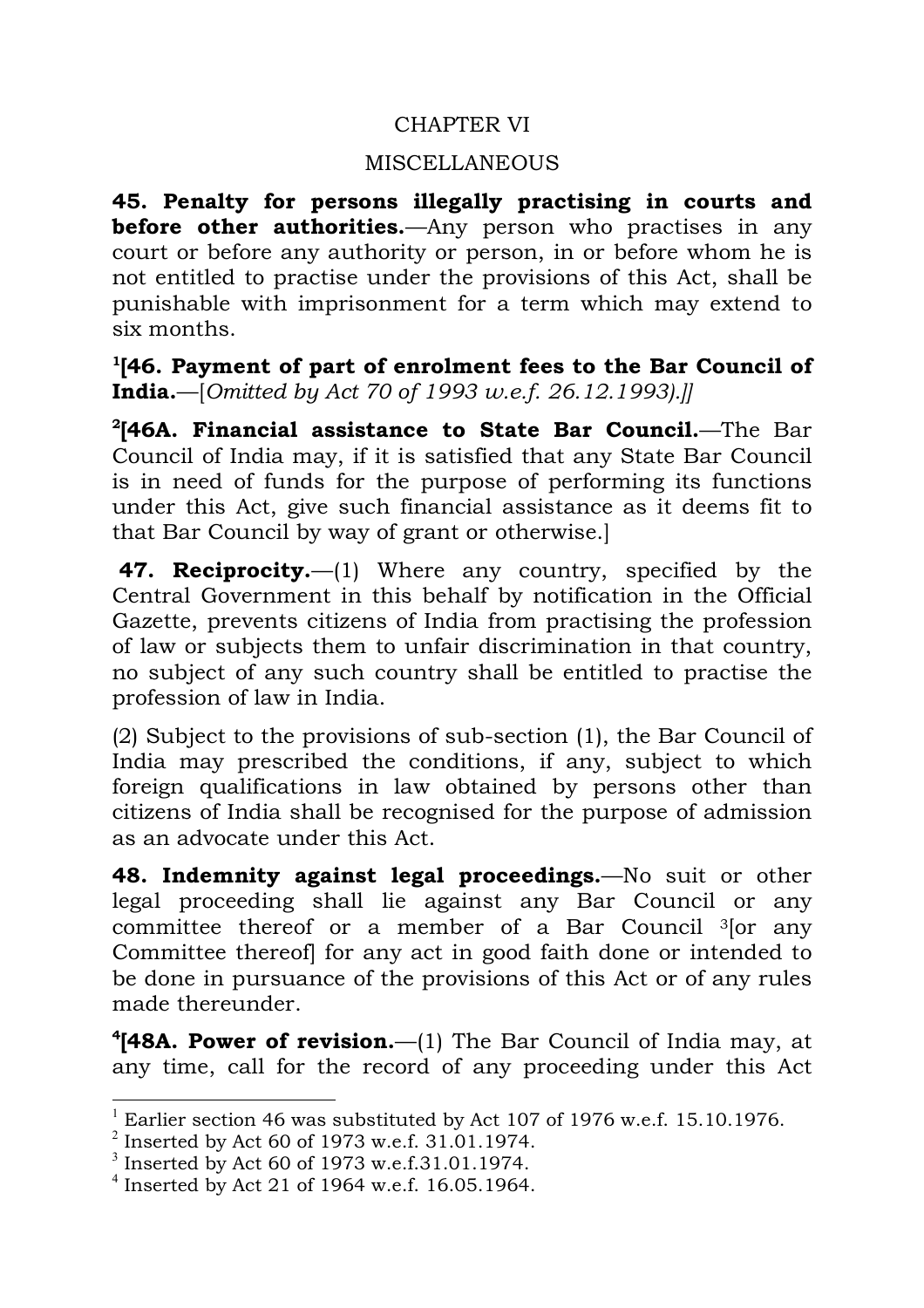which has been disposed of by a State Bar Council or a Committee thereof, and from which no appeal lies, for the purpose of satisfying itself as to the legality or propriety of such disposal and may pass such orders in relation thereto as it may think fit.

(2) No order which prejudicially affects any person shall be passed under this section without giving him a reasonable opportunity of being heard.]

**1[48AA. Review.**—The Bar Council of India or any of its committees, other than its disciplinary committee, may of its own motion or otherwise review any order, within sixty days of the date of that order, passed by it under this Act.]

<sup>2</sup>**[48B. Power to give directions.**—(1) For the proper and efficient discharge of the functions of a State Bar Council or any Committee thereof, the Bar Council of India may, in the exercise of its powers of general supervision and control, give such directions to the State Bar Council or any committee thereof as may appear to it to be necessary, and the State Bar Council or the committee shall comply with such directions.

(2) Where a State Bar Council is unable to perform its functions for any reason whatsoever, the Bar Council of India may, without prejudice to the generality of the foregoing power, give such directions to the *ex officio* member thereof as may appear to it to be necessary, and such directions shall have effect, notwithstanding anything contained in the rules made by the State Bar Council.]

**49. General power of the Bar Council of India to make rules.**—3[(1)] The Bar Council of India may make rules for discharging its functions under this Act, and, in particular, such rules may prescribe—

4[(a) the conditions subject to which an advocate may be entitled to vote at an election to the State Bar Council including

 <sup>1</sup> Inserted by Act 60 of 1973 w.e.f. 31.01.1974.

 $^{2}$  Inserted by Act 21 of 1964 w.e.f. 16.05.1964.

 $3$  Section 49 renumbered as sub-section (1) of that section by Act 60 of 1973 w.e.f. 31.01.1974.

<sup>&</sup>lt;sup>4</sup> Clauses (a) to (ah) subs. by Act 21 of 1964, sec. 20, for clause (a) w.e.f. 16.05.1964.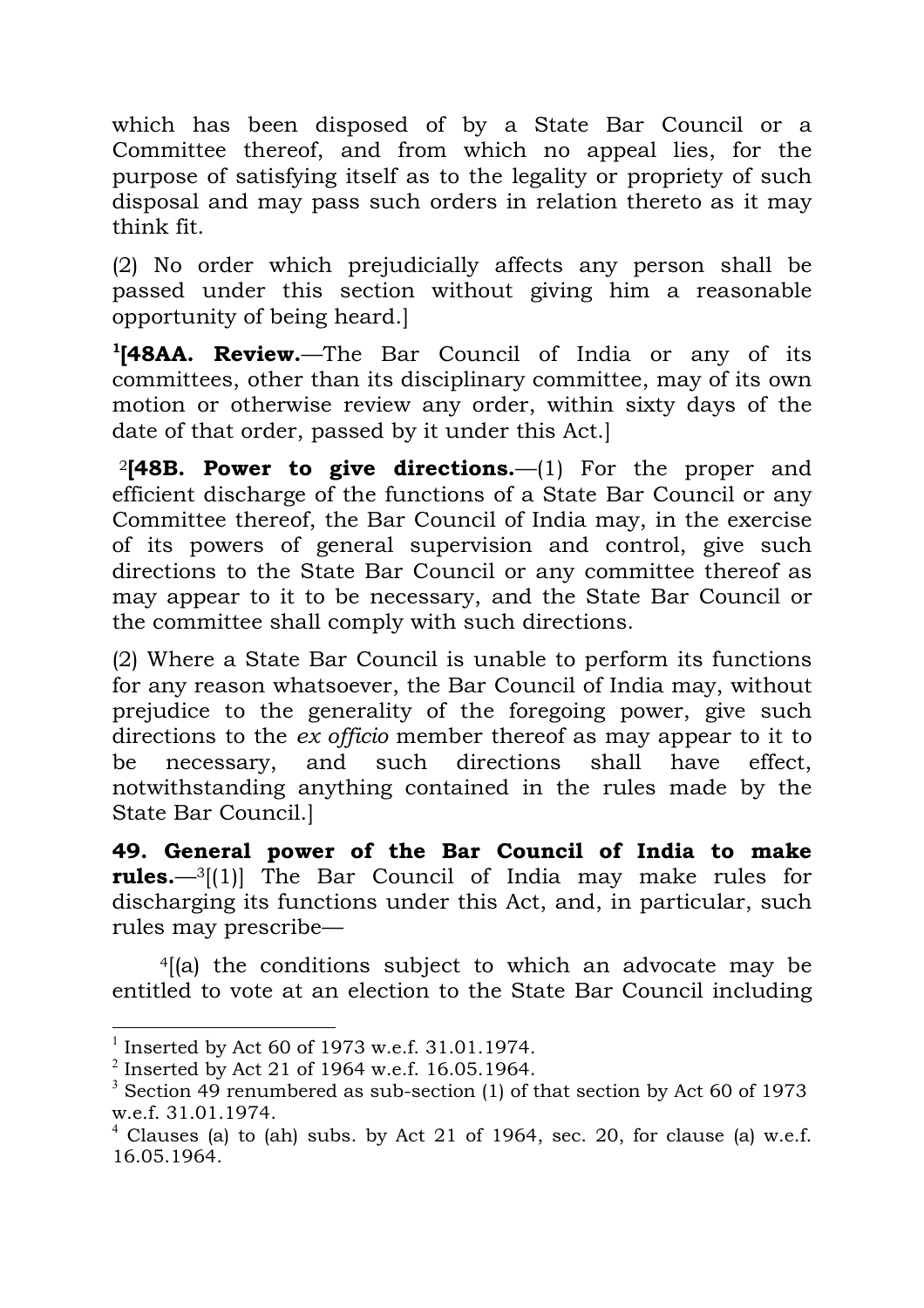the qualifications or disqualifications of voters, and the manner in which an electoral roll of voters may be prepared and revised by a State Bar Council;

(ab) qualifications for membership of a Bar Council and the disqualifications for such membership;

(ac) the time within which and the manner in which effect may be given to the proviso to sub-section (2) of section (3);

(ad) the manner in which the name of any advocate may be prevented from being entered in more than one State roll;

(ae) the manner in which the seniority among advocates may be determined;

1[(af) the minimum qualifications required for admission to a course of degree in law in any recognised University;]

(ag) the class or category of persons entitled to be enrolled as advocates;

(ah) the conditions subject to which an advocate shall have the right to practise and the circumstances under which a person shall be deemed to practise as an advocate in a court;]

(b) the form in which an application shall be made for the transfer of the name of an advocate from one State roll to another;

(c) the standard of professional conduct and etiquette to be observed by advocates;

(d) the standards of legal education to be observed by universities in India and the inspection of universities for that purpose;

(e) the foreign qualifications in law obtained by persons other than citizens of India which shall be recognised for the purpose of admission as an advocate under this Act;

(f) the procedure to be followed by the disciplinary committee of a State Bar Council and by its own disciplinary committee;

(g) the restrictions in the matter of practice to which senior advocates shall be subject;

 <sup>1</sup> Substituted by Act 60 of 1973 for clause (af) w.e.f. 31.01.1974.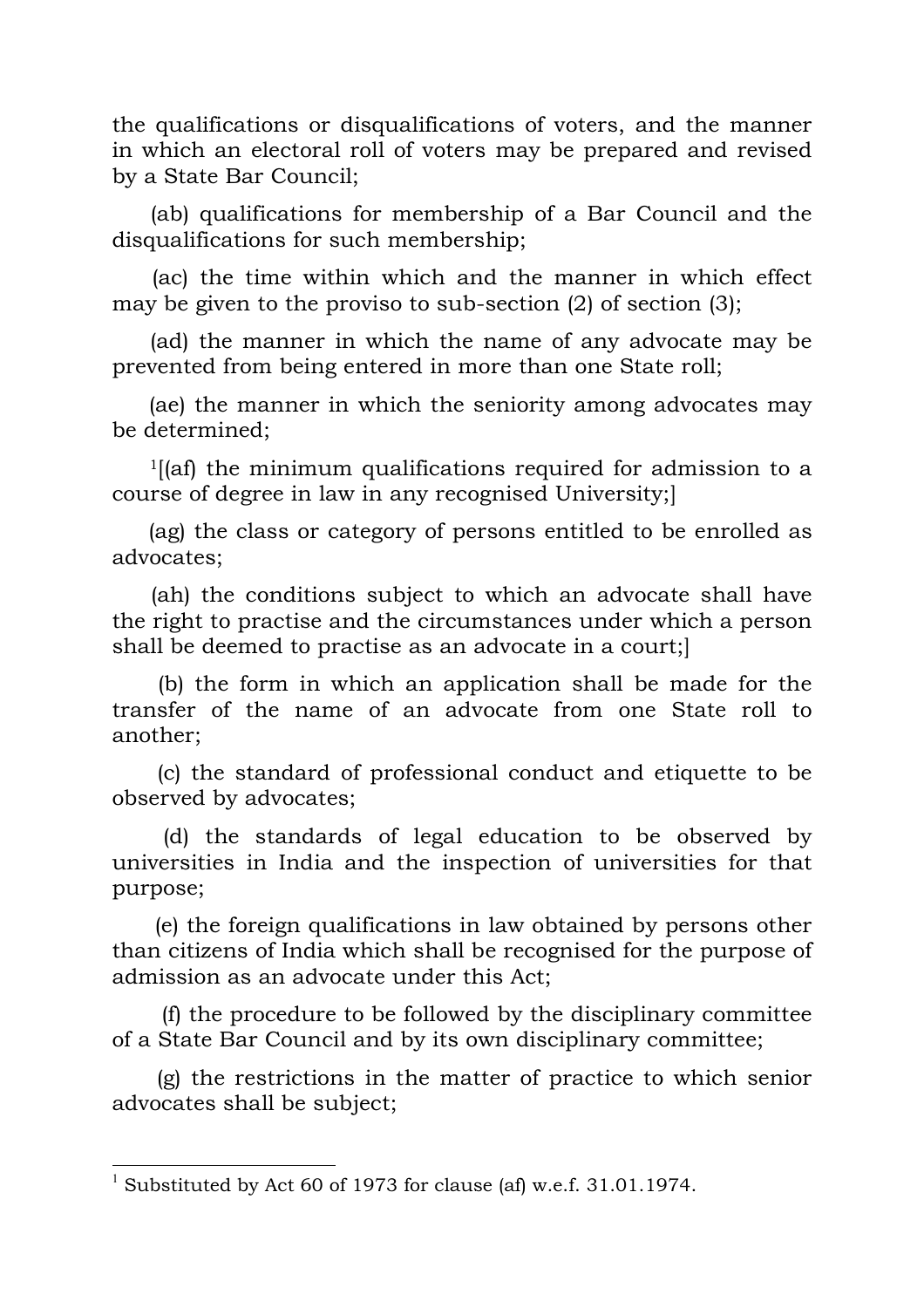$1$ [(gg) the form of dresses or robes to be worn by advocates, having regard to the climatic conditions, appearing before any court or tribunal;]

(h) the fees which may be levied in respect of any matter under this Act;

2[(i) general principles for guidance of State Bar Councils and the manner in which directions issued or orders made by the Bar Council of India may be enforced;]

(j) any other matter which may be prescribed:

3[Provided that no rules made with reference to clause (c) or clause (gg) shall have effect unless they have been approved by the Chief Justice of India:]

4[Provided further that] no rules made with reference to clause (e) shall have effect unless they have been approved by the Central Government.

 $3(2)$  Notwithstanding anything contained in the first proviso to sub-section (1), any rules made with reference to clause (c) or clause (gg) of the said sub-section and in force immediately before commencement of the Advocates (Amendment) Act, 1973 (60 of 1973), shall continue in force until altered or repealed or amended in accordance with the provisions of this Act.]

**5[49A. Power of Central Government to make rules.**—(1) The Central Government may, by notification in the Official Gazette, make rules for carrying out the purposes of this Act including rules with respect to any matter for which the Bar Council of India or a State Bar Council has power to make rules.

(2) In particular and without prejudice to the generality of the foregoing power, such rules may provide for—

(a) qualifications for membership of a Bar Council and disqualifications for such membership;

 $1$  Inserted by Act 60 of 1973 w.e.f. 31.01.1974.

<sup>&</sup>lt;sup>2</sup> Substituted by Act 21 of 1964 for clause (i) w.e.f. 16.06.1964.<br><sup>3</sup> Inserted by Act 60 of 1973 w.e.f. 31.01.1974.

<sup>4</sup> Substituted by Act 60 of 1973 w.e.f. 31.01.1974.

 $<sup>5</sup>$  Insertedby Act 21 of 1964 w.e.f. 16.05.1964.</sup>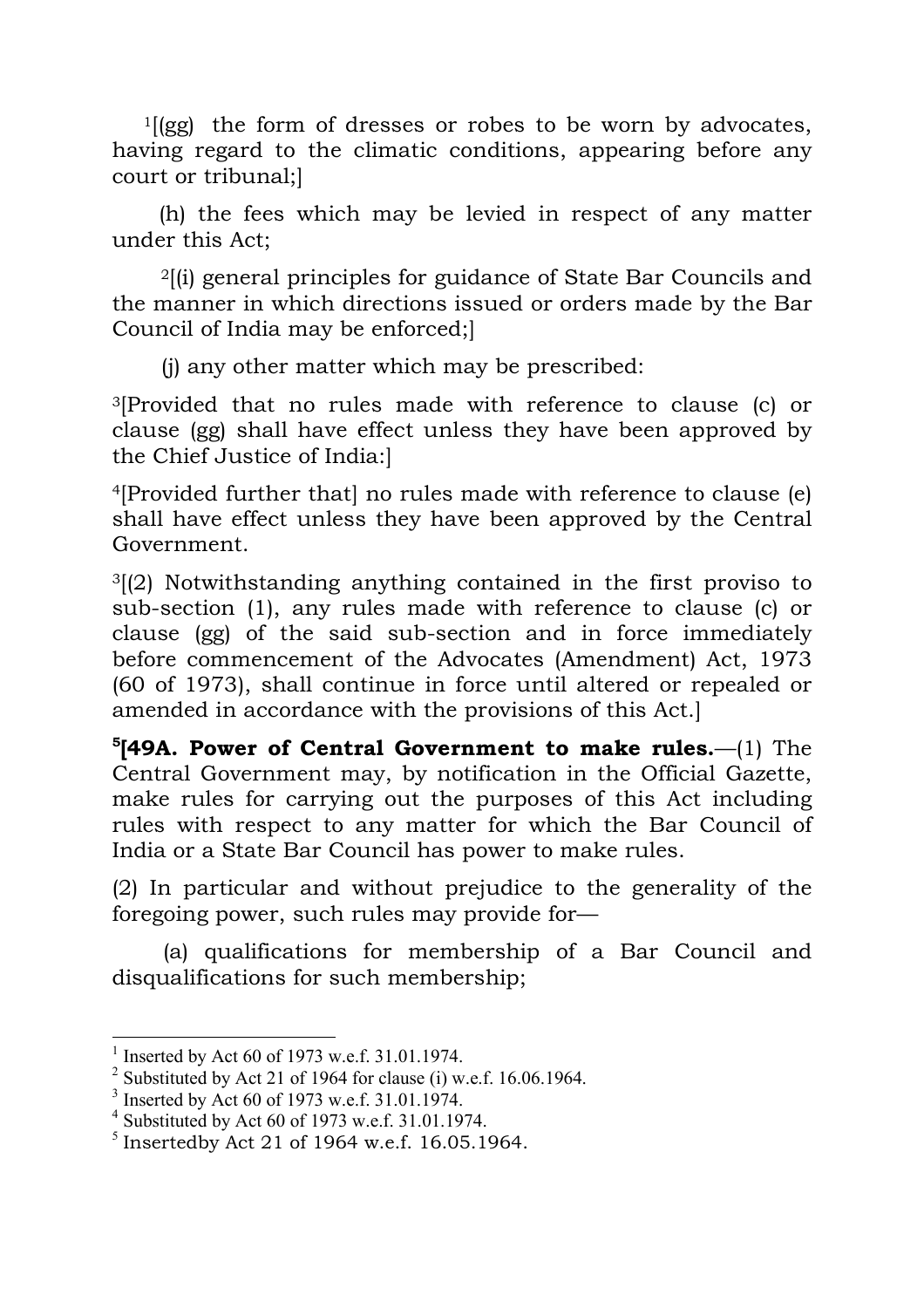(b) the manner in which the Bar Council of India may exercise supervision and control over State Bar Council and the manner in which the directions issued or orders made by the Bar Council of India may be enforced;

(c) the class or category of persons entitled to be enrolled as advocates under this Act;

(d) the category of persons who may be exempted from undergoing a course of training and passing an examination prescribed under clause (d) of sub-section (1) of section 24;

(e) the manner in which seniority among advocates may be determined;

(f) the procedure to be followed by a disciplinary committee of a Bar Council in hearing cases and the procedure to be followed by a disciplinary committee of the Bar Council of India in hearing appeals;

(g) any other matter which may be prescribed.

(3) Rules under this section may be made either for the whole of India or for all or any of the Bar Councils.

(4) If any provision of a rule made by a Bar Council is repugnant to any provision of a rule made by the Central Government under this section, then, the rule under this section, whether made before or after the rule made by the Bar Council, shall prevail and the rule made by the Bar Council shall, to the extent of the repugnancy, be void.

 $1(5)$  Every rule made under this section shall be laid, as soon as may be after it is made, before each House of Parliament, while it is in session, for a total period of thirty days which may be comprised in one session or in two or more successive sessions, and if, before the expiry of the session immediately following the session or the successive sessions aforesaid, both Houses agree in making any modification in the rule or both Houses agree that the rule should not be made, the rule shall thereafter have effect only in such modified form or be of no effect, as the case may be; so, however, that any such modification or annulment shall be without prejudice to the validity of anything previously done under that rule.]

 <sup>1</sup> Substituted by Act 60 of 1973 w.e.f. 31.01.1974.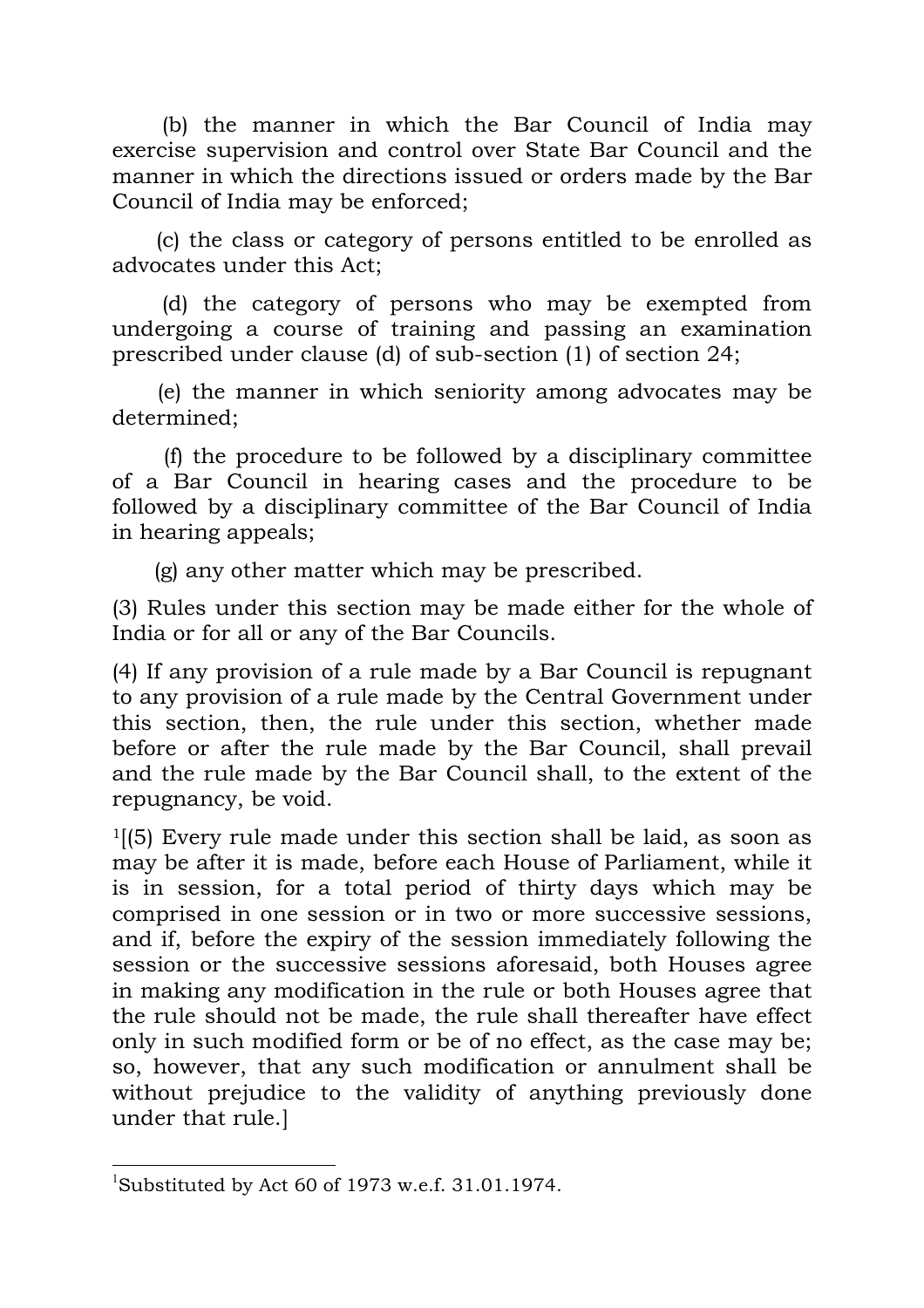**50. Repeal of certain enactments.**—(1) On the date on which a State Bar Council is constituted under this Act, the provisions of sections 3 to 7 (inclusive), sub-sections (1), (2) and (3) of section 9, section 15 and section 20 of the Indian Bar Council Act, 1926 (38 of 1926), shall stand repealed in the territory for which the State Bar Council is constituted.

(2) On the Date on which Chapter III comes into force, the following shall stand repealed, namely:—

(a) sections 6, 7, 18 and 37 of the Legal Practitioners Act, 1879 (18 of 1879), and so much of sections 8, 9, 16, 17, 19 and 41 of that Act as relate to the admission and enrolment of legal practitioners;

(b) sections 3, 4, and 6 of the Bombay Pleaders Act, 1920 (Bombay Act 17 of 1920);

(c) so much of section 8 of the Indian Bar Councils Act, 1926 (38 of 1926), as relates to the admission and enrolment of legal practitioners;

(d) the provisions of the Letters Patent of any High Court and of any other law insofar as they relate to the admission and enrolment of legal practitioners.

(3) On the date on which Chapter IV comes into force, the following shall stand repealed, namely:—

(a) sections 4, 5, 10 and 20 of the Legal Practitioners Act, 1879 (18 of 1879), and so much of sections 8, 9, 19 and 41 of that Act as confer on legal practitioners the right to practise in any court or before any authority or person;

(b) sections 5, 7, 8, and 9 of the Bombay Pleaders Act, 1920 (Bombay Act 17 of 1920);

(c) section 14 of the Indian Bar Council Act, 1926 (38 of 1926), and so much of sections 8 and 15 of that Act as confer on legal practitioners the right to practise in any court or before any authority or person;

(d) the Supreme Court Advocates (Practice in High Courts) Act, 1951 (18 of 1951);

(e) the provisions of the Letters Patent of any High Court and of any other law conferring on legal practitioners the right to practise in any court or before any authority or person.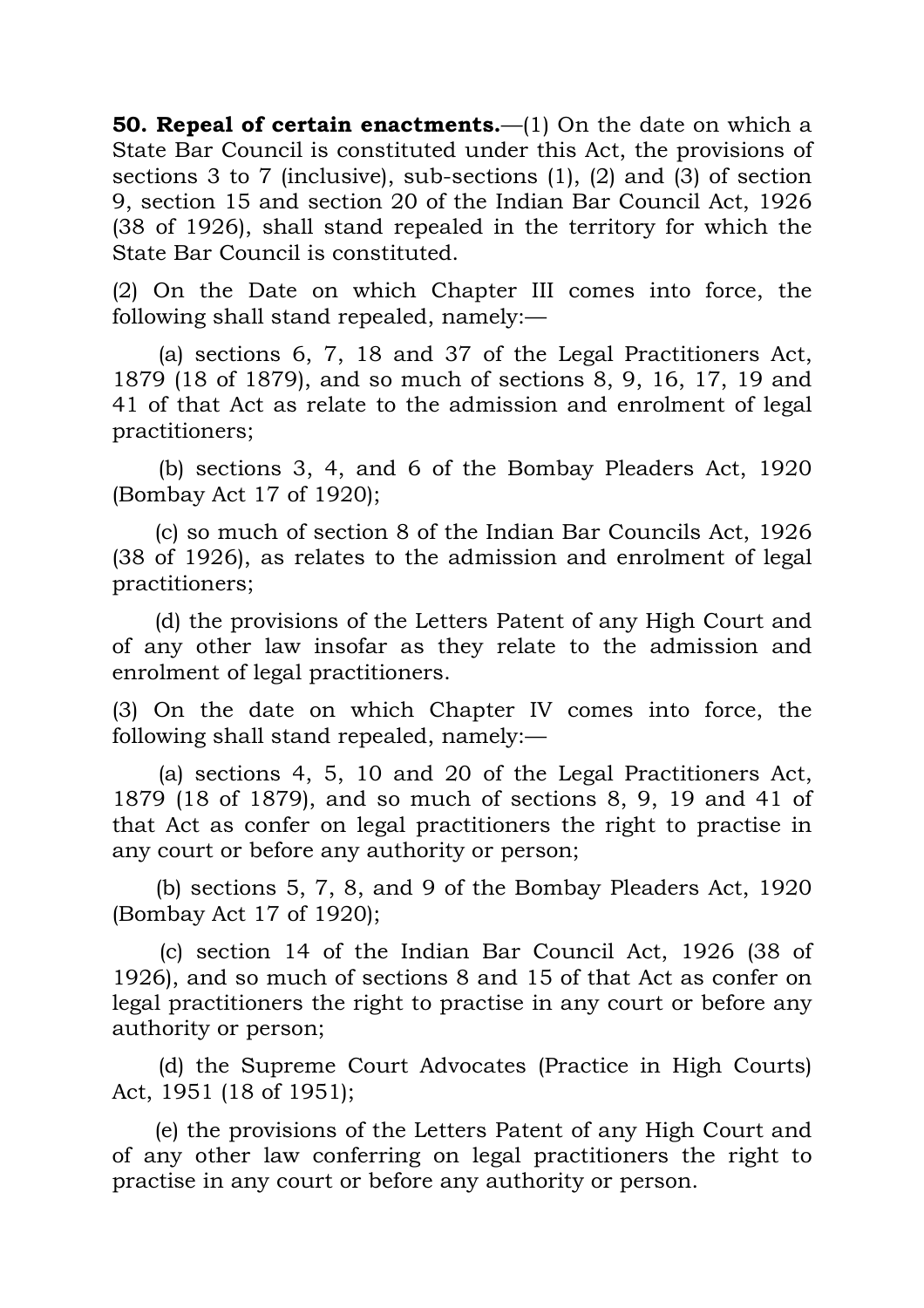(4) On the date on which Chapter V comes into force, the following shall stand repealed, namely:—

(a) sections 12 to 15 (inclusive), sections 21 to 24 (inclusive) and section 39 and 40 of the Legal Practitioners Act, 1879 (18 of 1879), and so much of sections 16, 17 and 41 of that Act as relate to the suspension, removal or dismissal of legal practitioners;

(b) sections 24 to 27 (inclusive) of the Bombay Pleaders Act, 1920 (Bombay Act 17 of 1920);

(c) sections 10 to 13 (inclusive) of the Indian Bar Councils Act, 1926 (38 of 1926);

(d) the provisions of the Letters Patent of any High Court and of any other law insofar as they relate to the suspension, removal or dismissal of legal practitioners.

(5) When the whole of this Act has come into force—

(a) the remaining provisions of the Acts referred to in this section which do not stand repealed by virtue of any of the foregoing provisions of this section [except sections 1, 3 and 36 of the Legal Practitioners Act, 1879 (18 of 1879)] shall stand repealed;

(b) the enactments specified in the Schedule shall stand repealed to the extent mentioned therein.

**51. Rule of construction.**—On and from the appointed day, references in any enactment to an advocate enrolled by a High Court in any form of words shall be construed as references to an advocate enrolled under this Act.

**52. Saving.**—Nothing in this Act shall be deemed to affect the power of the Supreme Court to make rules under article 145 of the Constitution—

(a) for laying down the conditions subject to which a senior advocate shall be entitled to practise in that Court;

(b) for determining the persons who shall be entitled to 1[act or plead] in that Court.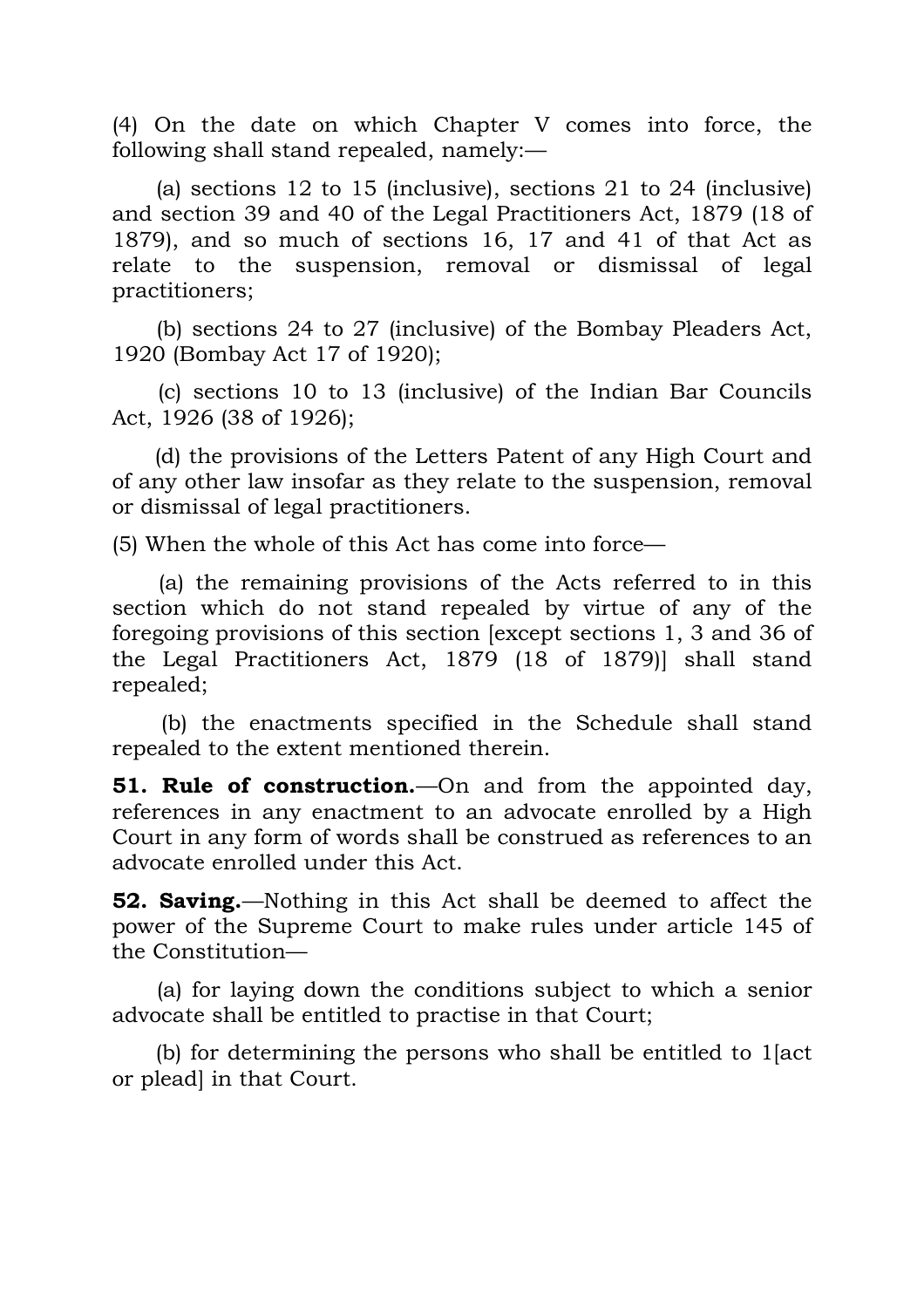## CHAPTER VII

### TEMPORARY AND TRANSITIONAL PROVISIONS

**53. Elections to first State Bar Council.**—Notwithstanding anything contained in this Act, the elected members of a State Bar Council, constituted for the first time under this Act, shall be elected by and from amongst advocates, vakils, pleaders and attorneys who, on the date of the election, are entitled as of right to practise in the High Court and are ordinarily practising within the territory for which the Bar Council is to be constituted.

*Explanation*.—Where the territory for which the Bar Council is to be constituted includes a Union territory, the expression "High Court" shall include the Court of the Judicial Commissioner of that Union territory.

**54. Term of office of members of first 1[\*\*\*] State Bar Council.**—Notwithstanding anything contained in this Act, the term of office of the  $2[***]$  elected members of  $1[***]$  a State Bar Council constituted for the first time, shall be two years from the date of the first meeting of the Council:

3[Provided that such members shall continue to hold office until the State Bar Council is reconstituted in accordance with the provisions of this Act.]

# **55. Rights of certain existing legal practitioners not affected.**—Notwithstanding anything contained in this Act,—

(a) every pleader or vakil practising as such immediately before the date on which Chapter IV comes into force (hereinafter in this section referred to as the said date) by virtue of the provisions of the Legal Practitioners Act, 1879 (18 of 1879), the Bombay Pleaders Act, 1920 (17 of 1920), or any other law who does not elect to be, or is not qualified to be, enrolled as an advocate under this Act;

 <sup>1</sup> The words "the Bar Council of India and" omitted by Act 21 of 1964 w.r.e.f. 16.08.1961.

 $2$  The words "nominated and" omitted by Act 14 of 1962 w.e.f. 30.03.1962.

<sup>3</sup> Inserted by Act 21 of 1964 w.r.e.f. 16.08.1961.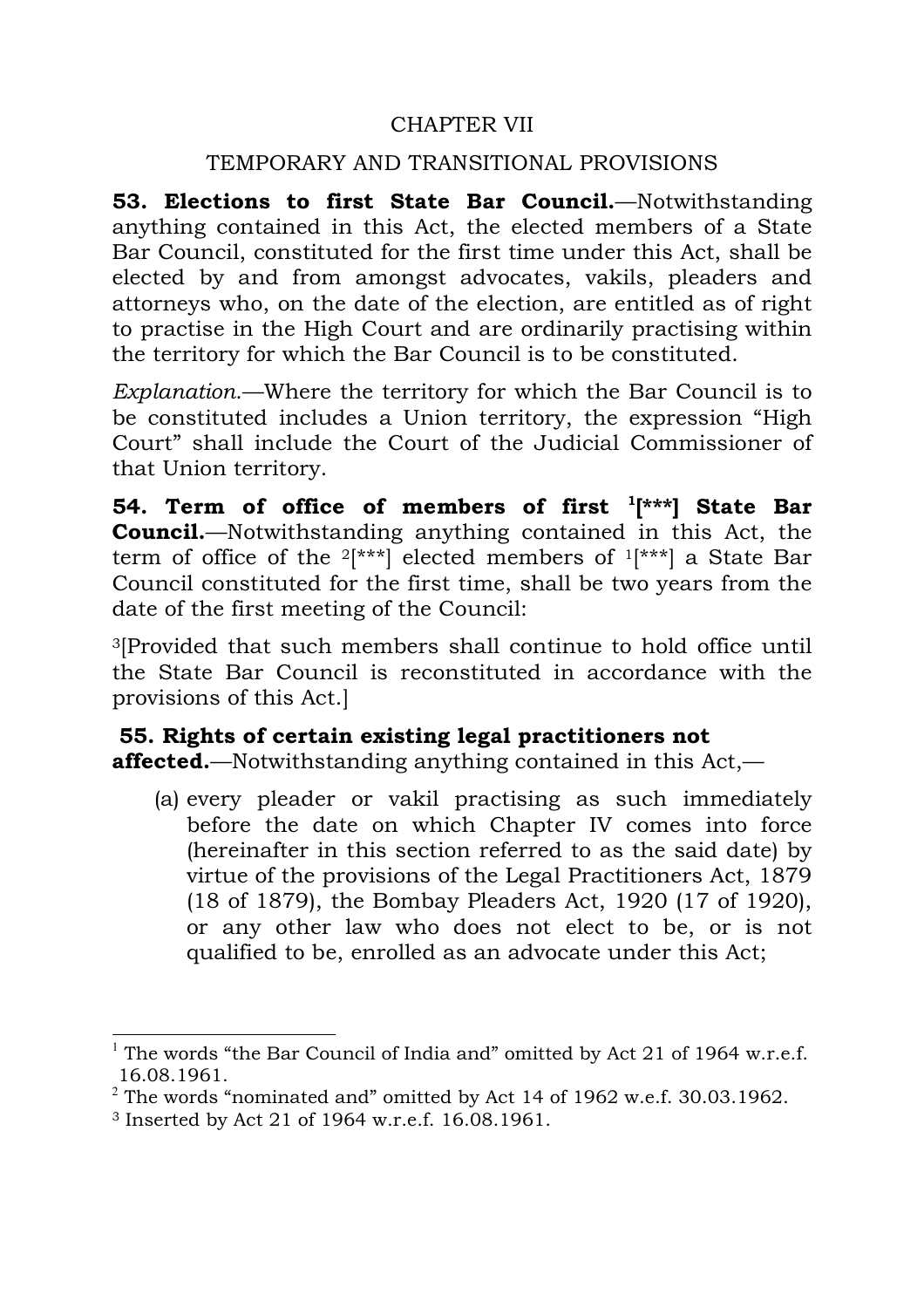$1$   $* \* \*$ ]

2[(c) every mukhtar practising as such immediately before the said date by virtue of the provisions of the Legal Practitioners Act, 1879, or any other law, who does not elect to be, or is not qualified to be, enrolled as an advocate under this Act;

(d) every revenue agent practising as such immediately before the said date by virtue of the provisions of the Legal Practitioners Act, 1879 (18 of 1879), or any other law,]

shall, notwithstanding the repeal by this Act of the relevant provisions of the Legal Practitioners Act, 1879 (18 of 1879), the Bombay Pleaders Act, 1920 (Bombay Act 17 of 1920), or other law, continue to enjoy the same right as respects practice in any court or revenue office or before any authority or person and be subject to the disciplinary jurisdiction of the same authority which he enjoyed or, as the case may be, to which he was subject immediately before the said date and accordingly the relevant provisions of the Acts or law aforesaid shall have effect in relation to such persons as if they had not been repealed.

**56. Dissolution of existing Bar Council.**—(1) On the constitution under this Act of a State Bar Council, other than the Bar Council of Delhi (hereinafter referred to as the new Bar Council)—

(a) all properties and assets vesting in the corresponding Bar Council shall vest in the new Bar Council;

(b) all rights, liabilities, and obligations or the corresponding Bar Council whether arising out of any contract or otherwise, shall be the rights, liabilities and obligations respectively of the new Bar Council;

(c) all proceedings pending before the corresponding Bar Council in respect of any disciplinary matter or otherwise shall stand transferred to the new Bar Council.

(2) In this section, "corresponding Bar Council" in relation to a State Bar Council, other than the Bar Council of Delhi, means the Bar Council for the High Court in the territory for which the State Bar Council is constituted under this Act.

 <sup>1</sup> Clause (b) omitted by Act 107 of 1976 w.e.f. 01.01.1977.

<sup>&</sup>lt;sup>2</sup> Substituted by Act 21 of 1964 for clause (c) w.e.f. 16.05.1964.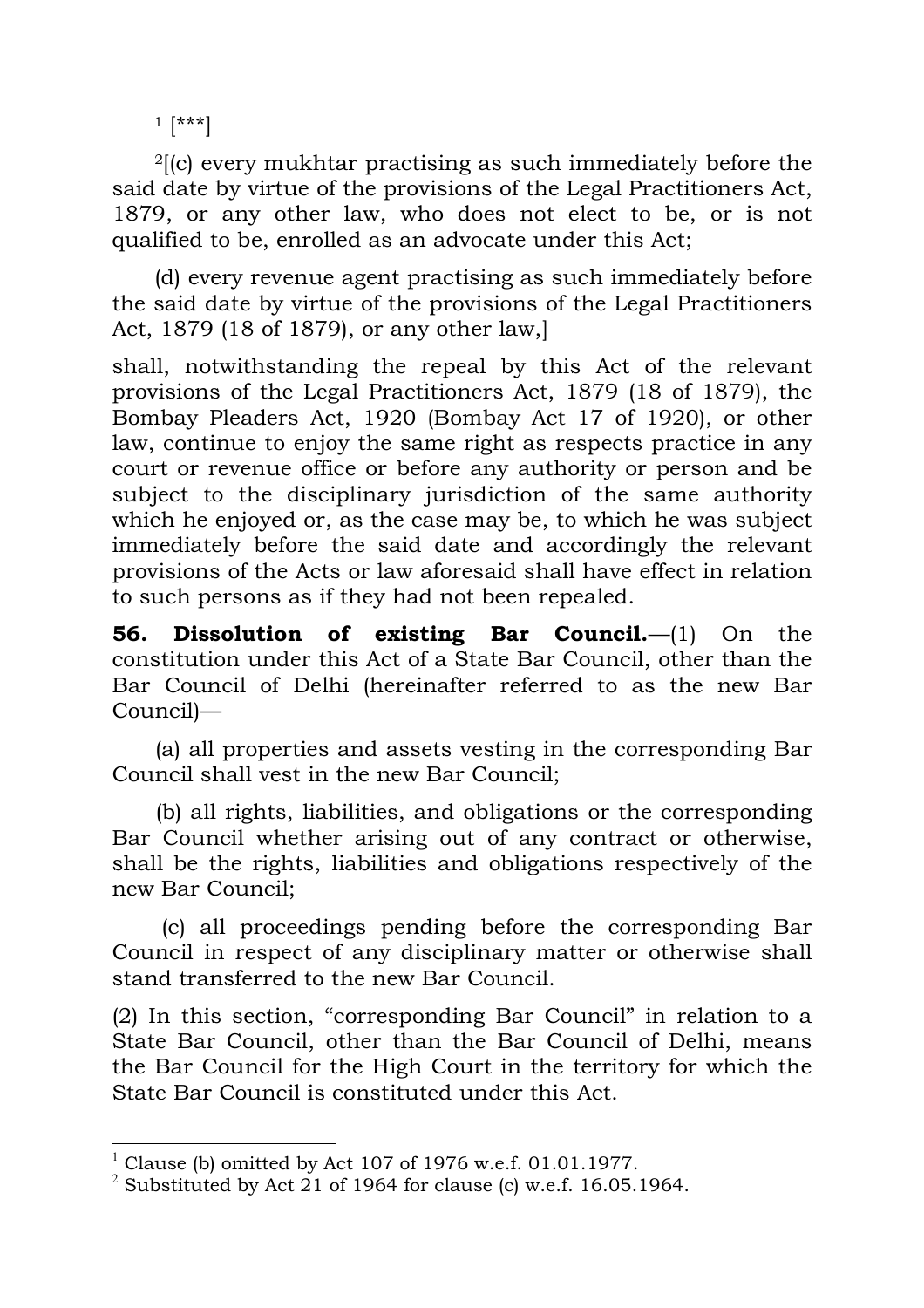**57. Power to make rules pending the constitution of a Bar Council.**—Until a Bar Council is constituted under this Act the power of that Bar Council to make rules under this Act shall be exercised,—

(a) in the case of the Bar Council of India, by the Supreme Court;

(b) in the case of a State Bar Council, by the High Court.

**1[58. Special provisions during the transitional period.**—(1) Where a State Bar Council has not been constituted under this Act or where a State Bar Council so constituted is unable to perform its functions by reason of any order of a court or otherwise, the functions of the Bar Council or any Committee thereof, insofar as they relate to the admission and enrolment of advocates, shall be performed by the High Court in accordance with the provisions of this Act.

(2) Until Chapter IV comes into force, a State Bar Council or a High Court performing the functions of a State Bar Council may enrol any person to be an advocate on a State roll, if he is qualified to be so enrolled under this Act, notwithstanding that no rules have been made under section 28 or that the rules so made have not been approved by the Bar Council of India, and every person so enrolled shall, until that Chapter comes into force, be entitled to all the rights of practice conferred on an advocate under section 14 of the Indian Bar Councils Act, 1926 (38 of 1926).

(3) Notwithstanding anything contained in this Act, every person who, immediately before the Ist day of December, 1961, was an advocate on the roll of any High Court under the Indian Bar Councils Act, 1926 (38 of 1926), or who has been enrolled as an advocate under this Act shall, until Chapter IV comes into force, be entitled as of right to practise in the Supreme Court, subject to the rules made by the Supreme Court in this behalf.

(4) Notwithstanding the repeal by sub-section (2) of section 50 of the provisions of the Legal Practitioners Act, 1879 (18 of 1879), or of the Bombay Pleaders Act, 1920 (Bombay Act 17 of 1920), 2[or of any other law relating to the admission and enrolment of legal

 <sup>1</sup> Inserted by Act 14 of 1962 w.r.e.f. 16.08.1961.

<sup>&</sup>lt;sup>2</sup> Substituted by Act 32 of 1962 for certain words w.r.e.f. 16.08.1961.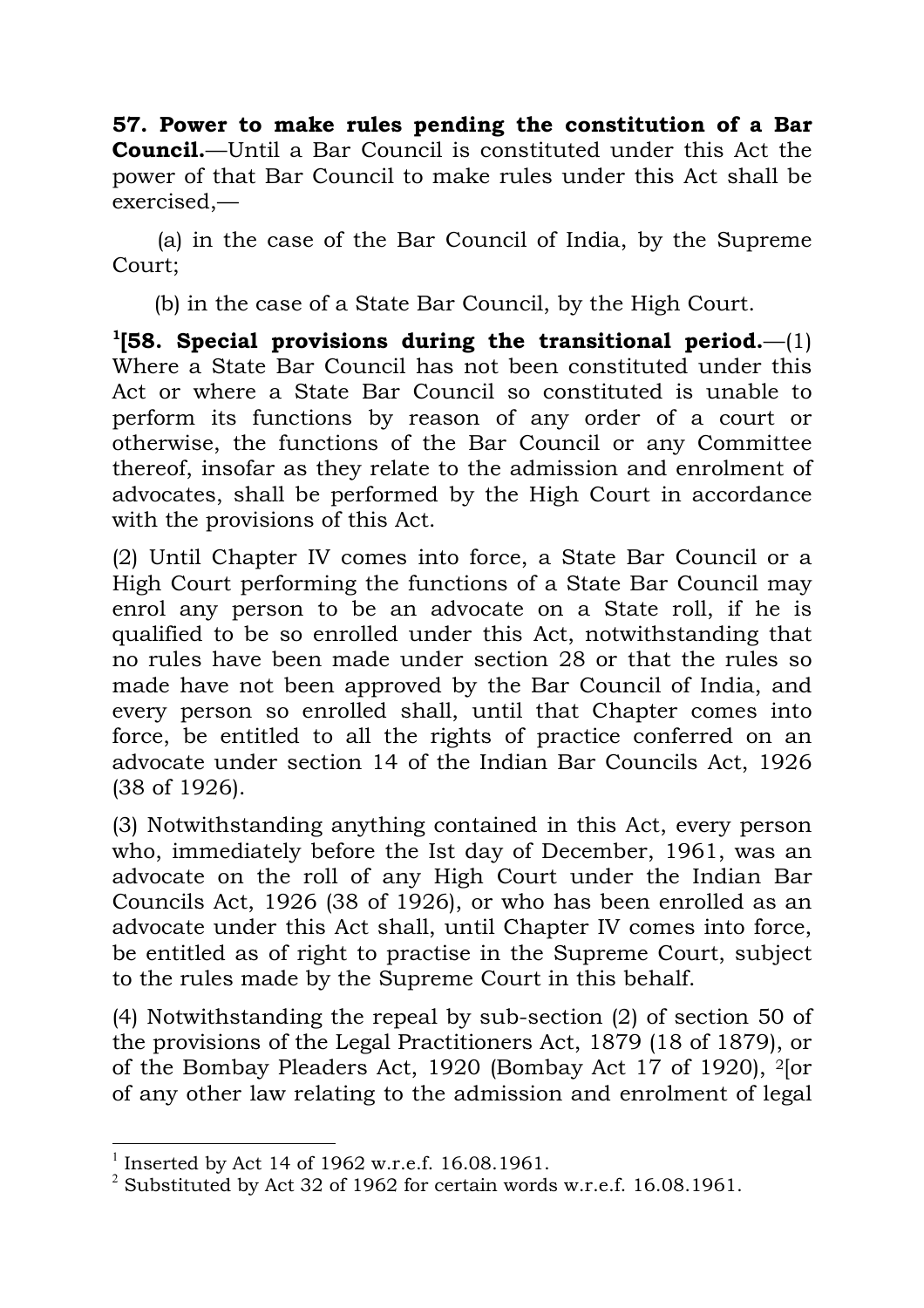practitioners, the provisions of the Acts, and law aforesaid] and any rules made thereunder insofar as they relate to 1[the renewal or the issue by way of renewal] of a certificate to a legal practitioner authorising him to practise shall have effect until Chapter IV comes into force and, accordingly, every certificate issued or renewed to a legal practitioner (who is not enrolled as an advocate under this Act) which is or purports to be issued or renewed under the provisions of either of the aforesaid Acts 2[or of the other law] during the period beginning with the Ist day of December, 1961 and ending with the date on which Chapter IV comes into force, shall be deemed to have been validly issued or renewed.]

**3 [58A. Special provisions with respect to certain advocates.**— (1) Notwithstanding anything contained in this Act, all advocates who, immediately before the 26th day of July, 1948, were entitled to practise in the High Court in Allahabad or the Chief Court in Oudh and who under the provisions of the United Provinces High Courts (Amalgamation) Order, 1948 were recognised as advocates entitled to practise in the new High Court of Judicature at Allahabad but whose names were not formally entered on the roll of advocates of that High Court merely by reason of the nonpayment of the fee payable to the Bar Council of the said High Court, and all advocates who were enrolled as such between the said date and the 26th day of May, 1952 shall, for the purposes of clause (a) (1) of section 17 be deemed to be persons who were entered as advocates on the roll of the said High Court under the Indian Bar Councils Act, 1926 (38 of 1926) and every such person may, on an application being made in this behalf, be admitted as an advocate on the State roll of Uttar Pradesh.

(2) Notwithstanding anything contained in this Act, all advocates who, immediately before the 10th day of October, 1952, were entitled to practise in the High Court of Hyderabad but whose names were not formally entered on the roll of advocates of that High Court merely by reason of the non-payment of the fee payable to the Bar Council of the said High Court shall, for the purposes of clause (a) of sub-section (1) of section 17, be deemed to be person who were entered as advocates on the roll of the

 <sup>1</sup> Substituted by Act 21 of 1964 for "the issue and renewal" w.e.f. 16.05.1964.

 $^2$  Inserted by Act 32 of 1962 w.r.e.f. 16.08.1961.

 $3$  Inserted by Act 21 of 1964 w.e.f. 16.05.1964.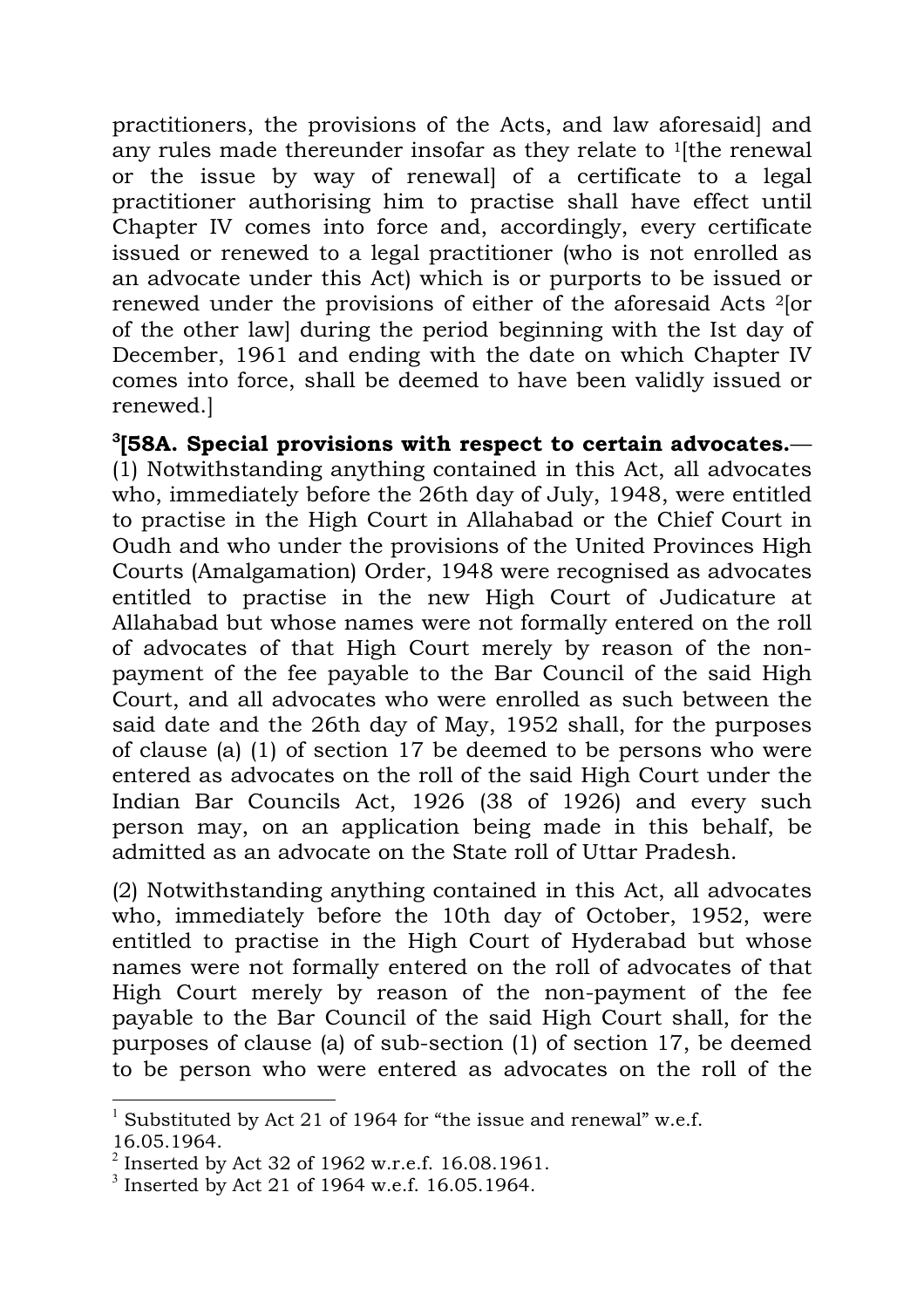said High Court under the Indian Bar Councils Act, 1926, (38 of 1926) and every such person may, on an application being made in this behalf, be admitted as an advocate on the State roll of Andhra Pradesh or of Maharashtra.

(3) Notwithstanding anything contained in this Act, all advocates who, immediately before the 1st day of May, 1960, were entitled to practise in the High Court of Bombay and who applied to get their names entered on the roll of advocates of the High Court of Gujarat under the provisions of section 8 of the Indian Bar Councils Act, 1926 (38 of 1926), but whose names were not so entered by reason of the repeal of the said provision shall, for the purposes of clause (a) of sub-section (1) of section 17, be deemed to be persons who were entered as advocates on the roll of the High Court of Gujarat under the said Act and every such person may, on an application being made in this behalf, be admitted as an advocate on the State roll of Gujarat.

(4) Notwithstanding anything contained in this Act, all persons who immediately before the Ist day of December, 1961, were advocates on the roll of the Court of Judicial Commissioner in any Union territory under any law in force in that territory shall, for the purposes of clause (a) of sub-section (1) of section 17, be deemed to be persons who were entered as advocates on the roll of a High Court under the Indian Bar Councils Act, 1926 (38 of 1926) and every such person may, on an application made in this behalf, be admitted as an advocate on the State roll maintained in respect of that Union territory.]

**1[58AA. Special provisions in relation to the Union territory of Pondicherry.**—(1) Notwithstanding anything contained in this Act, all persons who, immediately before the date on which the provisions of Chapter III are brought into force in the Union territory of Pondicherry, were entitled to practise the profession of law (whether by way of pleading or acting or both) under any law in force in the said Union territory or who would have been so entitled had they not been in public service on the said date, shall for the purposes of clause (a) of sub-section (1) of section 17, be deemed to be persons who were entered as advocates on the roll of a High Court under the Indian Bar Councils Act, 1926 (38 of 1926), and every such person may, on an application made in this behalf within such time as may be specified by the Bar

<sup>&</sup>lt;sup>1</sup> Inserted by Act 26 of 1968 w.e.f. 10.06.1968.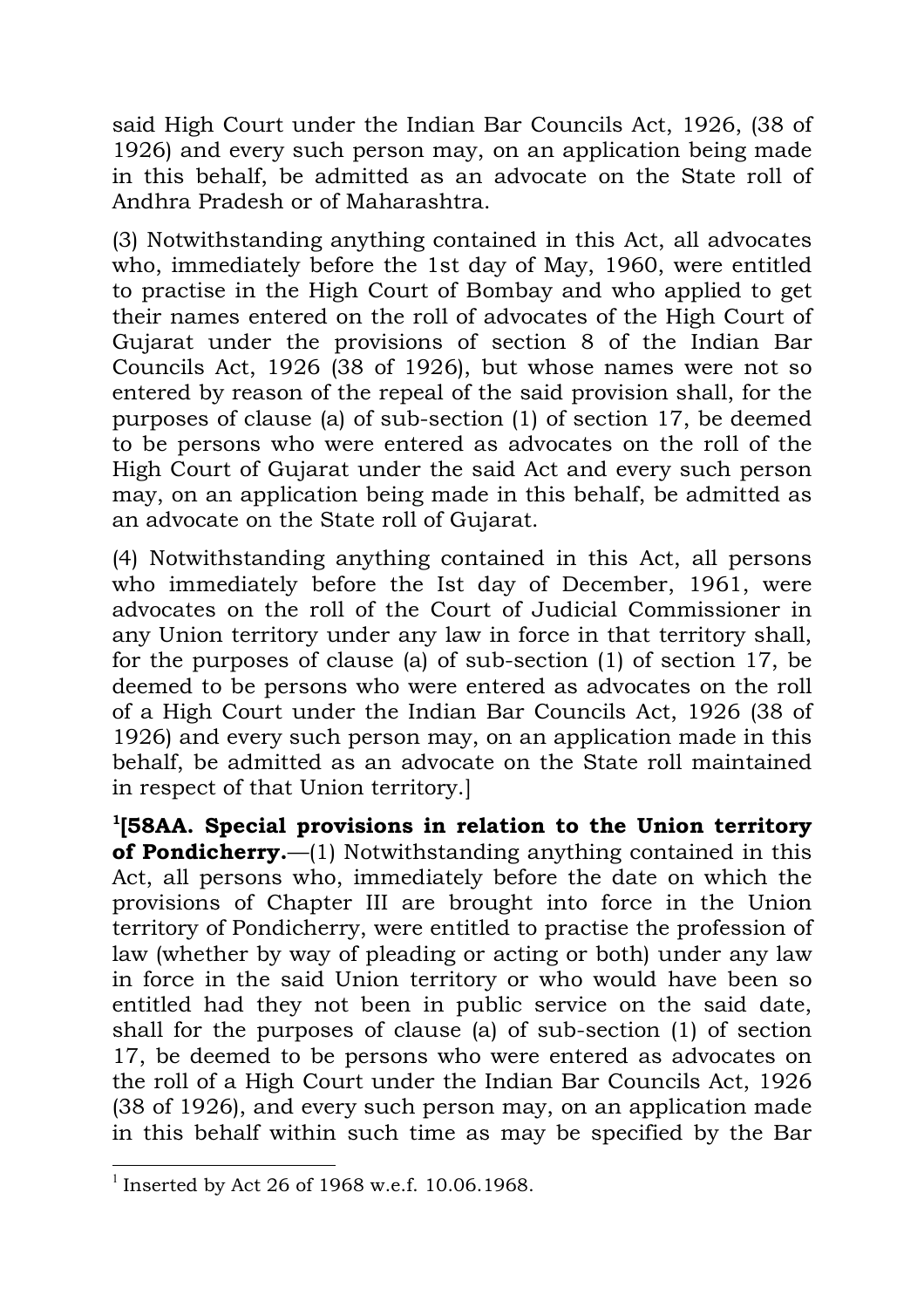Council of Madras, be admitted as an advocate on the State roll maintained in respect of the said Union territory.

(2) Notwithstanding anything contained in this Act, every person who, immediately before the date on which the provisions of Chapter IV are brought into force in the Union territory of Pondicherry, was practising the profession of law (whether by way of pleading or acting or both or in any other way) by virtue of the provisions of any law in force in the said Union territory, who does not elect to be or is not qualified to be, enrolled as an advocate under sub-section (1), shall, notwithstanding the repeal of the relevant provisions of such law by the Pondicherry (Extension of Laws) Act, 1968 (26 of 1968), continue to enjoy the same rights as respects practice in any court or revenue office or before any authority or person and be subject to the disciplinary jurisdiction of the same authority which he enjoyed, or, as the case may be, to which he was subject, immediately before the said date and accordingly the relevant provisions of the law aforesaid shall have effect in relation to such persons as if they had not been repealed.]

**1 [58AB. Special provisions with respect to certain persons enrolled by Mysore\* State Bar Council.**—Notwithstanding anything contained in this Act or any judgment, decree or order of any court or any resolution passed or direction given by the Bar Council of India, every person who was admitted as an advocate on the State roll by the State Bar Council of Mysore\* during the period beginning with the 28th day of February, 1963, and ending on the 31st day of March, 1964, on the basis of his having obtained a certificate of pleadership from the High Court of Mysore\*, shall, save as otherwise provided, be deemed to have been validly admitted as an advocate on that State roll and accordingly entitled to practise the profession of law (whether by way of pleading or acting or both):

Provided that where any such person elected to be enrolled as an advocate on the roll of any other State Bar Council, his name shall be deemed to have been struck off the roll of the State Bar Council of Mysore<sup>∗</sup> from the date he was enrolled by the other State Bar Council:

 <sup>1</sup> Inserted by Act 33 of 1968 w.e.f. 05.06.1968.

<sup>∗</sup> Mysore is now Karnataka.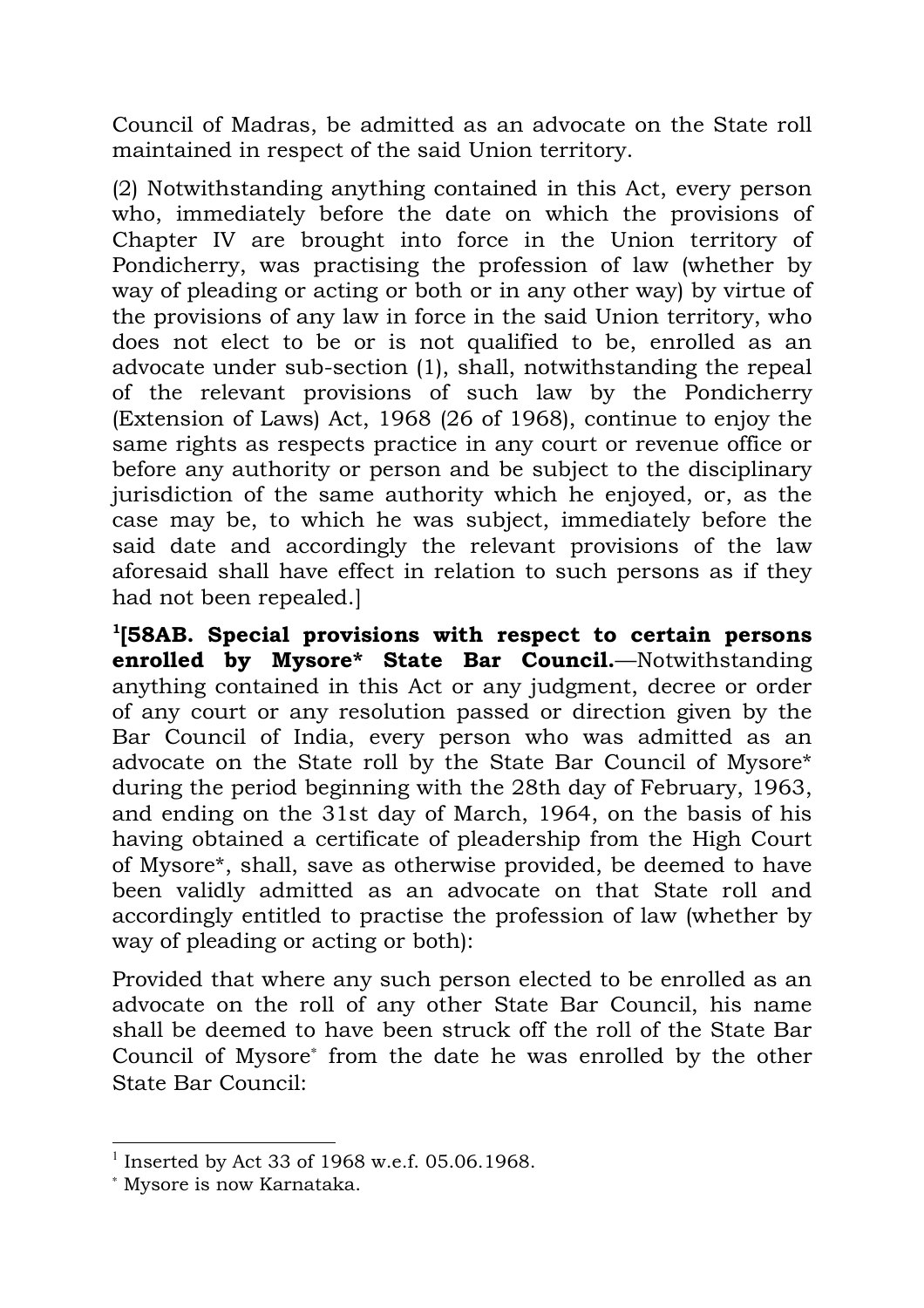Provided further that the seniority of such person, whether his name is borne on the State roll of the State Bar Council or Mysore\*, or on the State roll of any other Bar Council, shall, for the purposes of clause (d) of sub-section (3) of section 17, be determined by reckoning the 16th day of May, 1964, as the date of admission.]

**<sup>1</sup>[58AC. Special provisions with respect to certain persons enrolled by Uttar Pradesh State Bar Council.**—Notwithstanding anything contained in this Act or any judgment, decree or order of any court, every person who was enrolled as an advocate by the High Court during the period beginning with the 2nd day of January, 1962 and ending on the 25th day of May, 1962 and was subsequently admitted as an advocate on the State roll by the State Bar Council of Uttar Pradesh shall be deemed to have been validly admitted as an advocate on that State roll from the date of his enrolment by the High Court and accordingly entitled to practise the profession of law (whether by way of pleading or acting or both).]

**1 [58AD. Special provisions with respect to certain persons migrating to India.**—Notwithstanding the repeal by this Act of the provisions of the Legal Practitioners Act, 1879 (18 of 1879), or of any other law relating to the admission and enrolment of legal practitioners (hereafter in this section referred to as such Act or law), every person who migrates to the territory of India from any area which, before the 15th day of August, 1947, was comprised within India as defined in the Government of India Act, 1935, and who has, before such migration, been a pleader, mukhtar or revenue agent in any such area under any law in force therein, may be admitted and enrolled under the relevant provisions of such Act or law as a pleader, mukhtar or, as the case may be, revenue agent, if he—

(a) makes an application for the purpose to the appropriate authority under such Act or law; and

(b) is a citizen of India and fulfils other conditions, if any, specified in this behalf by the appropriate authority aforesaid,

and notwithstanding the repeal by this Act of the relevant

<sup>&</sup>lt;sup>1</sup> Inserted by Act 60 of 1973 w.e.f. 31.01.1974.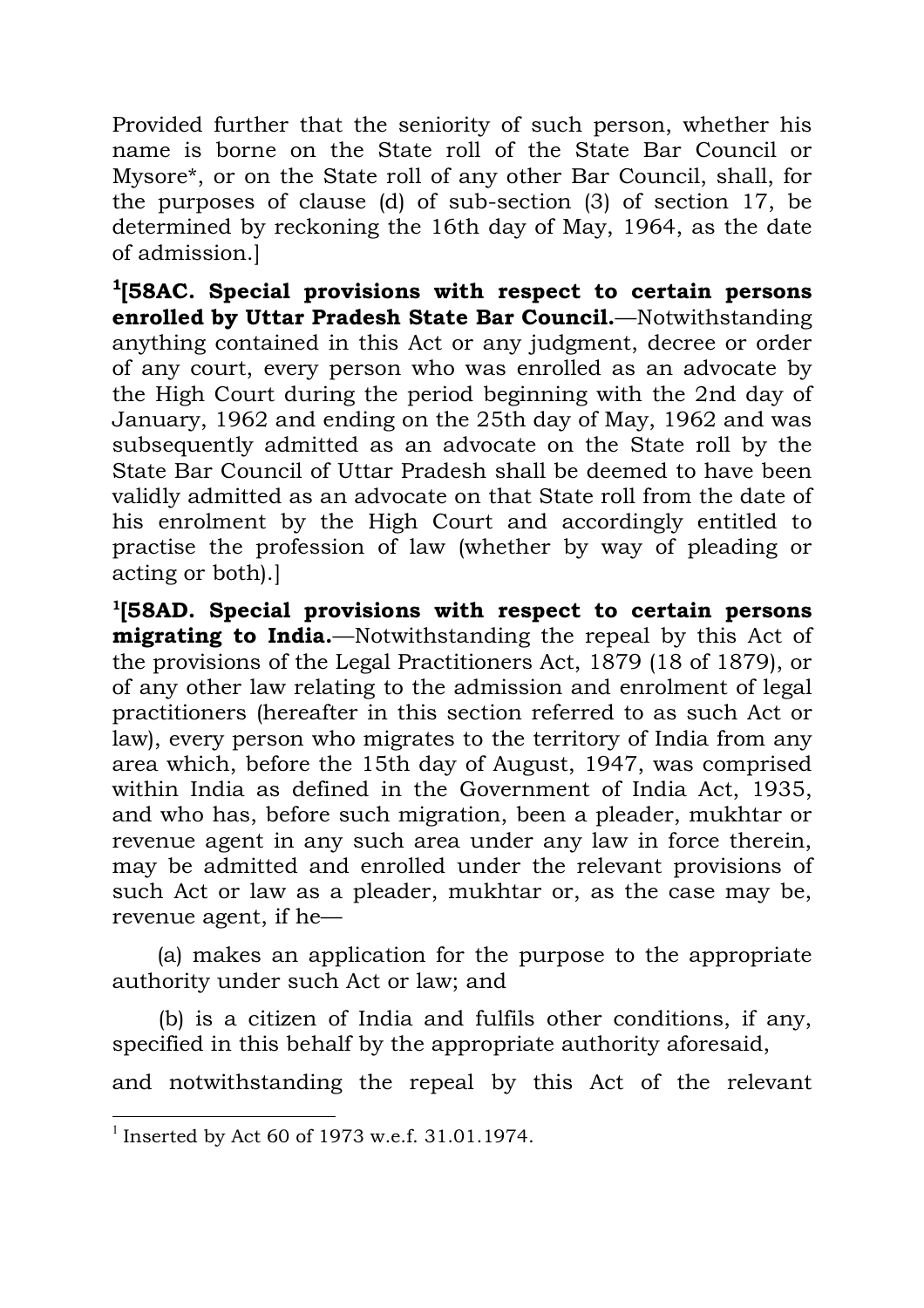provisions of such Act or law, every pleader, mukhtar or revenue agent so enrolled shall have the same rights as respects practice in any court or revenue office or before any other authority or person and be subject to the disciplinary jurisdiction of the same authority to which he would be subject under the relevant provisions of such Act or law as if they had been repealed and accordingly, those provisions shall have effect in relation to such persons.]

**1 [58AE. Special provisions in relation to the Union territory of Goa, Daman and Diu.**—(1) Notwithstanding anything contained in this Act, all persons who, immediately before the date on which the provisions of Chapter III are brought into force in the Union territory of Goa, Daman and Diu, were entitled to practise the profession of law (whether by way of pleading or acting or both) under any law in force in the said Union territory or who would have been so entitled had they not been in public service on the said date, shall for the purpose of clause (a) of subsection (1) of section 17, be deemed to be persons who were entered as advocates on the roll of a High Court under the Indian Bar Councils Act, 1926 (38 of 1926), and every such person may, on an application made in this behalf within such time as may be specified by the Bar Council of Maharashtra, be admitted as an advocate on the State roll maintained in respect of the said Union territory:

Provided that the provisions of this sub-section shall not apply to any person who, on the date of the application aforesaid, was not a citizen of India.

(2) Notwithstanding anything contained in this Act, every person who immediately before the date on which the provisions of Chapter IV are brought into force in the Union territory of Goa, Daman and Diu, was practising the profession of law (whether by way of pleading or acting or both or in any other way) by virtue of the provisions of any law in force in the said Union territory, or who does not elect to be or is not qualified to be enrolled as an advocate under sub-section (1), shall, notwithstanding the repeal by this Act of the relevant provisions of such law, continues to enjoy the same rights as respects practice in any court or revenue office or before any other authority or person and be,

 $1$  Inserted by Act 60 of 1973 w.e.f. 31.01.1974.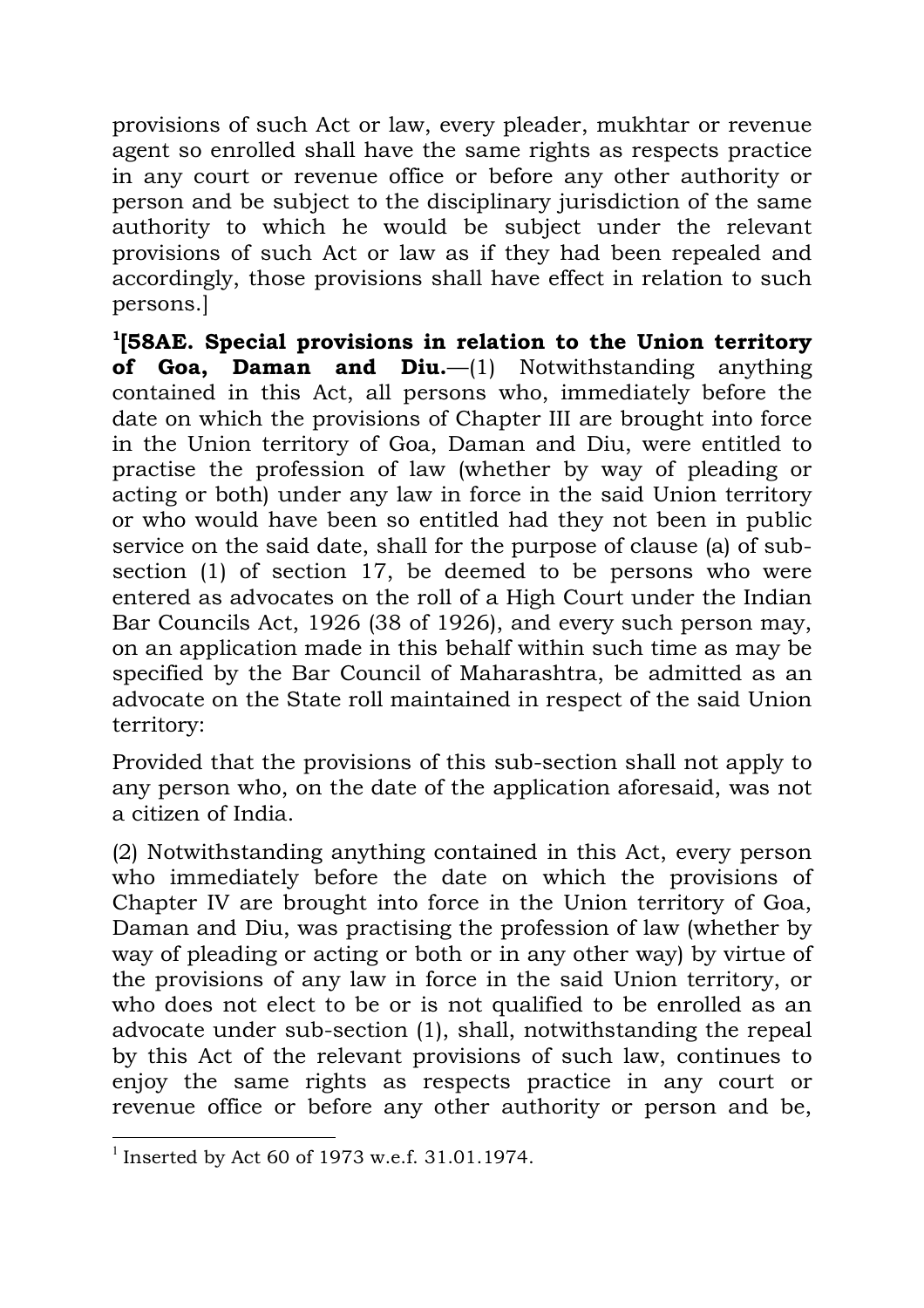subject to the disciplinary jurisdiction of the same authority which he enjoyed or, as the case may be, to which he was subject, immediately before the said date and accordingly the relevant provisions of the law aforesaid shall have effect in relation to such person as if they had not been repealed.

(3) On the date on which this Act or any part thereof comes into force in the Union territory of Goa, Daman and Diu, the law in force in that Union territory which corresponds to this Act or such part and which does not stand repealed by virtue of the provisions of section 50 of this Act, shall also stand repealed.]

**1 [58AF. Special provisions in relation to Jammu and Kashmir.**—(1) Notwithstanding anything contained in this Act, all advocates who, immediately before the date on which the provision of Chapter III are brought into force in the State of Jammu and Kashmir, were entitled to practise in the High Court of that State, or who would have been so entitled had they not been in public service on the said date, shall, for the purpose of the clause (a) of sub-section (1) of section 17, be deemed to be persons who were entered as advocates on the roll of a High Court under the Indian Bar Councils Act, 1926 (38 of 1926), and every such person may, on an application made in this behalf within such time as may be specified by the Bar Council of India, be admitted as an advocate on the State roll maintained in respect of the said State.

(2) Notwithstanding anything contained in this Act, every person who, immediately before the date on which the provision of Chapter III are brought into force in the State of Jammu and Kashmir, was entitled otherwise than as an advocate to practise the profession of law (whether by way of pleading or acting or both) by virtue of the provisions of any law in force in the said State, or who would have been so entitled had he not been in public service on the said date, may be admitted as an advocate on the State roll maintained in respect of the said State, if he—

(i) makes an application for such enrolment in accordance with the provisions of this Act; and

(ii) fulfils the conditions specified in clauses (a), (b), (e) and  $(f)$ 

 $1$  Inserted by Act 60 of 1973 w.e.f. 31.01.1974.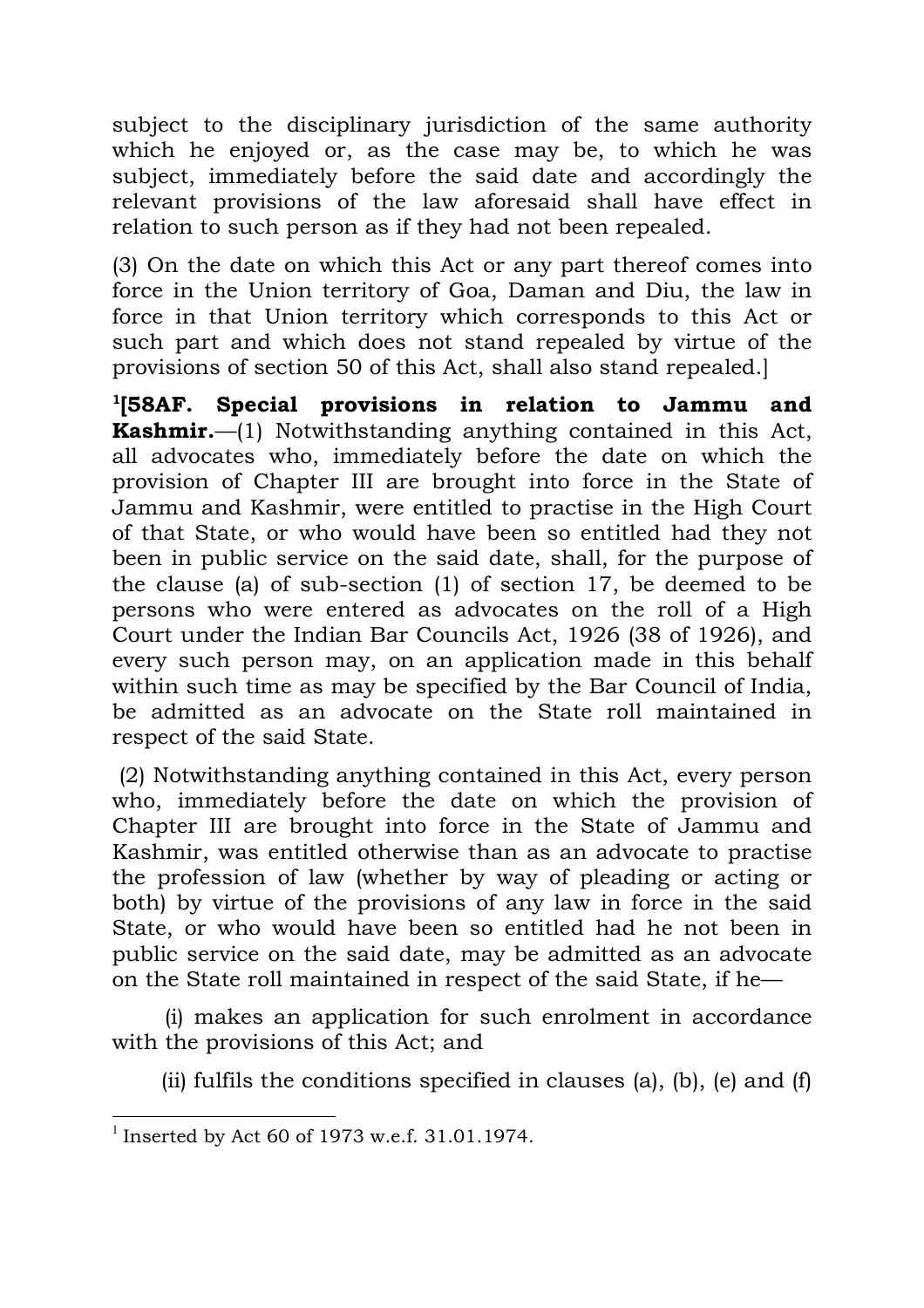of sub-section (1) of section 24.

(3) Notwithstanding anything contained in this Act, every person who, immediately before the date on which the provisions of Chapter IV are brought into force in the State of Jammu and Kashmir, was practising the profession of law (whether by way of pleading or acting or both or in any other way) by virtue of the provisions of any law in force therein, or who does not elect to be or is not qualified to be enrolled as an advocate under subsection (1) or sub-section (2), shall, notwithstanding the repeal by this Act of the relevant provisions of such law, continue to enjoy the same rights as respects practice in any court of revenue office or before any other authority or person and be subject to the disciplinary jurisdiction of the same authority which he enjoyed, or, as the case may be, to which he was subject, immediately before the said date and accordingly the relevant provisions of the law aforesaid shall have effect in relation to such persons as if they had not been repealed.

(4) On the date on which this Act or any part thereof comes into force in the State of Jammu and Kashmir, the law in force in that State which corresponds to this Act or such part thereof which does not stand repealed by virtue of the provisions of section 50 of this Act, shall also stand repealed.]

**1[58AG. Special provisions in relation to articled clerks.**— Notwithstanding anything contained in this Act, every person who, immediately before the 31st day of December, 1976 has commenced his articleship and passed the Preliminary examination, for the purpose of enrolment as an attorney of the High Court at Calcutta in accordance with the rules made under sub-section (2) of section 34, before the omission of that subsection by Advocates (Amendment) Act 1976, (107 of 1976), may be admitted as an advocate on the State roll if he—

(i) passes, on or before the 31st day of December, 1980,—

(a) the Final Examination in a case where such person has, before the 31st day of December, 1976, passed the Intermediate examination,

(b) the Intermediate and the Final examinations in any other case.

 <sup>1</sup> Inserted by Act 38 of 1977 w.r.e.f. 31.10.1977.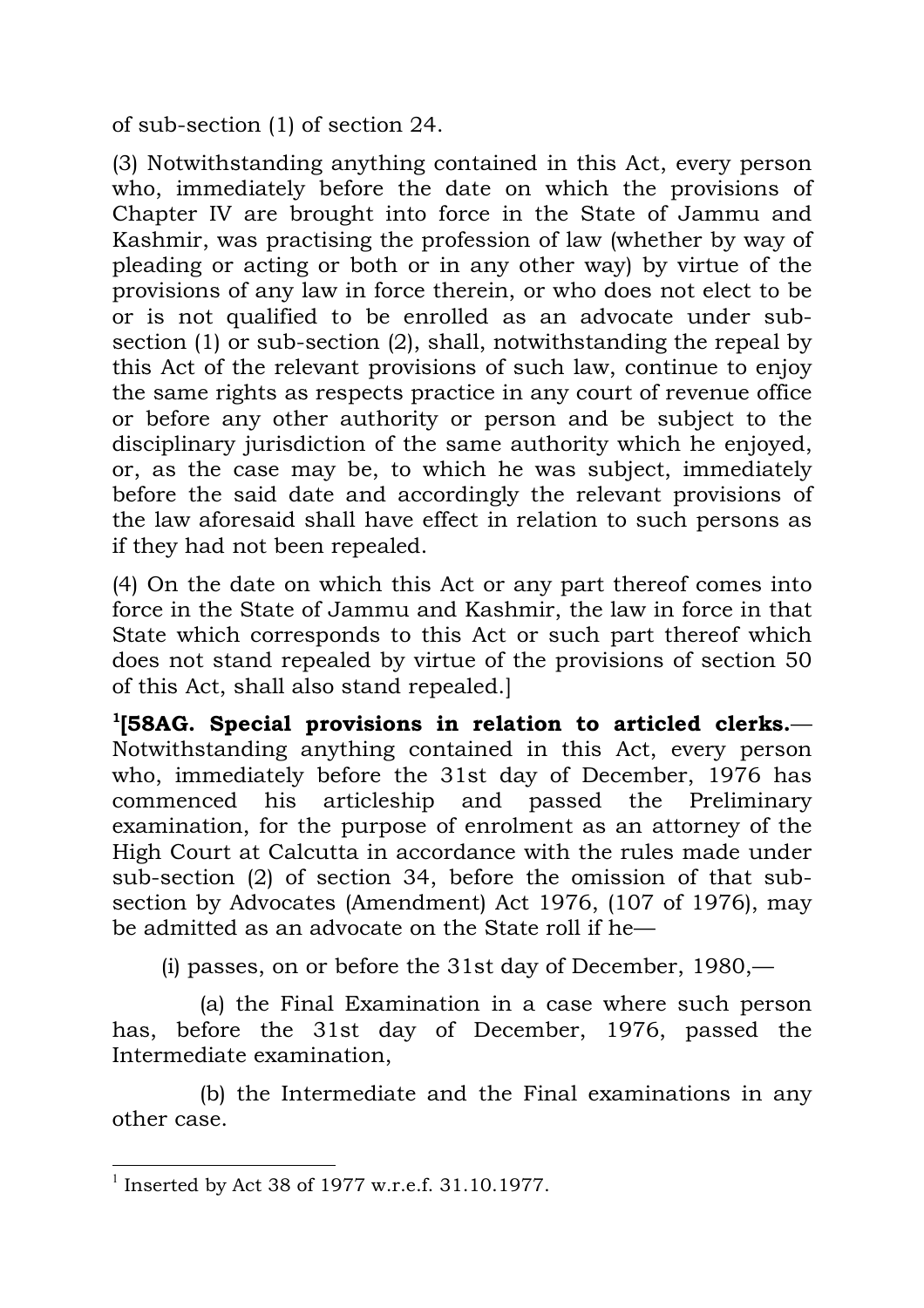*Explanation.—*For the purpose of this clause, the High Court at Calcutta may prescribe such rules as may be necessary under sub-section (2) of section 34, specifying the nature of the examinations and any other matter relating thereto;

(ii) makes an application for such enrolment in accordance with the provisions of this Act; and

(iii) fulfils the conditions specified in clauses (a), (b), (e) and (f) of sub-section (1) of section 24.]

**1[58B. Special provision relating to certain disciplinary proceedings.**—(1) As from the Ist day of September, 1963 every proceeding in respect of any disciplinary matter in relation to an existing advocate of a High Court shall, save as provided in the first proviso to sub-section (2), be disposed of by the State Bar Council in relation to that High Court, as if the existing advocate had been enrolled as an advocate on its roll.

(2) If immediately before the said date, there is any proceeding in respect of any disciplinary matter in relation to an existing advocate pending before any High Court under the Indian Bar Councils Act, 1926 (38 of 1926), such proceeding shall stand transferred to the State Bar Council in relation to that High Court, as if it were a proceeding pending before the corresponding Bar Council under clause (c) of sub-section (1) of section 56:

Provided that where in respect of any such proceeding the High Court has received the finding of a Tribunal constituted under section 11 of the Indian Bar Councils Act, 1926 (38 of 1926), the High Court shall dispose of the case and it shall be lawful for the High Court to exercise for the purpose of all powers conferred on it under section 12 of the said Act as if that section had not been repealed:

Provided further that where the High Court has referred back any case for further inquiry under sub-section (4) of section 12 of the said Act, the proceeding shall stand transferred to the State Bar Council in relation to the High Court as if it were proceeding before a corresponding Bar Council under clause (c) of subsection (1) of section 56.

(3) If immediately before the said date there is any proceeding in

 <sup>1</sup> Inserted by Act 21 of 1964 w.e.f. 16.05.1964.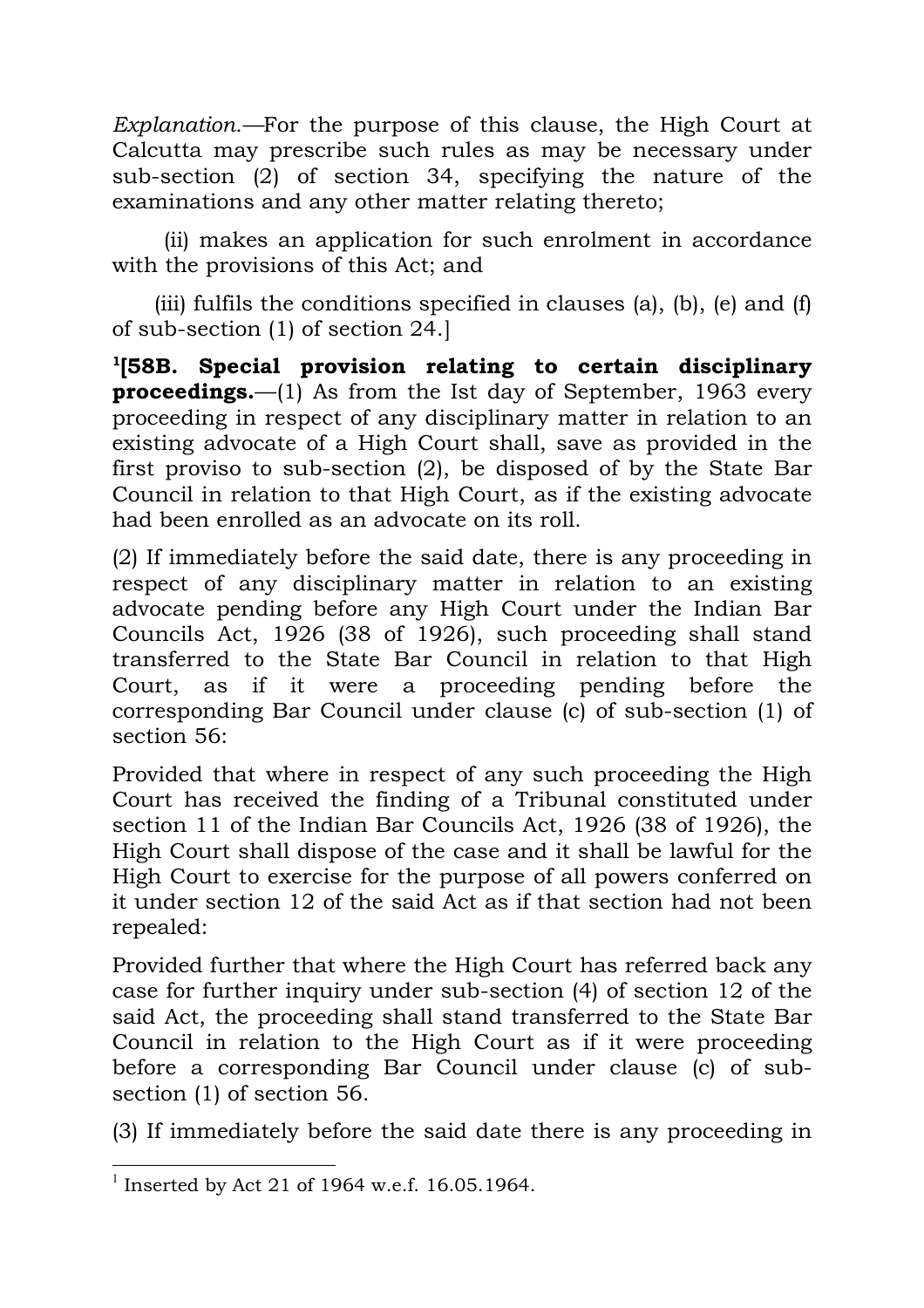respect of any disciplinary matter pending in relation to any pleader, vakil, mukhtar or attorney, who has been enrolled as an advocate on any State roll under the Act, such proceeding shall stand transferred to the State Bar Council on the roll of which he has been enrolled and be dealt with under this Act as if it were a proceeding arising against him thereunder.

(4) In this section "existing advocate" means a person who was enrolled as an advocate on the roll of any High Court under the Indian Bar Councils Act, 1926 (38 of 1926) and who, at the time when any proceeding in respect of any disciplinary matter is initiated against him, is not enrolled as an advocate on a State roll under this Act.

(5) The provisions of this section shall have effect, notwithstanding anything contained in this Act.]

**<sup>1</sup>[59. Removal of difficulties.**—(1) If any difficulty arises in giving effect to the provisions of this Act, particularly in relation to the transition from the enactments repealed by this Act to the provisions of this Act, the Central Government may, by order published in the Official Gazette, make such provisions not inconsistent with the purposes of this Act, as appear to it to be necessary or expedient for removing the difficulty.

(2) An order under sub-section (1) may be made so as to have retrospective effect from a date not earlier than the 1st day of December, 1961.]

**2 [60. Powers of Central Government to make rules.**—(1) Until rules in respect of any matter under this Act are made by a State Bar Council and approved by the Bar Council of India, the power to make rules in respect of that matter shall be exercisable by the Central Government.

(2) The Central Government after consultation with the Bar Council of India may, by notification in the Official Gazette, may make rules under sub-section (1) either for any State Bar Council or generally for all State Bar Councils and the rules so made shall have effect, notwithstanding anything contained in this Act.

(3) Where in respect of any matter any rules made by the Central Government under this section for any State Bar Council, and in

 <sup>1</sup> Inserted by Act 14 of 1962 w.r.e.f. 16.08.1961.

 $^{2}$  Inserted by Act 32 of 1962 w.e.f. 14.09.1962.